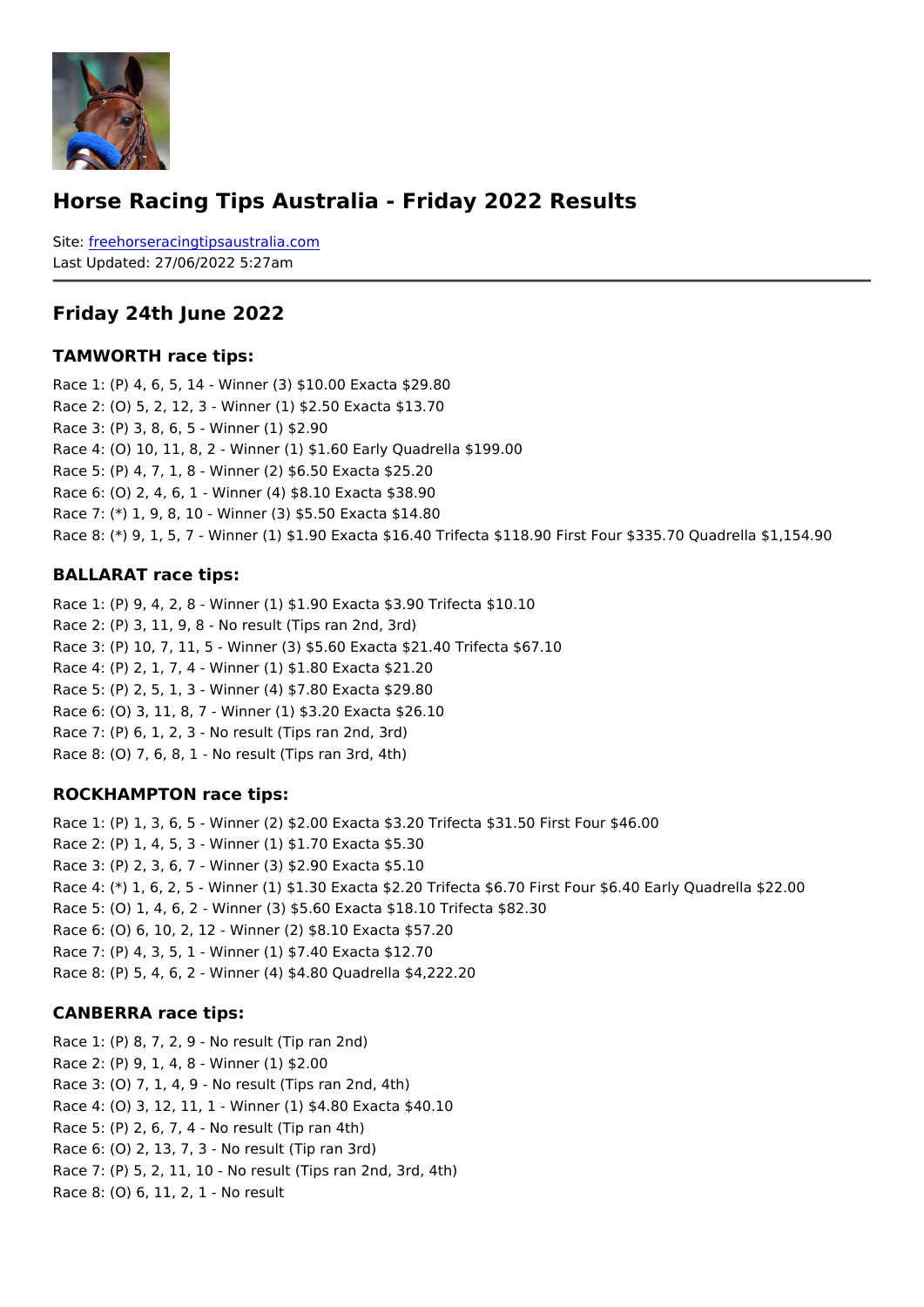# **Friday 17th June 2022**

# **COFFS HARBOUR race tips:**

Race 1: (O) 9, 5, 10, 11 - No result Race 2: (P) 2, 6, 3, 13 - Winner (3) \$5.70 Exacta \$19.40 Race 3: (P) 1, 7, 8, 3 - Winner (2) \$3.50 Exacta \$20.60 Trifecta \$64.30 Race 4: (P) 3, 2, 1, 9 - Winner (2) \$2.40 Race 5: (P) 1, 10, 9, 4 - Winner (3) \$6.20 Race 6: (P) 4, 8, 2, 9 - Winner (3) \$3.00 Exacta \$13.70 Trifecta \$76.80 First Four \$436.80 Race 7: (P) 5, 8, 4, 10 - No result (Tips ran 2nd, 4th) Race 8: (O) 11, 8, 6, 12 - No result

## **GOULBURN race tips:**

Race 1: (P) 3, 9, 6, 1 - Winner (3) \$4.40 Exacta \$10.40 Trifecta \$17.50 Race 2: (P) 3, 2, 6, 1 - Winner (1) \$1.70 Exacta \$10.70 Trifecta \$22.80 Race 3: (P) 3, 2, 5, 9 - Winner (1) \$2.20 Exacta \$9.90 Trifecta \$18.40 Race 4: (P) 9, 6, 11, 10 - Winner (2) \$7.10 Exacta \$16.90 Early Quadrella \$181.20 Race 5: (P) 12, 2, 6, 1 - Winner (3) \$6.10 Race 6: (P) 9, 11, 1, 5 - No result (Tip ran 4th) Race 7: (P) 4, 7, 11, 8 - No result (Tips ran 2nd, 3rd, 4th) Race 8: (P) 5, 3, 6, 2 - Winner (1) \$3.40 Exacta \$9.90 Trifecta \$43.00

## **GEELONG race tips:**

Race 1: (P) 5, 7, 6, 8 - Winner (1) \$1.90 Race 2: (P) 2, 5, 11, 13 - Winner (2) \$2.40 Exacta \$14.90 Trifecta \$71.30 Race 3: (P) 17, 16, 15, 5 - Winner (3) \$2.20 Race 4: (P) 6, 13, 4, 1 - Winner (3) \$5.10 Exacta \$13.50 Trifecta \$45.80 First Four \$235.70 Early Quadrella \$102.50 Race 5: (P) 2, 8, 1, 3 - Winner (1) \$7.90 Exacta \$27.90 Trifecta \$56.00 Race 6: (O) 5, 8, 10, 9 - Winner (4) \$2.60 Race 7: (O) 7, 14, 13, 11 - No result (Tip ran 2nd) Race 8: (O) 1, 4, 5, 12 - No result (Tips ran 3rd, 4th)

# **SUNSHINE COAST race tips:**

Race 1: (P) 4, 1, 6, 2 - Winner (1) \$1.50 Race 2: (P) 7, 8, 3, 10 - Winner (1) \$3.80 Race 3: (P) 8, 3, 5, 4 - Winner (2) \$3.60 Exacta \$19.10 Race 4: (O) 7, 3, 8, 12 - No result (Tip ran 3rd) Race 5: (O) 4, 9, 6, 1 - Winner (2) \$2.70 Race 6: (P) 1, 7, 8, 6 - Winner (1) \$2.20 Exacta \$6.40 Race 7: (P) 1, 2, 10, 4 - No result (Tips ran 2nd, 3rd)

# **CARNARVON race tips:**

Race 1: (P) 2, 1, 3, 4 - Abandoned Race 2: (P) 1, 2, 3, 4 - Abandoned Race 3: (P) 1, 2, 3, 4 - Abandoned Race 4: (P) 8, 1, 2, 3 - Abandoned Race 5: (P) 1, 2, 3, 4 - Abandoned Race 6: (P) 1, 2, 3, 4 - Abandoned

# **Friday 10th June 2022**

## **DUBBO race tips:**

Race 1: (P) 5, 7, 3, 10 - No result (Tips ran 2nd, 3rd, 4th) Race 2: (P) 9, 6, 1, 10 - Winner (2) \$6.60 Exacta \$54.60 Trifecta \$185.50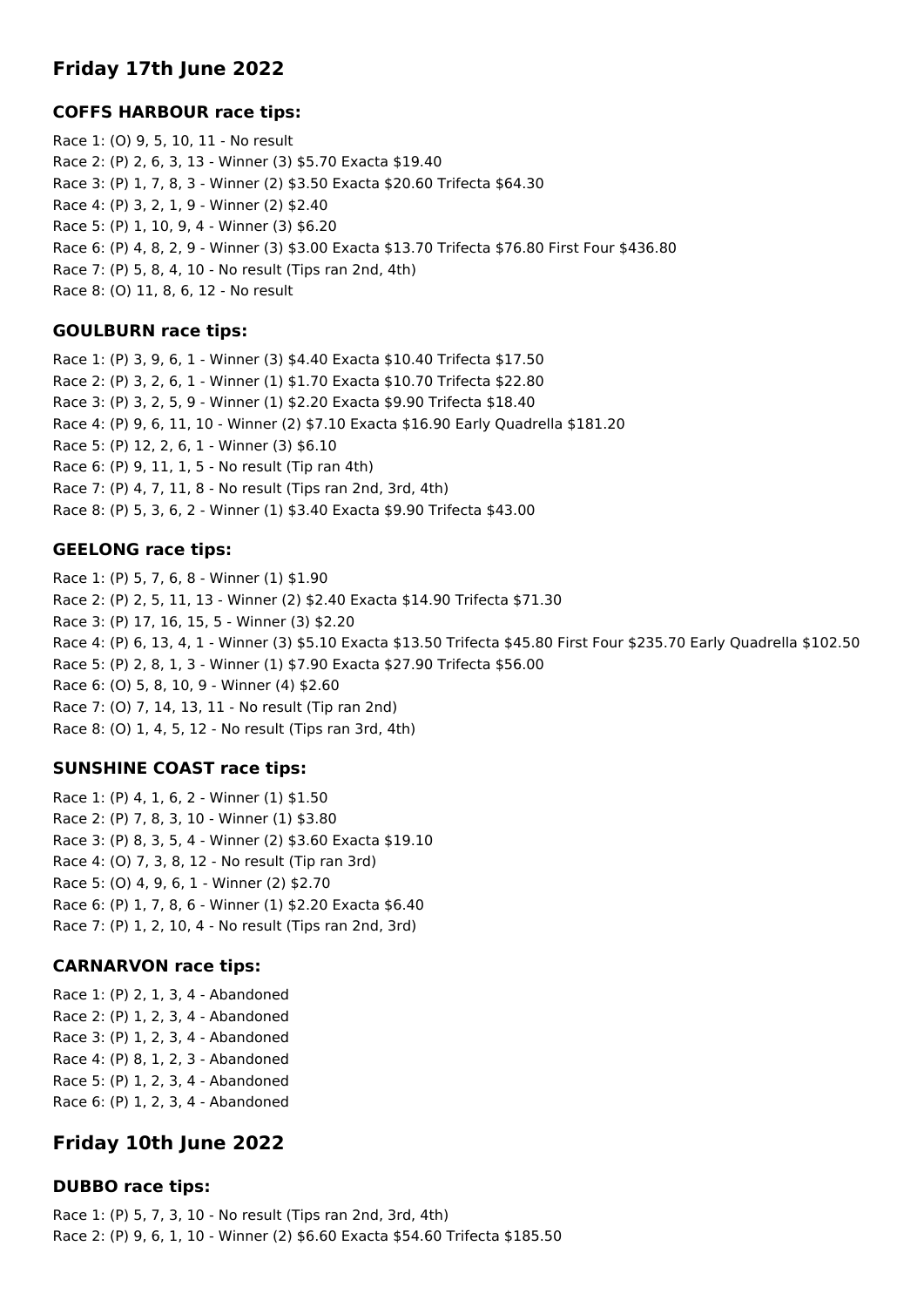Race 3: (P) 6, 3, 1, 5 - Winner (4) \$11.60 Race 4: (O) 4, 1, 10, 3 - Winner (2) \$5.00 Race 5: (P) 2, 6, 7, 3 - Winner (3) \$4.50 Exacta \$24.00 Race 6: (O) 1, 6, 3, 7 - Winner (2) \$3.40 Race 7: (\*) 11, 5, 4, 9 - No result (Tips ran 2nd, 3rd) Race 8: (O) 4, 7, 2, 8 - No result

## **TAREE race tips:**

Race 1: (P) 2, 1, 11, 10 - No result (Tips ran 2nd, 3rd) Race 2: (P) 13, 4, 2, 7 - Winner (1) \$2.00 Exacta \$6.30 Trifecta \$18.40 Race 3: (P) 2, 5, 8, 3 - Winner (1) \$4.10 Race 4: (P) 2, 6, 7, 4 - Winner (2) \$4.40 Race 5: (O) 11, 18, 9, 12 - Winner (2) \$10.30 Exacta \$33.60 Race 6: (P) 9, 3, 5, 12 - Winner (2) \$3.90 Exacta \$19.10 Trifecta \$63.20 Race 7: (O) 6, 7, 11, 10 - Winner (3) \$7.70 Quadrella \$1,846.40

### **SWAN HILL race tips:**

Race 1: (O) 1, 5, 3, 13 - No result (Tips ran 2nd, 3rd) Race 2: (O) 13, 4, 8, 7 - Winner (2) \$2.60 Race 3: (P) 6, 12, 13, 10 - Winner (1) \$3.80 Exacta \$28.20 Race 4: (P) 1, 10, 2, 9 - Winner (2) \$2.10 Exacta \$4.90 Trifecta \$11.90 Race 5: (P) 5, 6, 3, 10 - No result (Tip ran 4th) Race 6: (\*) 1, 8, 7, 2 - Winner (2) \$6.40 Exacta \$27.00 Race 7: (P) 6, 8, 7, 2 - Winner (3) \$4.90 Race 8: (O) 14, 17, 7, 4 - Winner (2) \$5.00 Exacta \$66.30

### **GATTON race tips:**

Race 1: (P) 3, 12, 2, 9 - Winner (1) \$1.70 Exacta \$6.30 Race 2: (P) 8, 3, 5, 1 - Winner (2) \$2.30 Exacta \$8.40 Race 3: (O) 5, 4, 1, 7 - Winner (3) \$2.60 Race 4: (P) 5, 6, 8, 2 - No result (Tip ran 4th) Race 5: (O) 7, 2, 13, 3 - Winner (1) \$4.00 Race 6: (O) 9, 6, 10, 11 - Winner (3) \$5.40 Exacta \$26.90 Race 7: (O) 2, 4, 3, 8 - No result (Tips ran 2nd, 3rd) Race 8: (O) 4, 14, 5, 3 - No result (Tips ran 2nd, 3rd) Race 9: (O) 8, 5, 2, 4 - Winner (1) \$7.80

## **ROEBOURNE race tips:**

Race 1: (P) 2, 5, 1, 4 - Winner (3) \$9.10 Exacta \$11.50 Trifecta \$22.80 First Four \$36.80 Race 2: (P) 2, 1, 4, 3 - Winner (3) \$3.50 Exacta \$12.80 Trifecta \$53.20 Race 3: (P) 6, 1, 5, 3 - Winner (4) \$3.80 Race 4: (P) 3, 2, 5, 4 - Winner (4) \$13.10 Exacta \$35.70 Trifecta \$43.50 First Four \$62.20 Early Quadrella \$919.40 Race 5: (P) 3, 7, 1, 5 - Winner (1) \$4.60 Race 6: (P) 3, 4, 1, 5 - No result (Tips ran 2nd, 3rd, 4th) Race 7: (P) 6, 1, 7, 2 - No result (Tips ran 2nd, 3rd, 4th)

# **Friday 3rd June 2022**

## **WAGGA race tips:**

Race 1: (P) 7, 11, 8, 1 - Winner (1) \$1.60 Exacta \$4.50 Trifecta \$14.10 Race 2: (P) 2, 11, 1, 5 - Winner (1) \$2.10 Exacta \$7.40 Trifecta \$58.60 Race 3: (P) 10, 2, 7, 5 - Winner (4) \$14.10 Exacta \$43.90 Trifecta \$166.50 Race 4: (O) 2, 1, 3, 11 - No result (Tip ran 4th) Race 5: (O) 12, 3, 4, 6 - Winner (2) \$4.20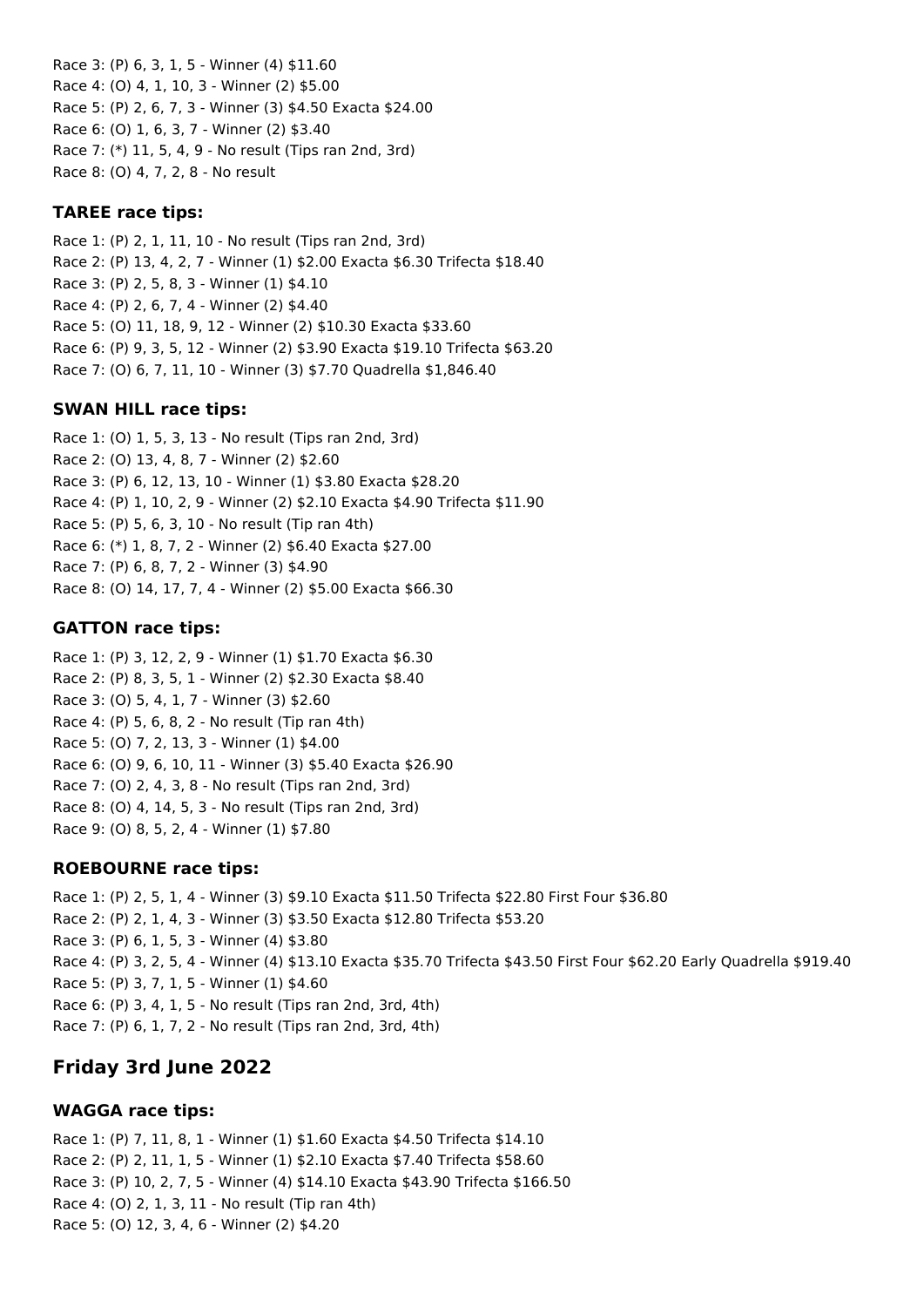Race 6: (P) 2, 7, 13, 12 - Winner (3) \$3.60 Exacta \$19.10 Trifecta \$92.50 Race 7: (O) 2, 6, 16, 13 - Winner (4) \$4.80 Race 8: (O) 4, 9, 3, 10 - Winner (3) \$7.60 Quadrella \$725.60

## **DUBBO race tips:**

Race 1: (O) 6, 4, 2, 14 - Winner (2) \$4.60 Exacta \$26.30 Race 2: (O) 4, 10, 14, 9 - Winner (2) \$3.00 Race 3: (O) 4, 12, 1, 7 - Winner (1) \$2.90 Race 4: (O) 1, 4, 6, 8 - Winner (2) \$5.20 Race 5: (O) 4, 6, 5, 10 - No result (Tips ran 2nd, 3rd) Race 6: (P) 3, 10, 11, 5 - Winner (4) \$5.20 Exacta \$35.00 Trifecta \$158.20 Race 7: (O) 5, 9, 2, 7 - Winner (1) \$4.40 Race 8: (P) 6, 13, 8, 4 - No result (Tips ran 2nd, 3rd) Race 9: (O) 4, 5, 15, 1 - Winner (1) \$1.90 Exacta \$14.10 Race 10: (O) 11, 10, 3, 8 - No result

## **PAKENHAM race tips:**

Race 1: (P) 6, 1, 2, 9 - Winner (1) \$2.30 Exacta \$8.10 Race 2: (P) 4, 6, 10, 5 - No result (Tips ran 2nd, 3rd) Race 3: (P) 10, 9, 8, 5 - No result (Tips ran 2nd, 3rd) Race 4: (P) 7, 1, 8, 4 - Winner (2) \$4.70 Exacta \$13.40 Race 5: (P) 4, 9, 2, 5 - Winner (4) \$4.20 Exacta \$25.50 Race 6: (P) 5, 1, 3, 6 - Winner (2) \$3.70 Exacta \$3.50 Race 7: (P) 3, 2, 7, 5 - Winner (2) \$5.10 Exacta \$37.10 Trifecta \$98.30 Race 8: (P) 3, 11, 1, 7 - Winner (2) \$4.50 Exacta \$32.20 Trifecta \$176.20 Quadrella \$830.90

# **SUNSHINE COAST race tips:**

Race 1: (P) 8, 1, 7, 6 - Winner (4) \$3.20 Exacta \$12.30 Trifecta \$18.00 First Four \$88.00 Race 2: (O) 1, 6, 10, 5 - Winner (2) \$2.50 Exacta \$4.50 Race 3: (P) 5, 7, 3, 2 - No result (Tips ran 2nd, 3rd, 4th) Race 4: (P) 9, 3, 4, 13 - Winner (4) \$8.30 Exacta \$40.10 Trifecta \$213.30 Race 5: (P) 6, 9, 1, 8 - Winner (3) \$9.90 Exacta \$54.50 Race 6: (P) 13, 6, 9, 15 - No result (Tips ran 2nd, 4th) Race 7: (P) 8, 9, 3, 5 - No result Race 8: (P) 2, 12, 4, 5 - No result (Tips ran 2nd, 3rd, 4th) Race 9: (P) 1, 8, 5, 4 - Winner (1) \$3.20

# **ROCKHAMPTON race tips:**

Race 1: (P) 5, 7, 1, 4 - Winner (1) \$1.20 Race 2: (P) 2, 5, 8, 1 - Winner (1) \$1.20 Exacta \$11.50 Trifecta \$20.80 First Four \$40.80 Race 3: (P) 6, 5, 1, 7 - Winner (2) \$2.80 Race 4: (P) 1, 4, 7, 6 - Winner (1) \$1.40 Early Quadrella \$16.50 Race 5: (P) 1, 7, 4, 6 - No result (Tip ran 2nd) Race 6: (P) 6, 7, 1, 2 - Winner (1) \$3.30 Race 7: (P) 7, 3, 8, 4 - Winner (2) \$4.40 Exacta \$57.90 Race 8: (P) 1, 3, 10, 5 - Winner (2) \$2.20 Exacta \$15.00 Trifecta \$43.50

# **Friday 27th May 2022**

# **GOULBURN race tips:**

Race 1: (P) 1, 11, 8, 2 - No result (Tips ran 2nd, 3rd) Race 2: (O) 8, 6, 9, 1 - No result (Tips ran 3rd, 4th) Race 3: (P) 6, 18, 12, 16 - Winner (1) \$4.40 Race 4: (P) 3, 5, 11, 12 - Winner (1) \$1.50 Exacta \$3.60 Trifecta \$14.10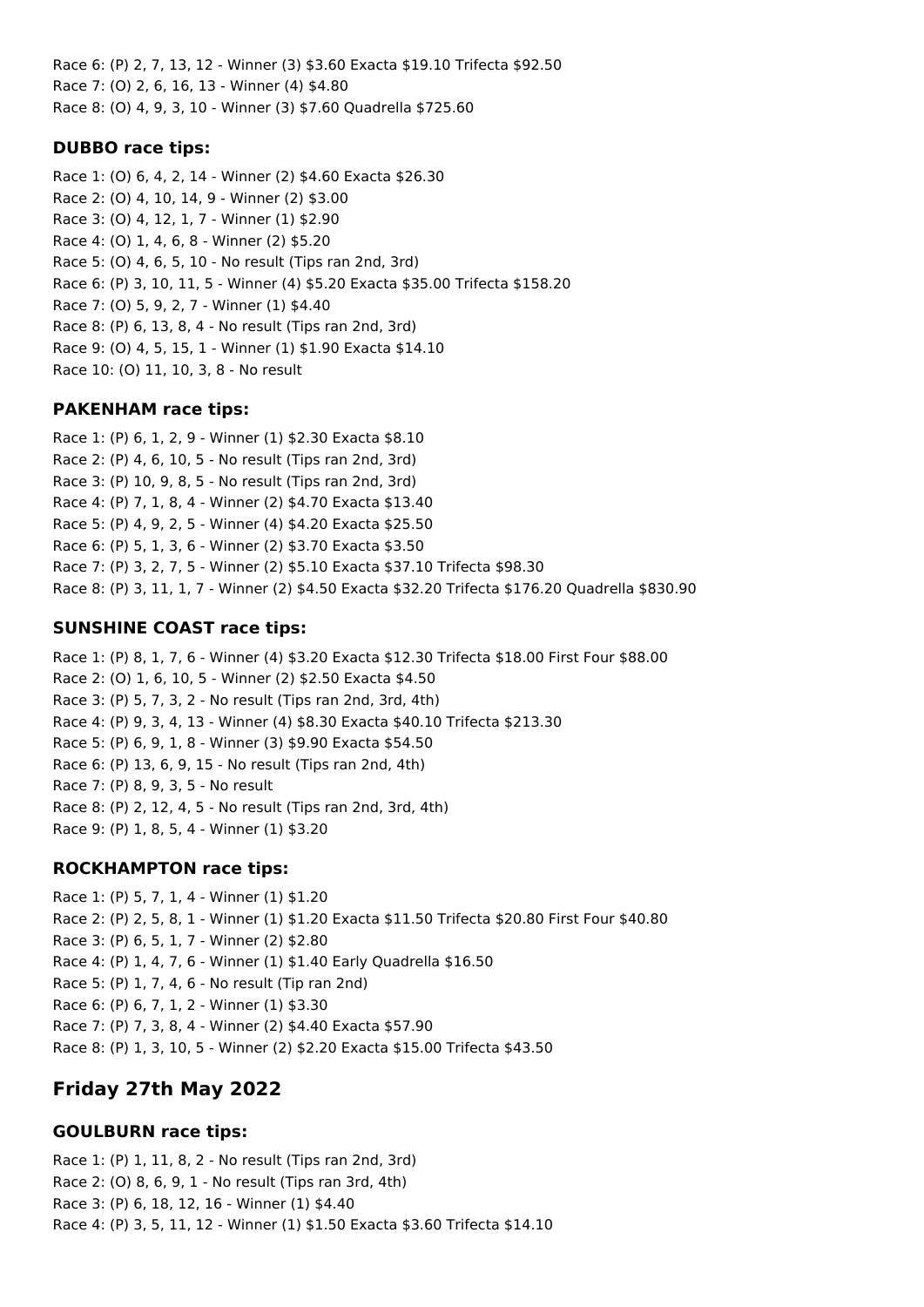Race 5: (O) 10, 2, 11, 5 - No result (Tip ran 2nd) Race 6: (O) 5, 11, 2, 1 - Winner (2) \$5.70 Race 7: (O) 1, 10, 7, 3 - Winner (1) \$3.20 Race 8: (O) 9, 4, 13, 6 - Winner (1) \$5.70

## **INVERELL race tips:**

Race 1: (P) 12, 8, 5, 4 - No result (Tips ran 2nd, 3rd, 4th) Race 2: (P) 9, 4, 7, 10 - Winner (1) \$5.50 Exacta \$21.40 Trifecta \$110.70 Race 3: (O) 5, 12, 11, 9 - Winner (3) \$5.70 Exacta \$66.90 Race 4: (P) 6, 2, 9, 8 - No result (Tips ran 2nd, 4th) Race 5: (P) 2, 4, 8, 11 - Winner (1) \$3.90 Race 6: (P) 6, 7, 4, 2 - Winner (3) \$11.90 Exacta \$24.90 Race 7: (O) 3, 9, 12, 6 - Winner (1) \$3.40 Race 8: (P) 1, 6, 15, 9 - No result (Tips ran 3rd, 4th)

### **BALLARAT race tips:**

Race 1: (P) 1, 8, 9, 7 - No result (Tips ran 2nd, 3rd, 4th) Race 2: (P) 9, 5, 3, 7 - Winner (1) \$1.90 Race 3: (P) 8, 3, 9, 6 - Winner (2) \$3.50 Exacta \$9.50 Race 4: (O) 4, 11, 2, 5 - Winner (3) \$4.50 Exacta \$39.40 Race 5: (P) 2, 5, 3, 1 - Winner (2) \$3.60 Exacta \$8.70 Trifecta \$15.20 Race 6: (P) 4, 5, 6, 3 - No result (Tip ran 3rd) Race 7: (\*) 2, 4, 6, 7 - Winner (1) \$2.00 Exacta \$8.40 Race 8: (P) 1, 2, 7, 8 - No result (Tips ran 2nd, 3rd, 4th)

## **CRANBOURNE race tips:**

Race 1: (P) 4, 5, 6, 7 - Winner (1) \$2.00 Exacta \$3.70 Race 2: (P) 7, 2, 8, 4 - Winner (1) \$2.30 Exacta \$9.10 Race 3: (P) 10, 8, 7, 6 - Winner (2) \$4.00 Exacta \$15.10 Trifecta \$37.40 First Four \$172.90 Race 4: (P) 2, 8, 6, 9 - No result (Tips ran 3rd, 4th) Race 5: (O) 2, 6, 13, 4 - No result Race 6: (O) 6, 8, 7, 2 - No result (Tips ran 2nd, 4th) Race 7: (O) 6, 11, 13, 2 - No result (Tips ran 2nd, 3rd) Race 8: (O) 4, 9, 6, 1 - No result (Tip ran 2nd)

## **SUNSHINE COAST race tips:**

Race 1: (P) 4, 8, 3, 6 - Winner (3) \$2.30 Exacta \$6.60 Race 2: (P) 10, 6, 1, 7 - Winner (3) \$14.40 Exacta \$45.30 Race 3: (P) 2, 4, 10, 14 - No result (Tips ran 2nd, 3rd) Race 4: (P) 3, 1, 8, 6 - Winner (1) \$3.80 Exacta \$9.20 Race 5: (P) 3, 5, 7, 2 - Winner (2) \$2.80 Exacta \$4.00 Race 6: (O) 3, 11, 20, 19 - No result (Tips ran 2nd, 4th) Race 7: (P) 5, 1, 4, 2 - Winner (1) \$3.00 Race 8: (\*) 4, 1, 5, 2 - Winner (1) \$1.80 Exacta \$4.30 Race 9: (O) 12, 10, 11, 13 - No result

### **ROCKHAMPTON race tips:**

Race 1: (P) 3, 2, 7, 6 - Winner (2) \$3.50 Exacta \$27.30 Trifecta \$67.00 Race 2: (P) 3, 2, 4, 8 - Winner (3) \$4.90 Exacta \$16.20 Trifecta \$34.10 Race 3: (P) 3, 2, 4, 9 - No result (Tips ran 2nd, 3rd) Race 4: (O) 8, 6, 7, 1 - Winner (2) \$5.80 Exacta \$27.30 Race 5: (P) 1, 5, 4, 2 - Winner (4) \$2.60 Exacta \$7.90 Race 6: (P) 2, 1, 4, 10 - No result (Tip ran 3rd) Race 7: (O) 2, 9, 10, 5 - No result (Tips ran 3rd, 4th)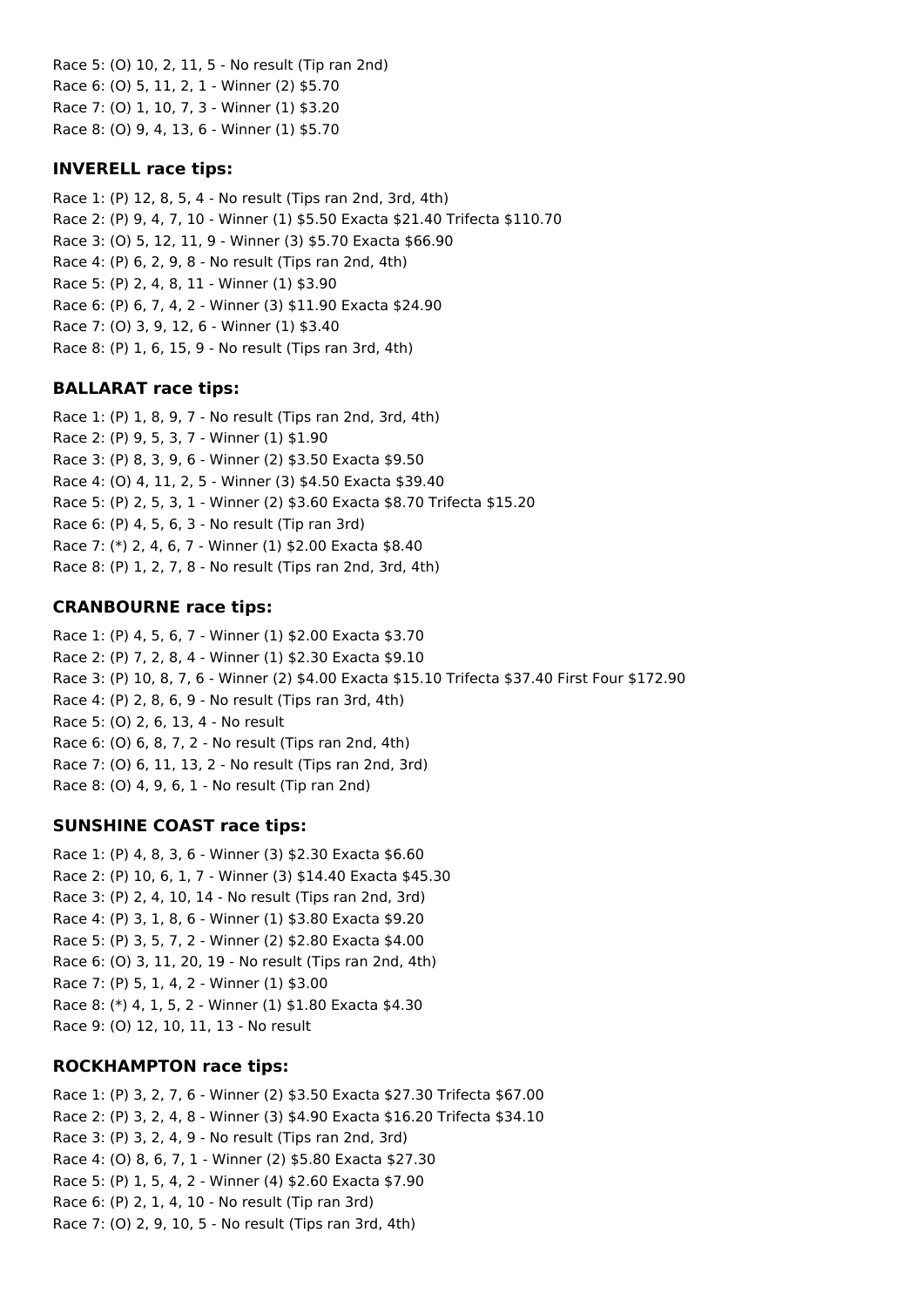# **Friday 20th May 2022**

### **INVERELL race tips:**

Race 1: (P) 7, 3, 14, 4 - No result (Tip ran 3rd) Race 2: (P) 1, 2, 7, 6 - Winner (2) \$5.90 Exacta \$20.80 Race 3: (P) 10, 7, 6, 4 - No result (Tip ran 3rd) Race 4: (P) 1, 7, 2, 6 - No result (Tip ran 2nd) Race 5: (O) 12, 5, 6, 9 - Winner (1) \$2.70 Exacta \$22.10 Trifecta \$93.50 Race 6: (O) 9, 5, 10, 8 - Winner (1) \$5.90 Exacta \$32.60 Trifecta \$115.50 Race 7: (P) 7, 1, 2, 3 - No result (Tips ran 2nd, 3rd) Race 8: (O) 2, 9, 5, 8 - No result (Tip ran 4th)

## **CRANBOURNE race tips:**

Race 1: (P) 7, 8, 4, 6 - Winner (3) \$4.90 Exacta \$22.90 Race 2: (P) 4, 3, 2, 1 - Winner (1) \$3.10 Exacta \$14.10 Trifecta \$47.50 First Four \$96.10 Race 3: (P) 2, 5, 1, 7 - Winner (1) \$2.30 Exacta \$7.20 Trifecta \$11.20 Race 4: (P) 5, 3, 6, 4 - Winner (2) \$3.80 Early Quadrella \$116.80 Race 5: (P) 1, 5, 4, 3 - Winner (3) \$8.20 Exacta \$25.20 Race 6: (P) 2, 4, 8, 3 - Winner (2) \$6.20 Exacta \$21.30 Race 7: (P) 7, 5, 6, 1 - Winner (2) \$6.50 Race 8: (O) 10, 7, 6, 2 - No result (Tips ran 2nd, 3rd, 4th)

## **GEELONG race tips:**

Race 1: (O) 1, 11, 8, 16 - No result (Tips ran 2nd, 4th) Race 2: (P) 10, 8, 3, 9 - Winner (3) \$3.50 Exacta \$10.50 Trifecta \$21.60 First Four \$68.70 Race 3: (P) 8, 10, 16, 14 - Winner (1) \$2.50 Exacta \$7.90 Race 4: (O) 12, 11, 8, 14 - Winner (1) \$3.10 Exacta \$27.20 Race 5: (P) 8, 2, 11, 1 - Winner (4) \$5.00 Race 6: (P) 1, 11, 10, 4 - Winner (1) \$2.10 Race 7: (P) 10, 7, 14, 13 - Winner (1) \$2.70 Race 8: (O) 11, 8, 14, 17 - Winner (1) \$4.40 Quadrella \$148.90

## **TOWNSVILLE race tips:**

Race 1: (\*) 1, 3, 8, 7 - Winner (1) \$1.40 Race 2: (O) 10, 8, 11, 13 - Winner (2) \$4.60 Race 3: (O) 1, 5, 10, 9 - Winner (1) \$4.20 Race 4: (P) 5, 4, 6, 7 - Winner (3) \$3.00 Exacta \$7.00 Race 5: (P) 4, 3, 2, 7 - Winner (3) \$8.30 Exacta \$56.20 Trifecta \$129.90 Early Quadrella \$304.70 Race 6: (O) 5, 8, 9, 2 - Winner (1) \$8.00 Exacta \$40.80 Trifecta \$148.20 First Four \$859.60 Race 7: (\*) 3, 8, 9, 7 - No result (Tip ran 2nd) Race 8: (P) 1, 5, 3, 4 - Winner (4) \$2.90 Exacta \$12.10 Trifecta \$52.40 Race 9: (O) 16, 3, 1, 5 - No result (Tips ran 2nd, 4th)

## **CANBERRA race tips:**

Race 1: (O) 4, 12, 2, 14 - Winner (1) \$3.90 Race 2: (O) 9, 11, 5, 7 - Winner (1) \$3.20 Race 3: (O) 4, 6, 5, 15 - Winner (1) \$3.00 Exacta \$33.70 Race 4: (O) 3, 9, 6, 14 - No result (Tips ran 2nd, 4th) Race 5: (P) 7, 3, 1, 10 - Winner (1) \$2.20 Exacta \$7.20 Race 6: (O) 9, 3, 4, 16 - No result (Tip ran 3rd) Race 7: (O) 2, 11, 3, 10 - Winner (3) \$4.50 Race 8: (P) 3, 4, 13, 7 - Abandoned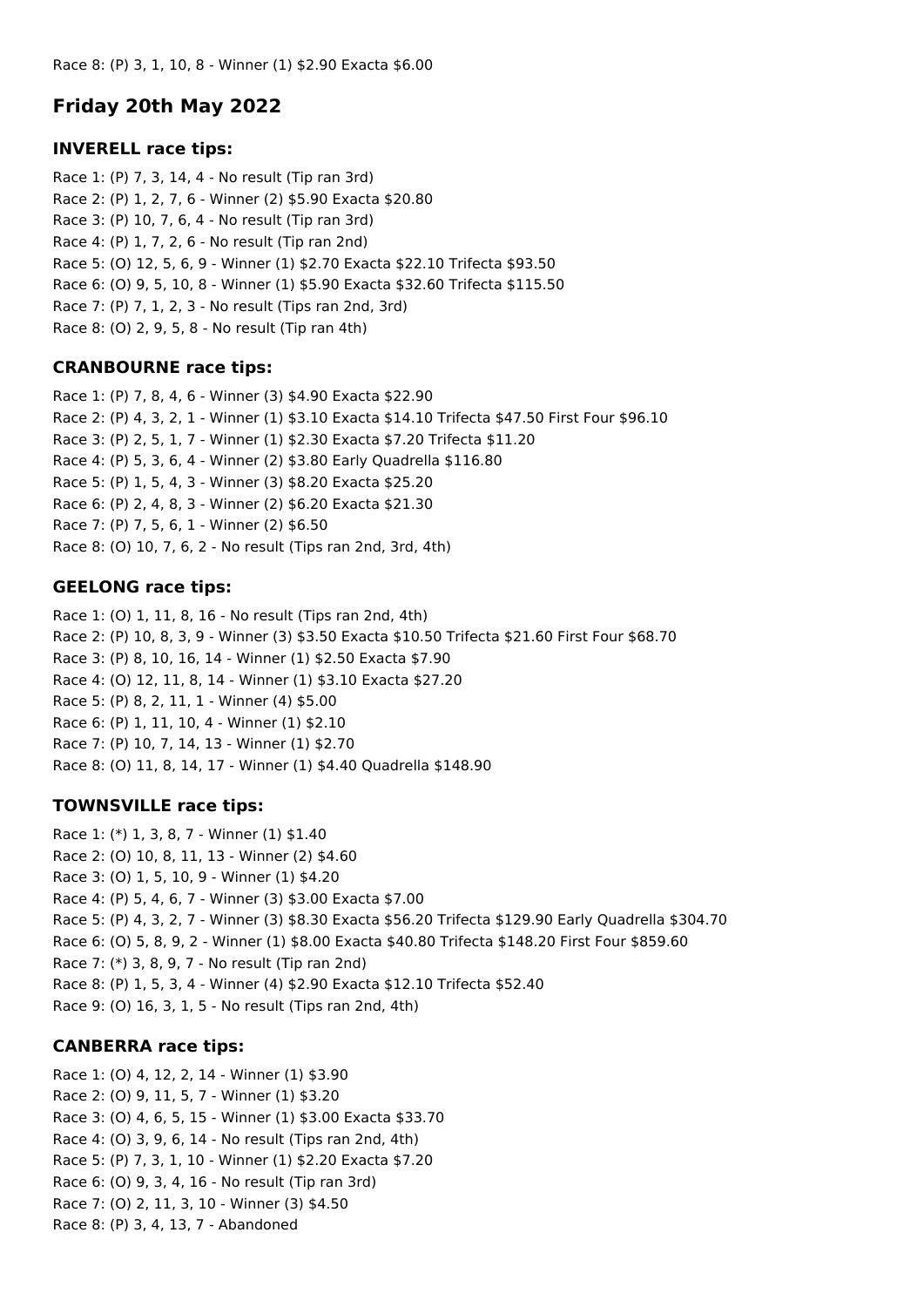# **Friday 13th May 2022**

## **SCONE race tips:**

Race 1: (O) 2, 9, 7, 4 - Winner (2) \$4.50 Exacta \$18.60 Race 2: (O) 1, 13, 11, 5 - Winner (3) \$4.60 Race 3: (P) 1, 3, 4, 2 - Winner (1) \$2.80 Exacta \$9.70 Race 4: (O) 2, 1, 12, 3 - Winner (3) \$3.90 Race 5: (O) 1, 4, 8, 6 - No result (Tip ran 2nd) Race 6: (P) 7, 1, 13, 15 - Winner (2) \$6.40 Exacta \$15.20 Trifecta \$69.00 Race 7: (P) 17, 8, 13, 4 - Winner (1) \$3.50 Race 8: (O) 5, 10, 6, 3 - Winner (2) \$3.70 Exacta \$35.30 Race 9: (O) 8, 10, 5, 17 - No result (Tips ran 2nd, 3rd)

### **ALBURY race tips:**

Race 1: (P) 9, 8, 11, 2 - Winner (4) \$3.40 Exacta \$13.90 Race 2: (P) 1, 10, 12, 11 - Winner (4) \$18.50 Exacta \$141.60 Trifecta \$370.40 Race 3: (P) 4, 1, 9, 2 - Winner (1) \$2.70 Exacta \$10.20 Race 4: (P) 1, 6, 8, 2 - Winner (1) \$1.40 Exacta \$4.90 Early Quadrella \$1,064.10 Race 5: (P) 3, 4, 1, 6 - No result (Tips ran 2nd, 4th) Race 6: (P) 12, 13, 4, 8 - Winner (2) \$3.00 Race 7: (P) 4, 11, 3, 1 - Winner (4) \$3.40 Exacta \$19.60 Race 8: (O) 2, 14, 4, 9 - Winner (3) \$3.80 Exacta \$39.40

### **CRANBOURNE race tips:**

Race 1: (\*) 9, 1, 7, 6 - Winner (1) \$1.50 Exacta \$2.10 Trifecta \$7.60 First Four \$16.80 Race 2: (\*) 8, 5, 6, 1 - Winner (1) \$1.50 Race 3: (P) 10, 7, 3, 11 - Winner (2) \$4.40 Exacta \$20.10 Race 4: (P) 5, 9, 2, 7 - Winner (1) \$1.60 Exacta \$8.20 Trifecta \$48.00 First Four \$99.30 Early Quadrella \$24.90 Race 5: (P) 4, 2, 8, 5 - Winner (1) \$1.60 Race 6: (P) 8, 2, 3, 5 - Winner (4) \$5.80 Exacta \$24.60 Trifecta \$86.00 Race 7: (P) 1, 2, 9, 7 - Winner (1) \$2.80 Exacta \$13.90 Race 8: (\*) 5, 3, 11, 7 - No result (Tips ran 2nd, 3rd, 4th)

## **GEELONG race tips:**

Race 1: (P) 6, 2, 5, 7 - No result (Tips ran 2nd, 3rd, 4th) Race 2: (P) 8, 5, 4, 6 - No result (Tips ran 3rd, 4th) Race 3: (P) 6, 8, 3, 10 - No result (Tips ran 2nd, 3rd) Race 4: (P) 2, 7, 9, 6 - Winner (1) \$1.80 Exacta \$5.50 Trifecta \$13.20 Race 5: (P) 9, 7, 5, 3 - Winner (3) \$4.40 Exacta \$10.80 Race 6: (P) 2, 6, 5, 8 - Winner (2) \$6.90 Race 7: (P) 4, 13, 10, 9 - Winner (2) \$9.40 Race 8: (P) 5, 10, 3, 2 - Winner (2) \$9.30 Quadrella \$1,425.60

## **PORT AUGUSTA race tips:**

Race 1: (P) 11, 6, 7, 2 - Winner (2) \$2.40 Exacta \$22.20 Race 2: (O) 8, 1, 5, 9 - Winner (3) \$3.10 Race 3: (O) 2, 8, 5, 11 - No result (Tip ran 2nd) Race 4: (P) 3, 4, 7, 6 - Winner (1) \$3.50 Exacta \$7.30 Trifecta \$25.50 Race 5: (P) 3, 2, 7, 4 - Winner (2) \$3.90 Exacta \$17.50 Trifecta \$52.70 Race 6: (O) 2, 4, 11, 9 - No result (Tip ran 2nd) Race 7: (O) 4, 12, 7, 3 - Winner (2) \$9.30 Race 8: (O) 2, 8, 9, 7 - No result (Tips ran 2nd, 4th)

### **CARNARVON race tips:**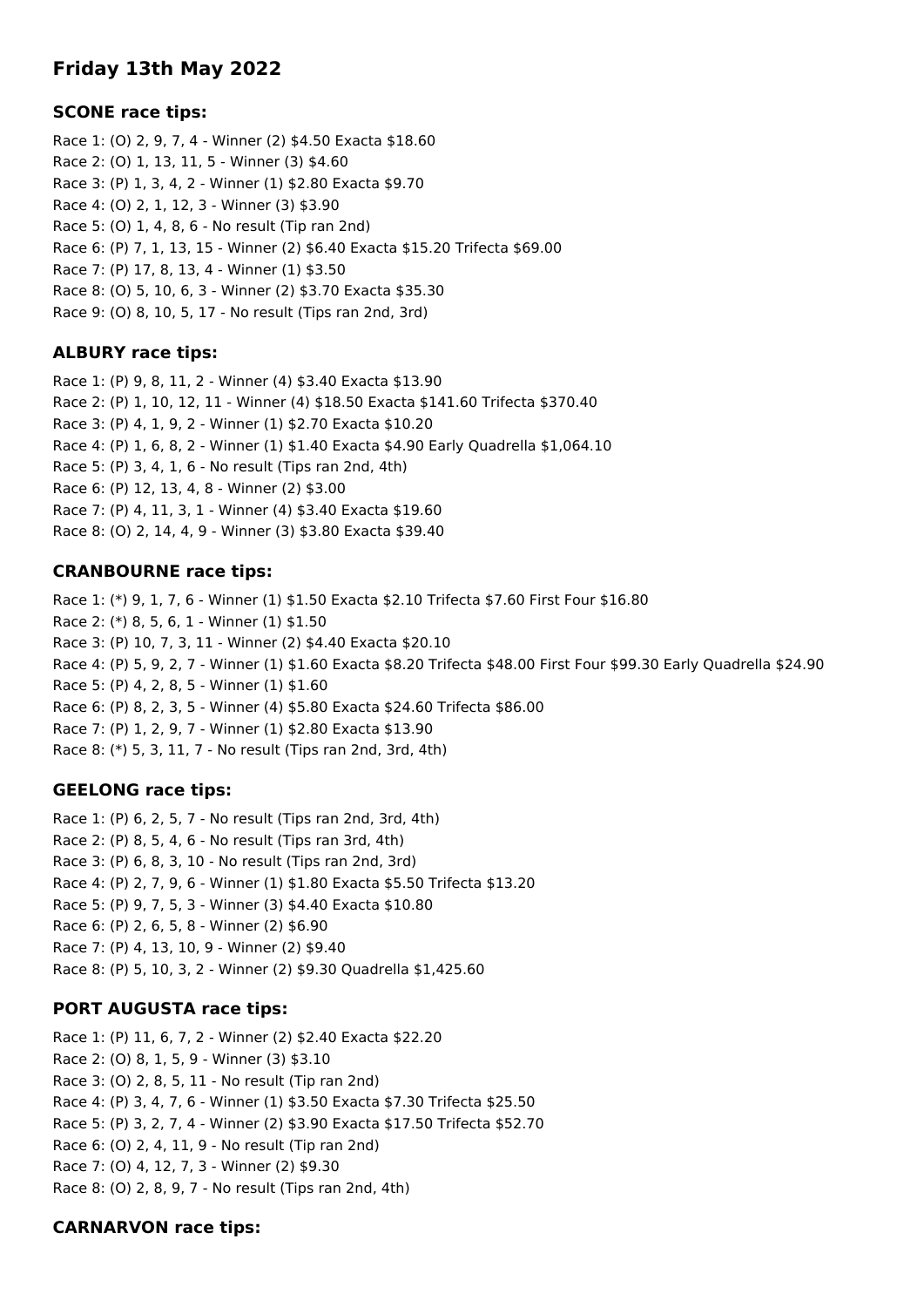Race 1: (P) 4, 5, 1, 2 - Abandoned Race 2: (P) 2, 4, 1, 3 - Abandoned Race 3: (P) 2, 5, 3, 4 - Abandoned Race 4: (P) 4, 5, 7, 3 - Abandoned Race 5: (P) 4, 6, 3, 5 - Abandoned Race 6: (P) 2, 3, 5, 7 - Abandoned

# **Friday 6th May 2022**

## **WAGGA race tips:**

Race 1: (P) 5, 1, 8, 3 - Winner (2) \$4.10 Exacta \$15.00 Race 2: (P) 4, 14, 15, 2 - No result (Tips ran 2nd, 3rd, 4th) Race 3: (O) 7, 8, 3, 6 - Winner (3) \$2.80 Exacta \$15.90 Race 4: (O) 2, 11, 3, 6 - Winner (1) \$2.80 Race 5: (O) 4, 6, 5, 3 - Winner (1) \$2.50 Exacta \$14.70 Trifecta \$83.70 Race 6: (O) 3, 6, 2, 17 - No result (Tip ran 3rd) Race 7: (P) 9, 4, 10, 7 - Winner (1) \$4.80 Race 8: (O) 7, 11, 17, 8 - Winner (1) \$5.10

## **ARMIDALE race tips:**

Race 1: (P) 7, 8, 6, 2 - Winner (1) \$1.50 Exacta \$5.40 Race 2: (P) 11, 7, 3, 10 - Winner (2) \$6.30 Race 3: (P) 1, 8, 4, 6 - Winner (1) \$2.70 Race 4: (P) 4, 2, 1, 5 - Winner (1) \$5.50 Exacta \$9.40 Trifecta \$93.50 Early Quadrella \$185.70 Race 5: (O) 2, 4, 6, 1 - Winner (4) \$2.30 Exacta \$20.20 Race 6: (P) 8, 1, 5, 7 - Winner (2) \$2.50 Exacta \$3.60 Trifecta \$18.20 Race 7: (O) 8, 1, 5, 9 - No result (Tips ran 2nd, 3rd) Race 8: (P) 8, 9, 6, 5 - Winner (2) \$2.00 Exacta \$7.30

## **CRANBOURNE race tips:**

Race 1: (P) 6, 5, 1, 4 - Winner (1) \$3.90 Exacta \$23.40 Trifecta \$94.10 Race 2: (P) 9, 7, 3, 1 - Winner (1) \$2.70 Exacta \$7.80 Trifecta \$16.90 Race 3: (P) 9, 2, 8, 5 - Winner (2) \$3.80 Exacta \$22.60 Trifecta \$93.40 First Four \$193.10 Race 4: (P) 2, 11, 7, 9 - Winner (3) \$4.30 Exacta \$13.60 Early Quadrella \$245.00 Race 5: (P) 2, 7, 11, 9 - No result (Tip ran 4th) Race 6: (P) 4, 11, 8, 14 - Winner (2) \$4.40 Race 7: (O) 5, 12, 3, 7 - Winner (1) \$3.90 Exacta \$32.60 Race 8: (O) 11, 9, 2, 8 - Winner (2) \$7.10

## **TOWNSVILLE race tips:**

Race 1: (P) 1, 5, 6, 4 - Winner (1) \$1.30 Exacta \$7.40 Trifecta \$19.70 First Four \$46.60 Race 2: (O) 2, 3, 8, 4 - Winner (2) \$6.30 Race 3: (P) 2, 3, 6, 4 - Winner (1) \$2.30 Race 4: (\*) 1, 4, 5, 6 - No result (Tips ran 2nd, 3rd, 4th) Race 5: (P) 8, 11, 9, 5 - Winner (1) \$1.50 Exacta \$4.50 Race 6: (P) 2, 4, 3, 6 - Winner (3) \$4.40 Exacta \$22.10 Trifecta \$77.80 Race 7: (O) 1, 2, 4, 7 - Winner (2) \$3.50 Exacta \$8.70 Trifecta \$46.30 Race 8: (\*) 6, 10, 3, 1 - No result (Tip ran 2nd) Race 9: (\*) 2, 3, 10, 1 - Winner (1) \$2.80 Exacta \$10.70 Trifecta \$142.90 Race 10: (O) 1, 11, 5, 7 - Winner (1) \$1.90 Race 11: (O) 6, 3, 2, 9 - No result (Tip ran 3rd)

## **ALBANY race tips:**

Race 1: (P) 3, 5, 2, 4 - Winner (2) \$6.00 Exacta \$13.00 Trifecta \$46.90 First Four \$50.40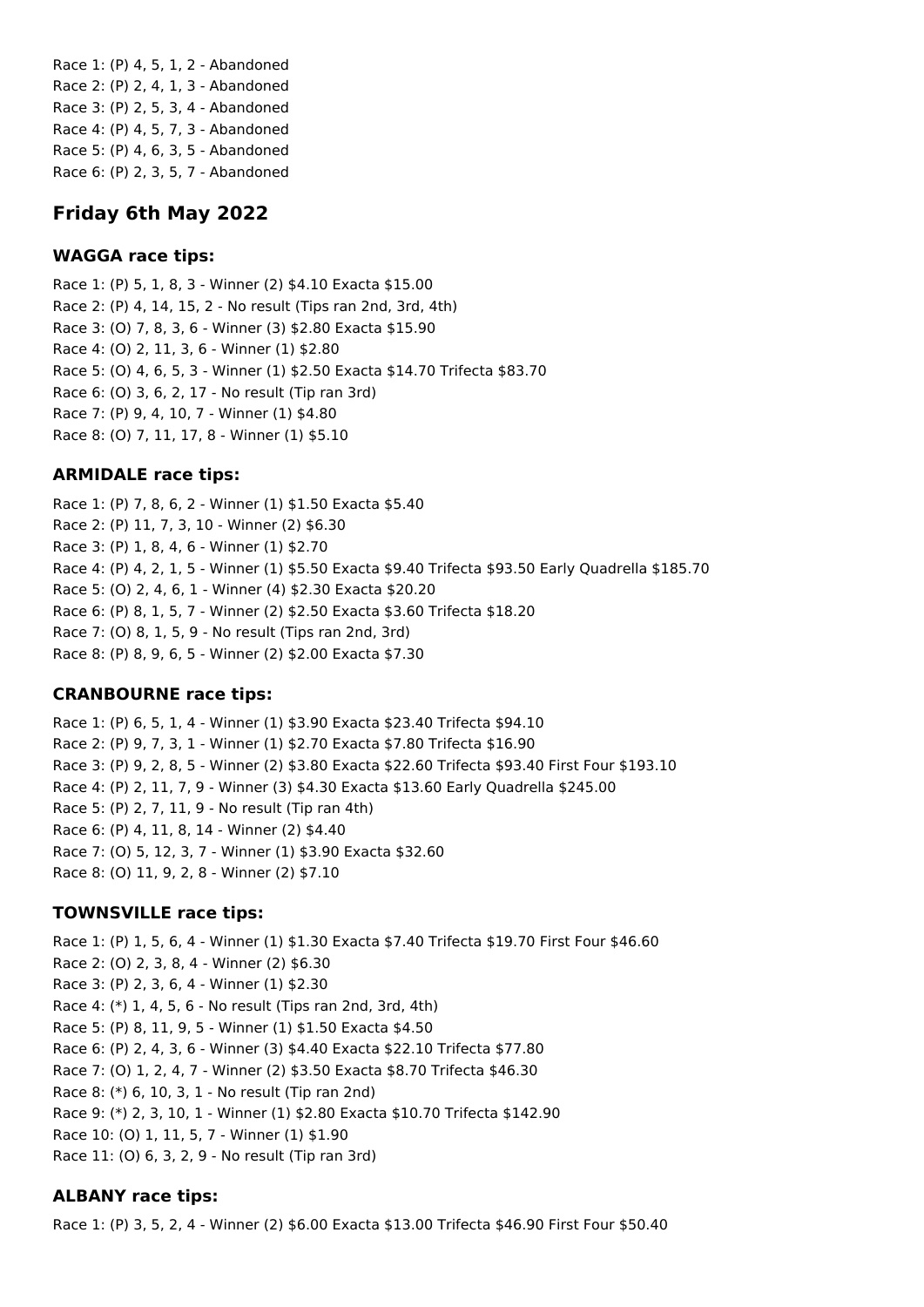Race 2: (P) 10, 3, 5, 2 - Winner (1) \$2.10 Race 3: (P) 5, 3, 6, 2 - Winner (1) \$2.20 Exacta \$5.80 Trifecta \$37.00 First Four \$101.50 Race 4: (P) 7, 5, 12, 3 - Winner (4) \$7.40 Early Quadrella \$243.30 Race 5: (P) 4, 2, 9, 7 - Winner (1) \$9.50 Race 6: (P) 6, 7, 9, 12 - Winner (4) \$3.00 Exacta \$23.80 Race 7: (P) 2, 7, 9, 6 - No result (Tips ran 2nd, 4th)

### **WODONGA race tips:**

Race 1: (O) 9, 2, 1, 8 - No result (Tips ran 3rd, 4th) Race 2: (P) 2, 9, 1, 3 - No result (Tips ran 2nd, 3rd, 4th) Race 3: (P) 2, 9, 14, 10 - No result (Tips ran 2nd, 3rd, 4th) Race 4: (O) 7, 5, 9, 8 - No result (Tips ran 2nd, 4th) Race 5: (O) 8, 2, 6, 9 - Winner (1) \$3.60 Exacta \$18.90 Trifecta \$140.40 Race 6: (O) 4, 2, 8, 9 - No result (Tips ran 2nd, 4th) Race 7: (P) 4, 7, 11, 10 - No result (Tips ran 2nd, 3rd, 4th) Race 8: (P) 2, 4, 1, 12 - Winner (1) \$2.80 Exacta \$7.20 Race 9: (O) 7, 1, 3, 2 - Winner (4) \$3.00 Exacta \$24.90 Race 10: (O) 3, 4, 7, 12 - Winner (1) \$3.10

## **Friday 29th April 2022**

### **GRAFTON race tips:**

Race 1: (P) 1, 2, 5, 9 - Winner (4) \$6.70 Exacta \$47.00 Race 2: (P) 3, 1, 8, 11 - Winner (1) \$1.50 Exacta \$2.90 Trifecta \$8.40 First Four \$19.00 Race 3: (P) 2, 3, 4, 1 - Winner (4) \$2.70 Exacta \$9.20 Trifecta \$29.80 Race 4: (O) 4, 8, 1, 6 - Winner (3) \$5.40 Race 5: (O) 8, 3, 7, 5 - Winner (2) \$8.60 Early Quadrella \$259.50 Race 6: (P) 8, 3, 7, 1 - No result (Tip ran 2nd) Race 7: (P) 8, 7, 3, 9 - Winner (3) \$3.50 Exacta \$12.40 Race 8: (P) 4, 10, 6, 3 - No result (Tips ran 2nd, 4th) Race 9: (O) 2, 9, 4, 11 - Winner (1) \$2.90

#### **MUSWELLBROOK race tips:**

Race 1: (O) 4, 5, 1, 6 - Winner (1) \$3.70 Exacta \$38.00 Race 2: (P) 4, 7, 1, 5 - Winner (4) \$4.80 Exacta \$20.90 Race 3: (P) 1, 4, 13, 8 - Winner (1) \$2.50 Exacta \$15.20 Trifecta \$57.30 Race 4: (P) 5, 7, 4, 2 - Winner (3) \$7.80 Early Quadrella \$1,127.30 Race 5: (P) 4, 7, 3, 1 - Winner (1) \$3.90 Exacta \$23.60 Race 6: (P) 2, 4, 1, 8 - Winner (1) \$4.50 Exacta \$32.30 Race 7: (O) 13, 8, 15, 2 - No result (Tip ran 4th) Race 8: (P) 2, 5, 7, 6 - Winner (1) \$8.10 Exacta \$43.90 Trifecta \$243.80

#### **CRANBOURNE race tips:**

Race 1: (P) 5, 10, 12, 14 - Winner (3) \$4.30 Race 2: (P) 6, 3, 2, 5 - Winner (3) \$6.00 Exacta \$16.60 Trifecta \$22.20 Race 3: (P) 9, 7, 8, 4 - Winner (1) \$3.30 Race 4: (P) 11, 8, 5, 10 - Winner (1) \$2.70 Exacta \$10.60 Race 5: (P) 4, 2, 1, 5 - Winner (2) \$5.40 Early Quadrella \$484.20 Race 6: (P) 3, 5, 4, 7 - Abandoned Race 7: (P) 5, 7, 1, 2 - Abandoned Race 8: (P) 10, 12, 11, 7 - Abandoned Race 9: (\*) 3, 11, 7, 5 - Abandoned

#### **GEELONG race tips:**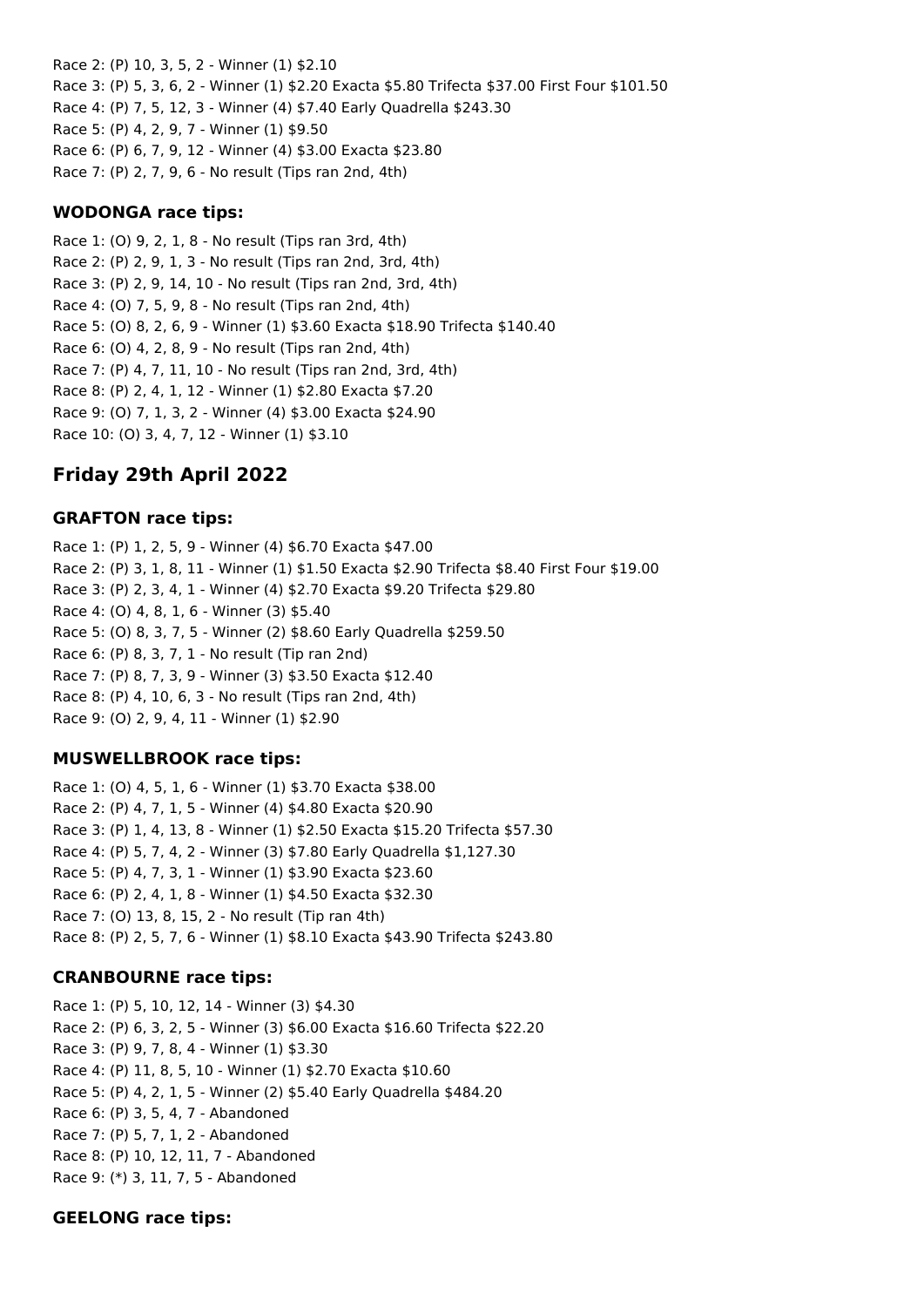Race 1: (P) 11, 7, 8, 4 - Winner (2) \$3.20 Exacta \$12.80 Race 2: (P) 3, 6, 10, 9 - No result (Tip ran 4th) Race 3: (P) 10, 8, 11, 2 - Winner (2) \$3.50 Exacta \$12.50 Race 4: (\*) 2, 6, 7, 12 - No result (Tips ran 2nd, 4th) Race 5: (P) 4, 3, 5, 7 - Winner (1) \$2.80 Race 6: (P) 1, 3, 4, 7 - Winner (2) \$2.50 Race 7: (O) 11, 2, 8, 7 - No result (Tips ran 2nd, 3rd, 4th) Race 8: (O) 2, 7, 6, 4 - Winner (1) \$3.10 Exacta \$18.50

## **SUNSHINE COAST race tips:**

Race 1: (P) 5, 4, 1, 7 - Winner (1) \$4.10 Exacta \$12.00 Race 2: (P) 2, 3, 8, 10 - Winner (1) \$1.50 Race 3: (P) 1, 2, 8, 12 - No result (Tips ran 2nd, 3rd, 4th) Race 4: (P) 3, 2, 5, 9 - Winner (3) \$3.60 Exacta \$8.70 Trifecta \$85.90 First Four \$197.80 Race 5: (P) 8, 3, 7, 9 - Winner (1) \$3.60 Race 6: (P) 7, 9, 13, 3 - Winner (4) \$21.40 Race 7: (P) 4, 5, 3, 6 - No result (Tips ran 2nd, 3rd, 4th) Race 8: (O) 9, 10, 3, 6 - No result (Tip ran 2nd)

## **GERALDTON race tips:**

Race 1: (P) 4, 2, 6, 5 - Winner (2) \$4.30 Exacta \$10.50 Trifecta \$28.80 Race 2: (P) 8, 2, 3, 1 - Winner (1) \$4.10 Exacta \$8.50 Race 3: (P) 3, 1, 7, 4 - No result (Tips ran 3rd, 4th) Race 4: (P) 10, 6, 1, 3 - Winner (3) \$3.00 Race 5: (P) 4, 7, 6, 1 - Winner (1) \$3.00 Exacta \$13.90 Trifecta \$27.60 Race 6: (O) 3, 10, 2, 1 - Winner (1) \$2.90 Exacta \$9.10 Race 7: (O) 1, 12, 9, 11 - Winner (3) \$9.40 Exacta \$29.70 Quadrella \$387.50

## **ALICE SPRINGS race tips:**

Race 1: (P) 3, 4, 2, 5 - Winner (3) \$5.10 Race 2: (P) 2, 1, 4, 5 - Winner (1) \$1.90 Exacta \$2.40 Trifecta \$6.10 First Four \$19.10 Race 3: (O) 8, 4, 6, 7 - Winner (4) \$5.40 Exacta \$34.70 Race 4: (P) 4, 1, 6, 9 - Winner (2) \$4.30 Exacta \$12.30 Race 5: (P) 9, 2, 1, 3 - Winner (1) \$5.90 Quadrella \$465.50

# **Friday 22nd April 2022**

## **TAMWORTH race tips:**

Race 1: (O) 5, 4, 17, 2 - No result (Tips ran 2nd, 3rd, 4th) Race 2: (O) 14, 3, 11, 8 - No result (Tip ran 3rd) Race 3: (P) 6, 11, 12, 5 - Winner (1) \$1.80 Race 4: (P) 3, 1, 4, 6 - Winner (3) \$6.60 Race 5: (O) 5, 4, 3, 7 - Winner (1) \$3.30 Race 6: (O) 2, 5, 8, 3 - No result (Tips ran 2nd, 4th) Race 7: (P) 7, 4, 1, 15 - Winner (3) \$6.70 Race 8: (P) 16, 6, 8, 14 - Winner (3) \$6.90 Exacta \$39.20

## **CRANBOURNE race tips:**

Race 1: (P) 1, 2, 3, 4 - Winner (1) \$1.50 Exacta \$8.40 Trifecta \$22.60 First Four \$41.70 Race 2: (P) 9, 7, 8, 6 - No result (Tips ran 3rd, 4th) Race 3: (P) 7, 3, 4, 8 - Winner (1) \$1.40 Exacta \$6.80 Trifecta \$9.70 Race 4: (P) 9, 1, 2, 6 - Winner (1) \$2.70 Exacta \$4.60 Trifecta \$32.00 Race 5: (P) 3, 7, 11, 5 - Winner (1) \$2.90 Race 6: (P) 6, 7, 5, 3 - Winner (1) \$2.90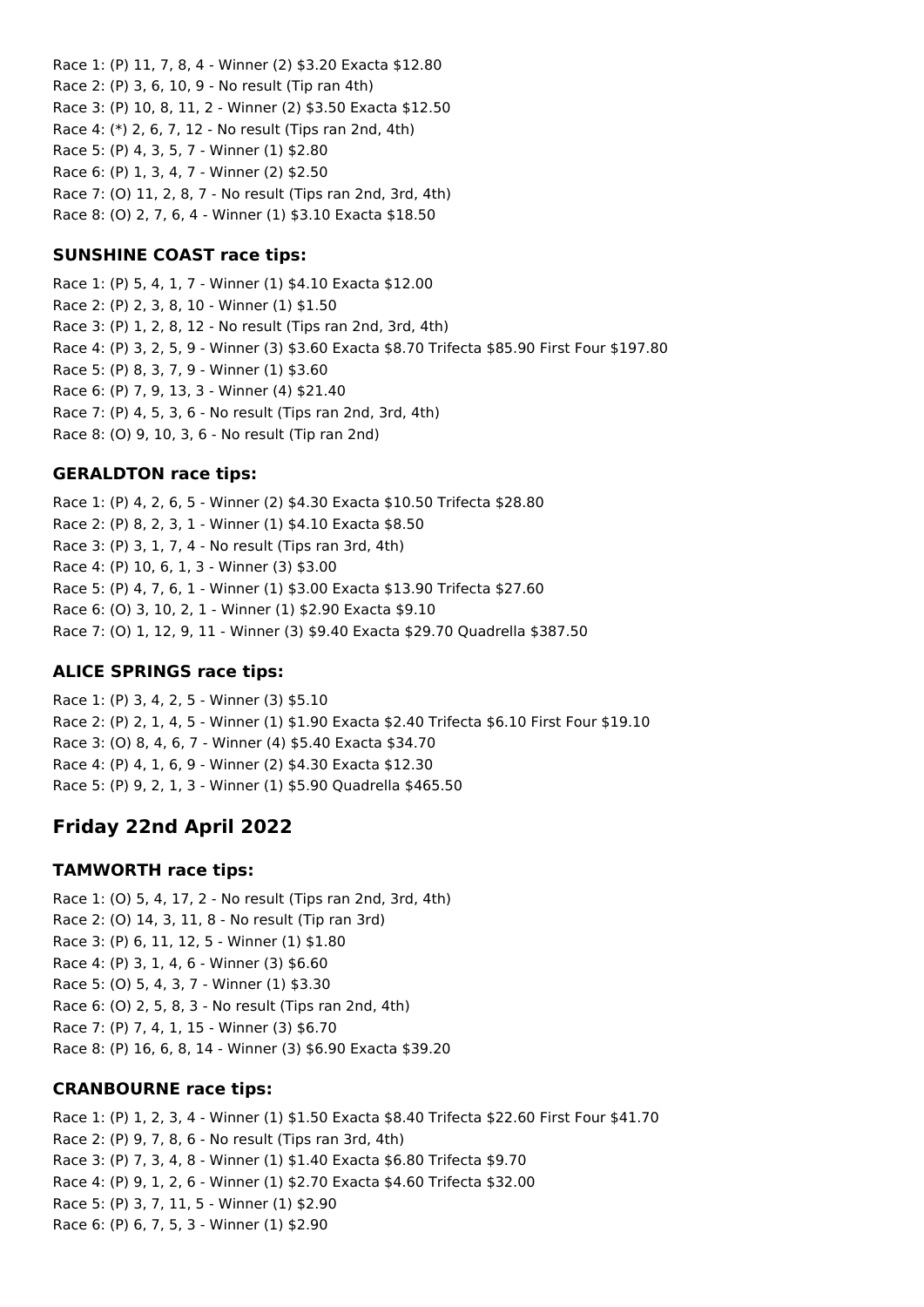Race 7: (P) 5, 11, 12, 3 - Winner (1) \$5.00 Race 8: (P) 2, 4, 11, 3 - Winner (3) \$3.70 Exacta \$10.00 Trifecta \$28.50 Quadrella \$289.40

## **WERRIBEE race tips:**

Race 1: (P) 2, 3, 6, 7 - Winner (2) \$5.20 Exacta \$12.60 Race 2: (P) 13, 1, 7, 6 - Winner (3) \$5.80 Exacta \$18.70 Trifecta \$49.20 First Four \$135.10 Race 3: (P) 5, 6, 9, 8 - Winner (1) \$1.80 Exacta \$2.60 Trifecta \$19.50 Race 4: (P) 8, 3, 9, 1 - Winner (4) \$4.30 Exacta \$8.20 Trifecta \$21.60 Early Quadrella \$355.50 Race 5: (P) 8, 9, 2, 7 - Winner (1) \$2.00 Exacta \$13.40 Trifecta \$38.20 Race 6: (P) 3, 4, 2, 8 - No result (Tips ran 2nd, 3rd, 4th) Race 7: (O) 1, 6, 7, 4 - Winner (4) \$20.40 Exacta \$107.60 Race 8: (O) 2, 6, 11, 8 - No result (Tips ran 2nd, 3rd, 4th)

## **CAIRNS race tips:**

Race 1: (P) 1, 6, 5, 3 - Abandoned Race 2: (O) 7, 6, 12, 2 - Abandoned Race 3: (P) 7, 3, 5, 2 - Abandoned Race 4: (P) 2, 6, 9, 3 - Abandoned Race 5: (O) 7, 3, 8, 9 - Abandoned Race 6: (P) 5, 7, 12, 9 - Abandoned Race 7: (P) 2, 4, 6, 9 - Abandoned Race 8: (P) 6, 2, 1, 11 - Abandoned Race 9: (P) 4, 9, 3, 5 - Abandoned

## **CANBERRA race tips:**

Race 1: (P) 1, 3, 7, 2 - Winner (1) \$2.00 Race 2: (P) 1, 7, 9, 4 - Winner (2) \$2.80 Exacta \$32.20 Race 3: (O) 4, 8, 6, 10 - Winner (1) \$1.80 Race 4: (P) 12, 3, 5, 7 - Winner (1) \$2.00 Exacta \$11.30 Early Quadrella \$29.90 Race 5: (O) 11, 10, 4, 5 - No result (Tips ran 2nd, 3rd, 4th) Race 6: (O) 9, 6, 7, 3 - Winner (1) \$3.40 Exacta \$17.20 Race 7: (O) 5, 4, 8, 3 - No result (Tip ran 4th) Race 8: (O) 9, 11, 15, 4 - No result (Tips ran 2nd, 4th)

# **Friday 15th April 2022**

## **ASCOT race tips:**

Race 1: (P) 2, 3, 1, 5 - Abandoned Race 2: (O) 10, 11, 1, 9 - Winner (1) \$2.00 Exacta \$5.00 Race 3: (O) 11, 3, 9, 8 - No result (Tip ran 3rd) Race 4: (P) 6, 1, 8, 2 - Winner (1) \$2.70 Exacta \$20.50 Race 5: (O) 1, 4, 7, 2 - Winner (3) \$11.00 Race 6: (P) 3, 7, 5, 6 - Winner (1) \$2.50 Exacta \$6.40 Race 7: (O) 5, 1, 7, 9 - No result (Tips ran 2nd, 4th) Race 8: (P) 8, 7, 2, 4 - No result (Tips ran 2nd, 3rd) Race 9: (P) 1, 7, 3, 9 - Winner (3) \$6.40 Exacta \$46.70 Trifecta \$114.30

## **SALE race tips:**

Race 1: (O) 3, 1, 9, 7 - Winner (2) \$5.50 Exacta \$40.40 Trifecta \$285.60 Race 2: (P) 3, 6, 1, 4 - No result (Tips ran 2nd, 3rd, 4th) Race 3: (P) 6, 9, 8, 7 - Winner (3) \$3.80 Race 4: (O) 7, 5, 9, 6 - Winner (1) \$3.20 Exacta \$17.70 Race 5: (P) 5, 3, 10, 4 - Winner (2) \$2.80 Exacta \$15.30 Trifecta \$65.30 Race 6: (P) 11, 4, 6, 2 - Winner (1) \$5.00 Exacta \$30.70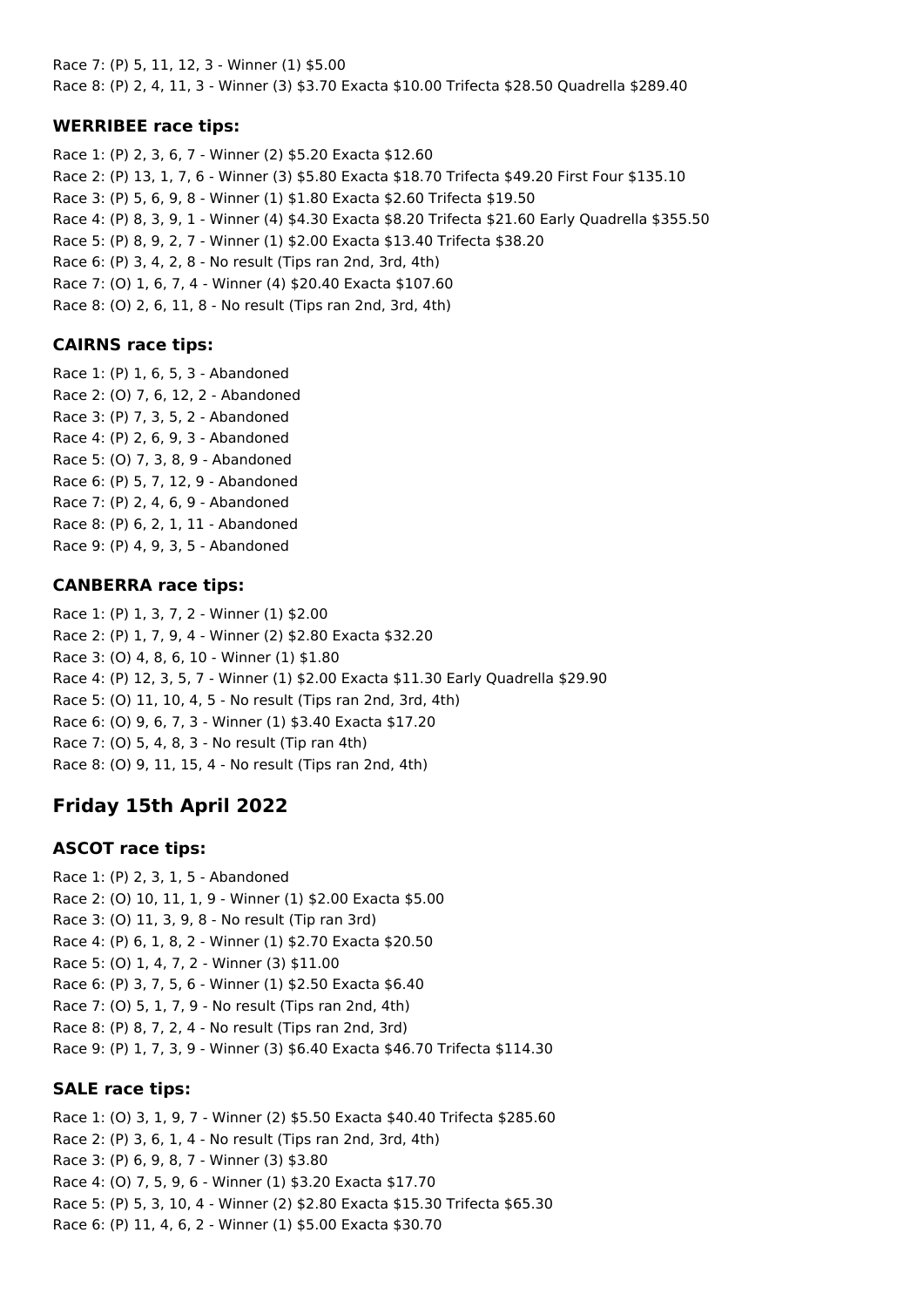Race 7: (O) 13, 16, 6, 5 - Winner (1) \$7.10 Exacta \$27.70 Race 8: (\*) 6, 10, 11, 4 - No result (Tips ran 2nd, 3rd)

## **KALGOORLIE race tips:**

Race 1: (P) 2, 3, 4, 7 - Winner (1) \$1.70 Exacta \$8.50 Race 2: (P) 1, 2, 4, 3 - No result (Tips ran 2nd, 3rd) Race 3: (P) 6, 4, 3, 1 - Winner (4) \$3.10 Exacta \$14.10 Race 4: (P) 2, 4, 7, 6 - Winner (3) \$20.10 Exacta \$103.70 Trifecta \$272.50 Race 5: (O) 4, 8, 1, 3 - No result (Tip ran 4th) Race 6: (O) 2, 6, 4, 3 - No result (Tips ran 2nd, 3rd, 4th) Race 7: (O) 3, 4, 6, 7 - Winner (2) \$2.70 Exacta \$22.70

## **CANBERRA race tips:**

Race 1: (P) 2, 3, 4, 5 - No result (Tips ran 2nd, 4th) Race 2: (P) 11, 12, 10, 4 - Winner (2) \$2.50 Race 3: (P) 4, 3, 12, 7 - Winner (4) \$12.20 Exacta \$71.20 Race 4: (P) 6, 9, 7, 1 - No result Race 5: (O) 10, 7, 5, 12 - No result (Tips ran 2nd, 4th) Race 6: (O) 2, 8, 1, 5 - Winner (3) \$3.40 Race 7: (\*) 4, 7, 9, 5 - Winner (1) \$2.30 Exacta \$6.70 Trifecta \$48.50 Race 8: (\*) 3, 4, 10, 2 - No result (Tips ran 2nd, 3rd, 4th)

## **LAUNCESTON race tips:**

Race 1: (O) 11, 12, 7, 6 - Winner (1) \$2.90 Exacta \$7.10 Race 2: (P) 4, 1, 10, 5 - Winner (2) \$2.50 Exacta \$5.90 Trifecta \$47.30 Race 3: (P) 4, 1, 3, 7 - Winner (1) \$1.90 Exacta \$5.30 Race 4: (P) 1, 6, 7, 5 - Winner (1) \$1.80 Exacta \$3.40 Trifecta \$25.80 Race 5: (P) 4, 1, 6, 3 - Winner (1) \$2.40 Exacta \$14.70 Race 6: (\*) 1, 4, 5, 7 - Winner (3) \$4.80 Exacta \$9.20 Trifecta \$15.70 First Four \$34.00 Early Quadrella \$74.60 Race 7: (\*) 3, 7, 6, 2 - Winner (4) \$6.50 Exacta \$13.10 Trifecta \$16.30 First Four \$24.90 Race 8: (P) 5, 1, 3, 4 - Winner (1) \$2.20 Race 9: (\*) 1, 2, 5, 6 - Winner (1) \$1.70 Exacta \$4.30 Trifecta \$13.90 First Four \$26.70 Race 10: (P) 4, 2, 3, 5 - Winner (2) \$2.60 Exacta \$18.30 Trifecta \$99.60 Quadrella \$170.20

# **Friday 8th April 2022**

# **ORANGE race tips:**

Race 1: (P) 2, 1, 4, 9 - No result (Tips ran 2nd, 3rd, 4th) Race 2: (O) 10, 3, 2, 4 - Winner (1) \$2.60 Race 3: (P) 3, 4, 1, 6 - Winner (2) \$3.90 Exacta \$12.10 Trifecta \$60.30 Race 4: (P) 6, 2, 8, 15 - Winner (1) \$2.50 Race 5: (P) 8, 6, 3, 9 - Winner (1) \$2.00 Exacta \$12.00 Race 6: (P) 2, 3, 4, 7 - Winner (4) \$2.00 Exacta \$7.30 Race 7: (P) 2, 7, 4, 8 - Winner (4) \$5.10 Exacta \$17.10 Trifecta \$79.60 Race 8: (O) 1, 6, 11, 10 - Winner (3) \$4.50 Quadrella \$84.40

# **CRANBOURNE race tips:**

Race 1: (P) 4, 6, 9, 3 - Winner (2) \$2.90 Exacta \$7.50 Trifecta \$14.60 First Four \$26.30 Race 2: (P) 3, 6, 5, 2 - Winner (4) \$9.40 Exacta \$34.30 Trifecta \$140.50 First Four \$148.30 Race 3: (P) 6, 11, 7, 2 - Winner (1) \$1.40 Exacta \$3.40 Trifecta \$19.90 First Four \$80.80 Race 4: (P) 2, 10, 6, 3 - No result (Tips ran 2nd, 3rd) Race 5: (P) 2, 10, 1, 9 - Winner (3) \$6.70 Exacta \$50.70 Trifecta \$127.60 Race 6: (P) 1, 6, 2, 4 - Winner (1) \$2.90 Exacta \$9.70 Race 7: (P) 6, 3, 5, 7 - Winner (1) \$2.30 Exacta \$5.10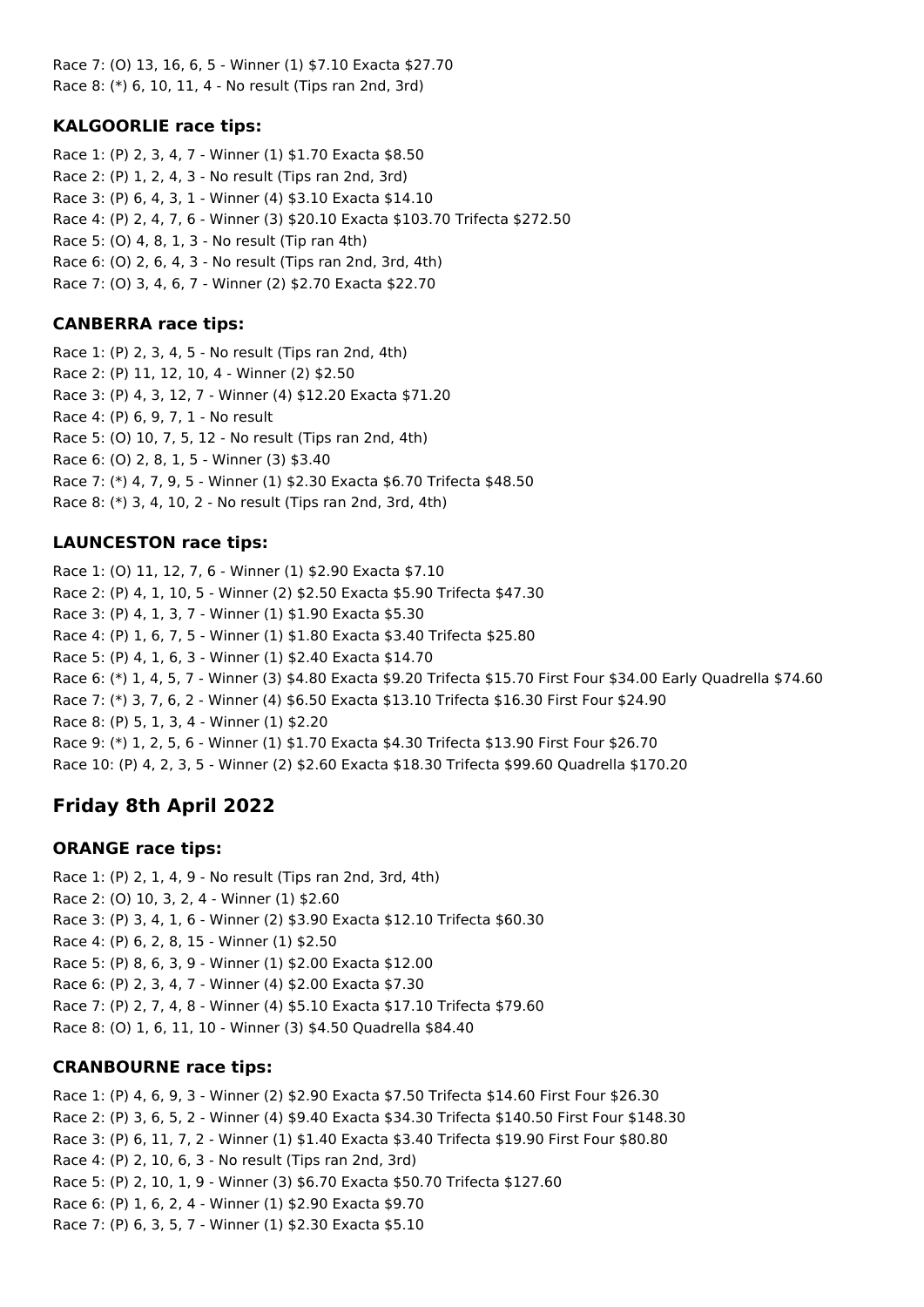### **ROCKHAMPTON race tips:**

Race 1: (P) 1, 6, 3, 4 - Winner (3) \$3.50 Exacta \$11.20 Race 2: (P) 1, 3, 4, 2 - Winner (4) \$1.90 Exacta \$4.70 Trifecta \$12.30 First Four \$5.30 Race 3: (P) 12, 9, 11, 3 - Winner (3) \$2.80 Race 4: (P) 6, 1, 10, 7 - Winner (1) \$1.60 Early Quadrella \$52.30 Race 5: (\*) 2, 5, 9, 6 - Winner (3) \$3.90 Exacta \$37.60 Trifecta \$180.70 First Four \$460.70 Race 6: (P) 1, 2, 10, 4 - Winner (1) \$2.40 Race 7: (P) 4, 6, 8, 7 - Winner (3) \$13.10 Exacta \$40.30 Race 8: (O) 7, 1, 13, 14 - No result

### **CANBERRA race tips:**

Race 1: (P) 3, 9, 6, 1 - Winner (1) \$2.50 Exacta \$11.90 Trifecta \$33.00 Race 2: (\*) 2, 5, 3, 9 - Winner (2) \$3.20 Exacta \$5.20 Race 3: (P) 6, 7, 8, 9 - Winner (2) \$3.00 Exacta \$7.10 Race 4: (P) 3, 8, 10, 5 - Winner (2) \$4.50 Exacta \$38.50 Trifecta \$157.10 Early Quadrella \$80.10 Race 5: (P) 3, 2, 10, 9 - No result (Tips ran 2nd, 3rd, 4th) Race 6: (O) 3, 4, 7, 13 - Winner (1) \$2.00 Exacta \$11.00 Race 7: (P) 2, 1, 9, 3 - Winner (1) \$2.50 Exacta \$10.90 Trifecta \$40.10 Race 8: (O) 3, 9, 16, 15 - Winner (1) \$2.30 Exacta \$12.50

### **WODONGA race tips:**

Race 1: (P) 1, 3, 2, 5 - Winner (1) \$1.30 Race 2: (P) 5, 7, 2, 10 - Winner (4) \$13.00 Exacta \$31.30 Trifecta \$69.00 First Four \$228.20 Race 3: (O) 1, 5, 2, 9 - Winner (1) \$1.90 Race 4: (P) 11, 13, 8, 4 - Winner (1) \$2.20 Early Quadrella \$108.10 Race 5: (P) 2, 1, 4, 3 - Winner (3) \$3.70 Race 6: (P) 7, 14, 10, 9 - No result (Tips ran 2nd, 3rd) Race 7: (P) 3, 1, 5, 6 - Winner (3) \$4.20 Race 8: (P) 6, 3, 2, 1 - Winner (4) \$1.40 Exacta \$8.60 Trifecta \$27.00

# **Friday 1st April 2022**

### **MUSWELLBROOK race tips:**

Race 1: (O) 7, 11, 6, 3 - Winner (4) \$6.70 Race 2: (P) 5, 6, 1, 2 - Winner (3) \$5.20 Exacta \$20.30 Race 3: (O) 5, 1, 4, 2 - No result (Tips ran 3rd, 4th) Race 4: (O) 14, 12, 13, 17 - Winner (1) \$7.90 Race 5: (P) 2, 9, 6, 13 - No result (Tips ran 2nd, 4th) Race 6: (P) 8, 4, 2, 1 - Winner (4) \$6.20 Exacta \$29.80 Trifecta \$90.40 Race 7: (O) 11, 5, 3, 15 - Winner (2) \$7.90 Race 8: (O) 3, 1, 2, 9 - Winner (1) \$8.20 Exacta \$54.60

## **SAPPHIRE COAST race tips:**

Race 1: (P) 4, 8, 2, 7 - Winner (1) \$3.00 Race 2: (P) 1, 6, 2, 5 - Winner (1) \$1.40 Exacta \$11.60 Trifecta \$42.80 Race 3: (P) 7, 3, 8, 4 - Winner (2) \$2.90 Race 4: (P) 5, 4, 2, 6 - Winner (1) \$3.10 Exacta \$7.60 Early Quadrella \$78.30 Race 5: (O) 6, 8, 9, 5 - Winner (4) \$8.70 Race 6: (O) 12, 14, 2, 11 - Winner (4) \$6.50 Race 7: (P) 3, 10, 2, 4 - No result (Tips ran 2nd, 3rd, 4th) Race 8: (P) 1, 4, 12, 11 - No result (Tips ran 2nd, 4th)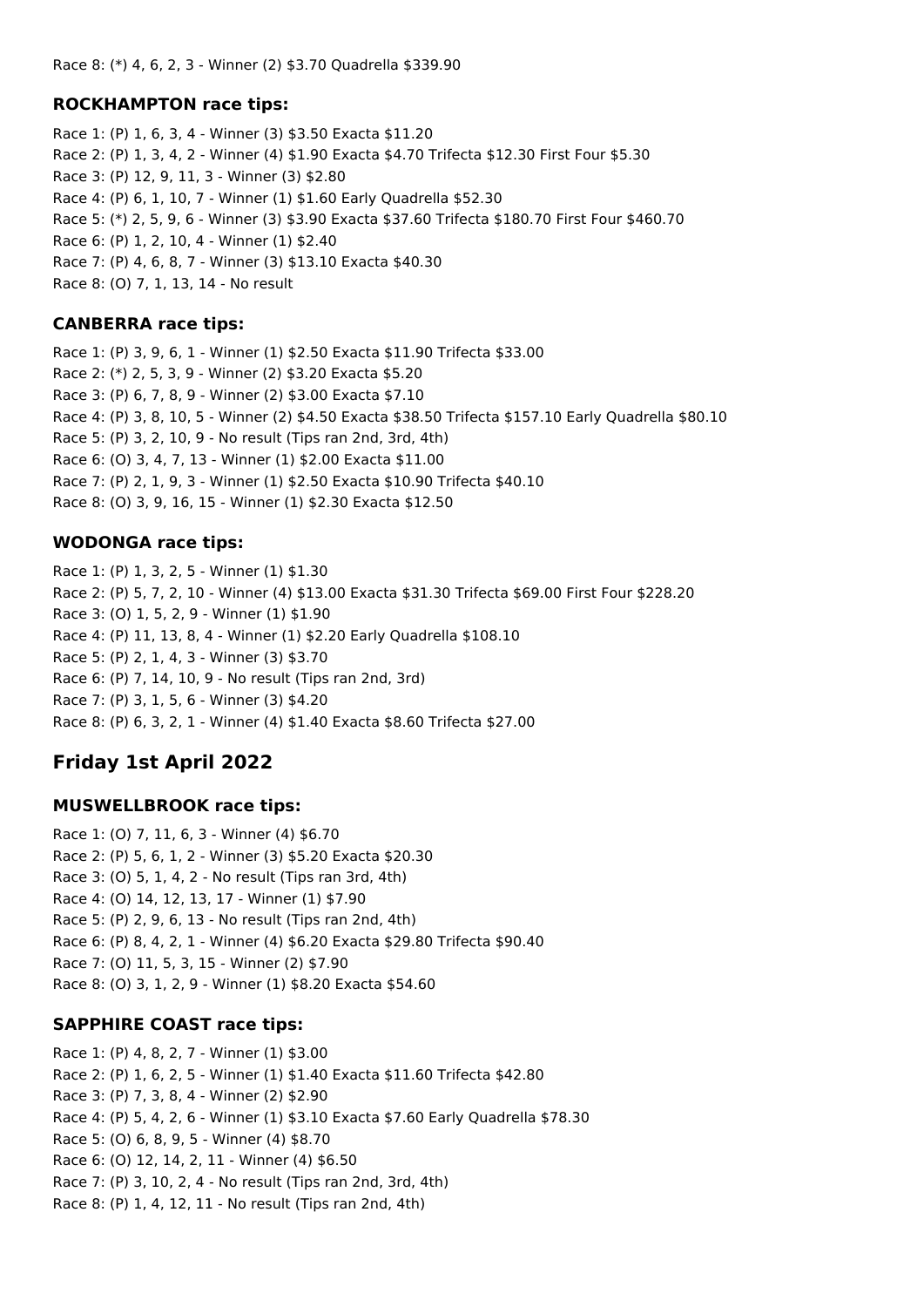#### **CRANBOURNE race tips:**

Race 1: (P) 2, 6, 9, 3 - Winner (2) \$2.70 Exacta \$11.10 Trifecta \$27.50 Race 2: (P) 9, 11, 14, 7 - Winner (1) \$3.60 Race 3: (P) 7, 2, 8, 1 - Winner (2) \$4.20 Exacta \$20.70 Trifecta \$26.10 Race 4: (P) 4, 5, 3, 1 - Winner (2) \$1.90 Exacta \$4.10 Trifecta \$11.90 First Four \$21.00 Early Quadrella \$66.00 Race 5: (P) 11, 12, 2, 9 - Winner (1) \$3.40 Race 6: (P) 2, 1, 7, 5 - Winner (4) \$5.80 Race 7: (O) 7, 1, 6, 10 - Winner (1) \$6.20 Race 8: (P) 11, 9, 5, 1 - No result (Tips ran 2nd, 4th)

### **GEELONG race tips:**

Race 1: (P) 4, 9, 1, 3 - Winner (1) \$1.60 Exacta \$3.40 Trifecta \$17.80 Race 2: (P) 4, 10, 2, 3 - Winner (3) \$2.50 Exacta \$8.80 Trifecta \$16.70 Race 3: (P) 2, 6, 1, 7 - Winner (1) \$1.50 Race 4: (P) 4, 6, 2, 1 - Winner (3) \$3.30 Exacta \$6.40 Early Quadrella \$51.20 Race 5: (P) 5, 9, 7, 1 - Winner (3) \$6.10 Exacta \$18.70 Race 6: (P) 8, 7, 2, 6 - No result (Tips ran 2nd, 4th) Race 7: (P) 5, 7, 2, 10 - Winner (2) \$2.10 Exacta \$7.10 Trifecta \$47.30

### **SUNSHINE COAST race tips:**

Race 1: (P) 6, 4, 3, 7 - Winner (3) \$3.50 Exacta \$7.90 Trifecta \$7.30 First Four \$8.90 Race 2: (P) 11, 6, 2, 4 - Winner (2) \$2.50 Exacta \$6.90 Race 3: (P) 3, 2, 1, 9 - Winner (1) \$3.00 Exacta \$4.30 Race 4: (P) 9, 4, 5, 8 - No result (Tips ran 2nd, 3rd) Race 5: (O) 5, 11, 17, 8 - Winner (1) \$2.40 Exacta \$16.20 Race 6: (P) 1, 2, 4, 5 - Winner (1) \$2.70 Race 7: (P) 2, 1, 5, 7 - Winner (3) \$3.90 Exacta \$12.00 Trifecta \$13.30

### **ROCKHAMPTON race tips:**

Race 1: (\*) 2, 3, 4, 5 - Winner (2) \$6.10 Exacta \$14.10 Race 2: (P) 1, 2, 6, 3 - Winner (1) \$1.50 Exacta \$6.40 Trifecta \$12.90 First Four \$32.60 Race 3: (\*) 3, 1, 5, 4 - Winner (1) \$1.40 Race 4: (\*) 1, 6, 2, 3 - Winner (1) \$1.10 Exacta \$2.30 Early Quadrella \$29.30 Race 5: (P) 3, 7, 5, 8 - Winner (1) \$1.90 Exacta \$13.80 Trifecta \$19.30 First Four \$57.80 Race 6: (P) 1, 3, 2, 7 - Winner (1) \$1.90 Exacta \$3.90 Race 7: (P) 6, 7, 1, 3 - Winner (1) \$4.50 Exacta \$12.60 Trifecta \$67.60 Race 8: (P) 1, 2, 5, 10 - Winner (1) \$2.80 Exacta \$11.60 Quadrella \$83.30

### **MOUNT GAMBIER race tips:**

Race 1: (O) 2, 9, 6, 4 - No result (Tip ran 4th) Race 2: (O) 2, 12, 5, 7 - Winner (1) \$4.80 Race 3: (P) 11, 8, 14, 4 - Winner (1) \$2.10 Race 4: (O) 10, 2, 4, 8 - Winner (2) \$1.80 Exacta \$6.80 Trifecta \$99.80 Race 5: (P) 2, 7, 6, 4 - Winner (3) \$9.90 Race 6: (O) 6, 5, 4, 7 - Winner (1) \$2.20 Exacta \$14.70 Race 7: (O) 8, 5, 4, 6 - No result (Tips ran 2nd, 3rd, 4th) Race 8: (O) 11, 4, 9, 6 - Winner (3) \$8.40

### **ALBANY race tips:**

Race 1: (P) 5, 2, 1, 6 - Winner (1) \$2.60 Exacta \$10.90 Trifecta \$44.00 Race 2: (P) 6, 1, 5, 4 - Winner (3) \$2.10 Race 3: (P) 3, 7, 8, 4 - Winner (1) \$4.00 Exacta \$10.70 Race 4: (P) 7, 5, 2, 1 - Winner (1) \$7.90 Exacta \$41.70 Trifecta \$276.00 Early Quadrella \$348.50 Race 5: (P) 5, 3, 1, 4 - Winner (3) \$3.30 Exacta \$11.10 Trifecta \$45.20 First Four \$94.80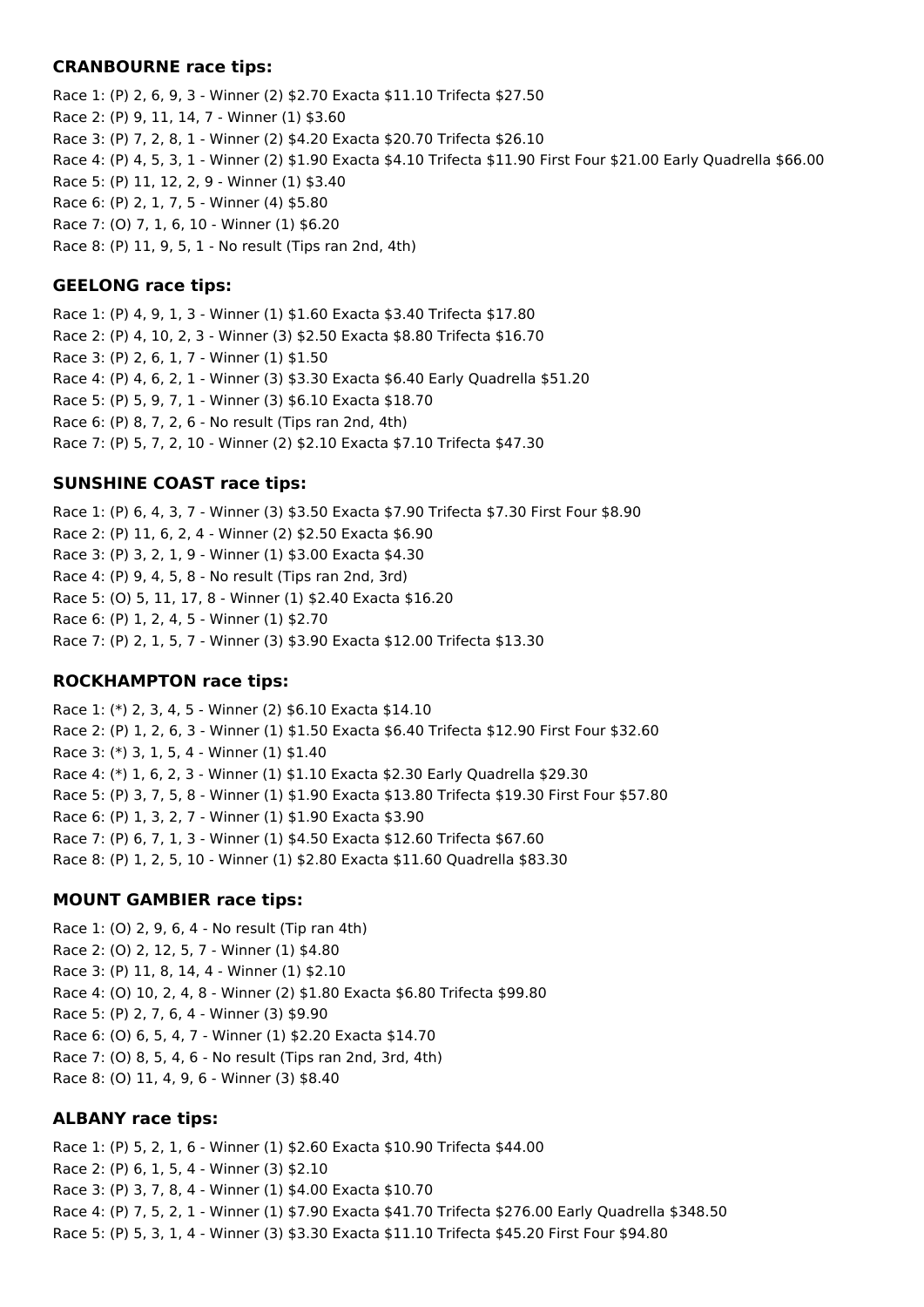Race 6: (O) 9, 8, 3, 10 - No result (Tip ran 3rd) Race 7: (O) 12, 7, 5, 11 - Winner (3) \$12.10 Exacta \$47.30

# **Friday 25th March 2022**

# **MOONEE VALLEY race tips:**

Race 1: (P) 2, 3, 4, 6 - Winner (4) \$5.60 Race 2: (P) 1, 8, 3, 6 - Winner (1) \$2.60 Exacta \$13.40 Race 3: (P) 7, 1, 4, 3 - Winner (3) \$5.30 Exacta \$19.80 Race 4: (\*) 3, 7, 2, 1 - Winner (4) \$10.00 Exacta \$58.90 Trifecta \$86.90 Early Quadrella \$2,215.10 Race 5: (P) 1, 2, 3, 5 - Winner (3) \$5.20 Race 6: (P) 1, 4, 8, 5 - Winner (3) \$3.70 Exacta \$13.50 Race 7: (\*) 9, 12, 8, 5 - Winner (3) \$14.30 Race 8: (P) 8, 3, 2, 7 - Winner (3) \$7.90 Quadrella \$2,350.70

## **ALBURY race tips:**

Race 1: (P) 11, 1, 14, 13 - Winner (1) \$3.50 Exacta \$14.90 Trifecta \$90.60 Race 2: (O) 3, 5, 9, 4 - No result (Tip ran 3rd) Race 3: (P) 6, 3, 1, 5 - No result (Tips ran 2nd, 3rd) Race 4: (O) 4, 5, 2, 10 - No result (Tips ran 3rd, 4th) Race 5: (P) 2, 5, 3, 7 - Winner (1) \$2.90 Exacta \$3.40 Trifecta \$29.60 Race 6: (O) 3, 1, 6, 15 - No result (Tips ran 2nd, 4th) Race 7: (P) 1, 3, 6, 5 - Winner (2) \$4.90 Exacta \$27.30 Trifecta \$133.40 Race 8: (P) 6, 7, 3, 2 - Winner (2) \$1.90 Exacta \$14.20

## **WELLINGTON race tips:**

Race 1: (P) 3, 1, 5, 7 - Winner (2) \$3.20 Exacta \$21.00 Race 2: (P) 5, 6, 7, 2 - Winner (3) \$4.00 Exacta \$11.30 Trifecta \$22.70 Race 3: (P) 6, 5, 9, 3 - Winner (1) \$1.70 Race 4: (O) 1, 9, 2, 10 - No result (Tips ran 2nd, 4th) Race 5: (P) 5, 1, 6, 10 - Winner (4) \$22.70 Exacta \$71.50 Race 6: (O) 7, 3, 10, 8 - Winner (1) \$2.40 Exacta \$12.90 Trifecta \$36.10 Race 7: (P) 5, 1, 4, 3 - Winner (4) \$4.80 Exacta \$34.20 Race 8: (O) 7, 3, 1, 9 - Winner (3) \$4.70 Exacta \$26.50 Trifecta \$62.10 First Four \$246.10 Quadrella \$2,248.40

## **WARRNAMBOOL race tips:**

Race 1: (P) 5, 6, 4, 2 - Winner (1) \$1.50 Exacta \$4.60 Race 2: (P) 2, 3, 5, 1 - Winner (1) \$1.90 Exacta \$5.00 Trifecta \$9.00 First Four \$26.60 Race 3: (P) 3, 7, 5, 1 - Winner (1) \$2.60 Exacta \$5.70 Race 4: (P) 9, 8, 11, 3 - Winner (4) \$9.20 Exacta \$38.30 Trifecta \$155.30 First Four \$575.60 Early Quadrella \$75.80 Race 5: (P) 3, 6, 4, 9 - Winner (1) \$1.40 Race 6: (P) 1, 8, 2, 7 - Winner (2) \$6.00 Exacta \$15.70 Trifecta \$64.00 Race 7: (O) 4, 5, 7, 3 - Winner (1) \$3.20 Quadrella \$477.00

## **TOOWOOMBA race tips:**

Race 1: (\*) 4, 2, 7, 9 - Winner (1) \$1.70 Race 2: (O) 5, 2, 6, 7 - No result (Tips ran 2nd, 4th) Race 3: (P) 2, 5, 12, 9 - Winner (1) \$1.70 Exacta \$9.70 Race 4: (P) 7, 9, 8, 4 - Winner (1) \$2.00 Exacta \$11.30 Trifecta \$29.70 Race 5: (O) 1, 5, 7, 10 - No result (Tips ran 2nd, 4th) Race 6: (P) 2, 5, 1, 3 - Winner (2) \$3.80 Exacta \$16.20 Trifecta \$58.10 Race 7: (P) 3, 5, 2, 1 - Winner (4) \$2.90 Exacta \$8.10 Trifecta \$58.80 First Four \$60.80

## **TOWNSVILLE race tips:**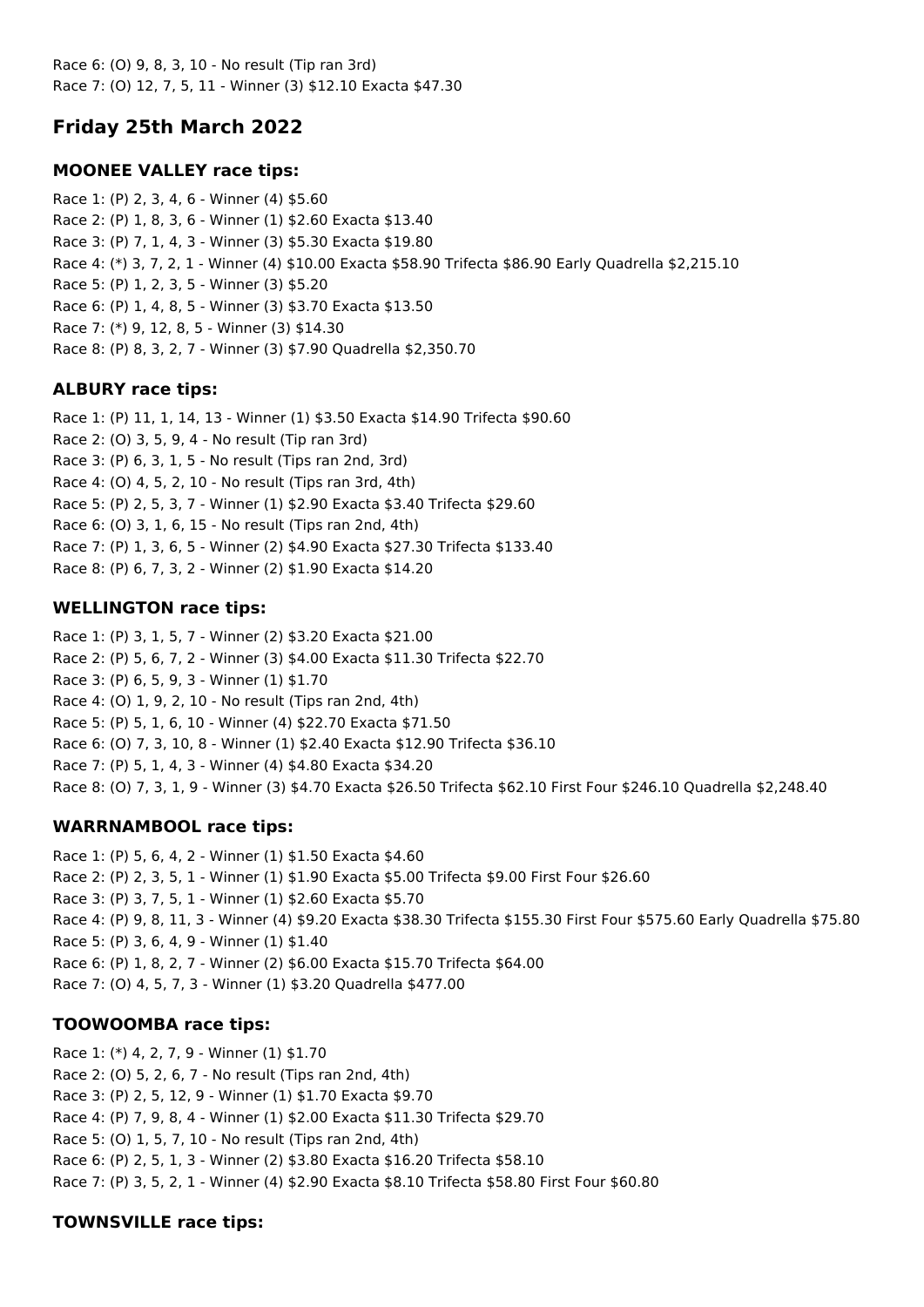Race 1: (O) 4, 3, 8, 7 - Winner (1) \$3.80 Exacta \$33.40 Race 2: (O) 6, 14, 9, 1 - No result (Tip ran 4th) Race 3: (P) 4, 6, 3, 1 - Winner (1) \$1.50 Race 4: (O) 1, 13, 6, 3 - Winner (3) \$2.60 Race 5: (P) 2, 9, 7, 1 - Winner (1) \$2.00 Exacta \$5.90 Race 6: (O) 10, 12, 11, 2 - No result (Tip ran 2nd) Race 7: (O) 6, 2, 8, 10 - Winner (1) \$1.90 Race 8: (O) 2, 4, 11, 14 - No result (Tip ran 2nd)

### **DARWIN race tips:**

Race 1: (P) 4, 1, 2, 6 - Winner (2) \$4.60 Exacta \$16.70 Race 2: (P) 6, 4, 7, 5 - Winner (1) \$5.20 Exacta \$17.80 Race 3: (P) 2, 3, 4, 1 - Winner (2) \$3.10 Exacta \$14.50 Race 4: (P) 3, 4, 1, - Winner (1) \$2.20 Exacta \$3.50 Trifecta \$3.80 Race 5: (P) 2, 5, 9, 4 - No result (Tips ran 2nd, 4th)

### **MOUNT BARKER race tips:**

Race 1: (P) 5, 1, 6, 3 - Winner (3) \$9.50 Race 2: (P) 1, 2, 6, 3 - Winner (2) \$4.60 Exacta \$8.60 Race 3: (P) 6, 8, 2, 4 - No result (Tips ran 2nd, 3rd) Race 4: (P) 1, 5, 3, 4 - Winner (1) \$2.00 Exacta \$11.70 Race 5: (P) 6, 4, 3, 1 - Winner (1) \$8.40 Exacta \$53.10 Trifecta \$167.20 First Four \$215.30 Race 6: (O) 4, 6, 1, 9 - Winner (4) \$17.20 Exacta \$119.20 Trifecta \$382.50 Race 7: (P) 1, 6, 4, 5 - Winner (1) \$1.80 Exacta \$3.30 Quadrella \$1,023.50

# **Friday 18th March 2022**

### **MOONEE VALLEY race tips:**

Race 1: (\*) 1, 3, 5, 6 - Winner (1) \$1.50 Exacta \$2.80 Trifecta \$3.20 First Four \$2.40 Race 2: (P) 2, 3, 7, 5 - No result (Tip ran 4th) Race 3: (P) 2, 7, 6, 4 - Winner (4) \$11.10 Exacta \$107.90 Race 4: (P) 9, 5, 1, 3 - No result (Tips ran 2nd, 3rd) Race 5: (O) 9, 6, 3, 10 - No result (Tips ran 2nd, 3rd) Race 6: (P) 9, 6, 3, 7 - Winner (1) \$2.20 Race 7: (\*) 1, 2, 13, 7 - No result (Tip ran 3rd) Race 8: (P) 14, 1, 11, 13 - Winner (2) \$5.20

### **GOULBURN race tips:**

Race 1: (P) 8, 1, 5, 3 - Winner (4) \$3.50 Race 2: (P) 3, 7, 1, 2 - Winner (2) \$2.80 Exacta \$5.30 Race 3: (P) 3, 1, 5, 6 - Winner (1) \$1.80 Race 4: (P) 6, 8, 5, 2 - Winner (1) \$3.00 Exacta \$6.70 Trifecta \$19.40 First Four \$53.60 Early Quadrella \$70.20 Race 5: (P) 1, 6, 8, 4 - No result (Tips ran 2nd, 3rd, 4th) Race 6: (P) 4, 6, 13, 7 - No result (Tips ran 2nd, 3rd, 4th) Race 7: (P) 4, 8, 3, 1 - Winner (1) \$2.60 Exacta \$8.00 Trifecta \$16.60 Race 8: (O) 7, 6, 14, 8 - No result (Tips ran 2nd, 3rd)

## **PORT MACQUARIE race tips:**

Race 1: (P) 2, 1, 5, 7 - Winner (2) \$6.40 Race 2: (P) 2, 3, 10, 9 - Winner (1) \$1.90 Exacta \$5.40 Race 3: (P) 10, 7, 9, 6 - Winner (1) \$5.50 Exacta \$18.70 Race 4: (P) 7, 2, 8, 6 - Winner (4) \$7.10 Exacta \$48.00 Early Quadrella \$792.40 Race 5: (\*) 2, 4, 3, 5 - Winner (1) \$2.60 Exacta \$15.20 Trifecta \$40.20 Race 6: (P) 8, 6, 3, 10 - Winner (2) \$3.30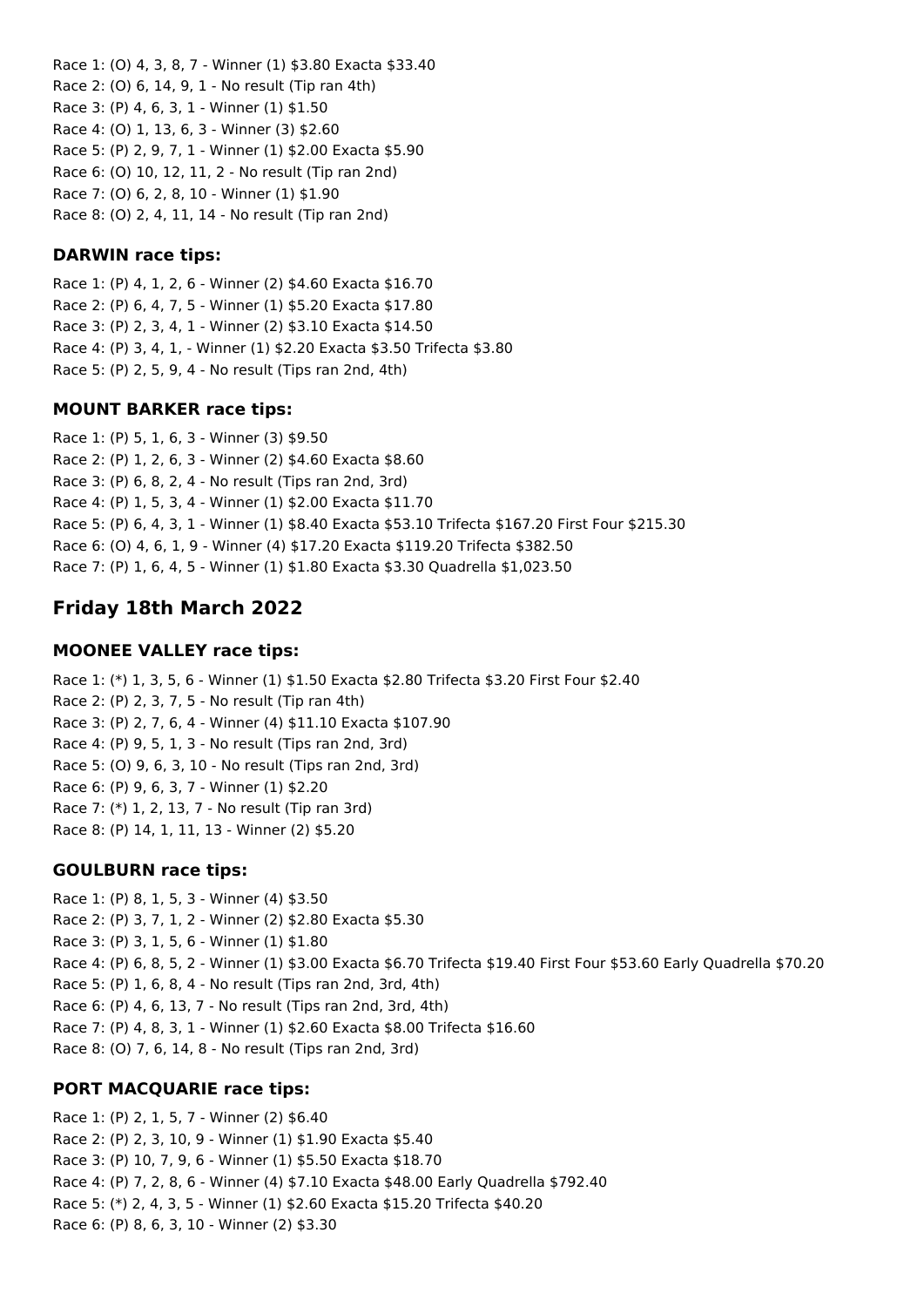Race 7: (O) 3, 5, 6, 13 - Winner (2) \$3.30 Race 8: (P) 5, 7, 9, 4 - Winner (1) \$3.80 Quadrella \$127.70

# **SUNSHINE COAST race tips:**

Race 1: (P) 6, 5, 9, 1 - Winner (1) \$2.90 Exacta \$12.10 Trifecta \$45.30 Race 2: (P) 4, 8, 10, 3 - Winner (1) \$1.90 Exacta \$12.80 Race 3: (P) 1, 5, 4, 8 - Winner (2) \$3.10 Exacta \$8.70 Trifecta \$81.50 First Four \$293.40 Race 4: (P) 1, 4, 2, 5 - Winner (3) \$9.30 Exacta \$28.70 Trifecta \$64.00 Early Quadrella \$202.90 Race 5: (P) 8, 2, 6, 4 - Winner (2) \$2.50 Race 6: (P) 2, 6, 4, 1 - Winner (2) \$4.60 Quadrella \$293.60

## **TOWNSVILLE race tips:**

Race 1: (\*) 1, 3, 6, 5 - Winner (1) \$1.04 Exacta \$1.90 Race 2: (P) 1, 7, 3, 5 - No result (Tips ran 2nd, 3rd, 4th) Race 3: (P) 1, 5, 3, 6 - No result (Tips ran 2nd, 3rd) Race 4: (O) 5, 7, 13, 1 - Winner (1) \$2.80 Exacta \$17.60 Race 5: (\*) 2, 5, 7, 3 - Winner (4) \$6.30 Exacta \$73.50 Trifecta \$146.20 Race 6: (P) 8, 1, 4, 3 - No result (Tips ran 2nd, 3rd, 4th) Race 7: (P) 7, 8, 9, 5 - No result (Tips ran 3rd, 4th) Race 8: (O) 10, 2, 12, 13 - No result (Tips ran 2nd, 3rd) Race 9: (\*) 3, 4, 7, 11 - Winner (3) \$11.60 Exacta \$71.20 Race 10: (O) 2, 12, 15, 6 - Winner (1) \$3.10

### **PENOLA race tips:**

Race 1: (P) 2, 7, 3, 6 - Winner (1) \$4.80 Exacta \$26.90 Trifecta \$65.70 First Four \$118.60 Race 2: (P) 9, 1, 6, 2 - No result (Tips ran 2nd, 4th) Race 3: (O) 4, 3, 1, 8 - Winner (1) \$2.50 Race 4: (O) 6, 7, 3, 1 - No result (Tips ran 2nd, 4th) Race 5: (O) 3, 7, 8, 2 - No result (Tips ran 2nd, 3rd) Race 6: (O) 10, 9, 8, 12 - No result (Tips ran 2nd, 4th) Race 7: (P) 13, 8, 2, 10 - Winner (2) \$3.10

## **GERALDTON race tips:**

Race 1: (P) 10, 4, 1, 2 - No result (Tip ran 4th) Race 2: (O) 3, 5, 10, 1 - No result (Tip ran 2nd) Race 3: (P) 6, 1, 4, 3 - No result (Tips ran 3rd, 4th) Race 4: (P) 5, 4, 1, 9 - Winner (2) \$6.20 Exacta \$22.20 Trifecta \$107.30 Race 5: (P) 3, 4, 5, 2 - Winner (1) \$2.10 Exacta \$9.70 Trifecta \$68.40 First Four \$174.60 Race 6: (P) 4, 8, 7, 2 - Winner (4) \$2.90 Race 7: (O) 5, 1, 7, 8 - Winner (3) \$6.10 Quadrella \$398.10

## **TERANG race tips:**

Race 1: (O) 4, 8, 10, 2 - No result (Tip ran 2nd) Race 2: (P) 2, 1, 4, 5 - Winner (1) \$1.30 Exacta \$3.70 Race 3: (P) 1, 4, 3, 5 - Winner (3) \$5.10 Exacta \$16.60 Trifecta \$39.50 Race 4: (O) 2, 3, 11, 6 - No result (Tips ran 2nd, 4th) Race 5: (P) 5, 7, 2, 4 - Winner (3) \$2.70 Exacta \$12.60 Race 6: (\*) 5, 6, 3, 7 - No result (Tips ran 2nd, 3rd, 4th) Race 7: (\*) 5, 1, 7, 11 - Winner (1) \$1.60 Exacta \$9.20 Race 8: (O) 7, 11, 5, 9 - Winner (2) \$2.50 Exacta \$6.30

# **Friday 11th March 2022**

**MUSWELLBROOK race tips:**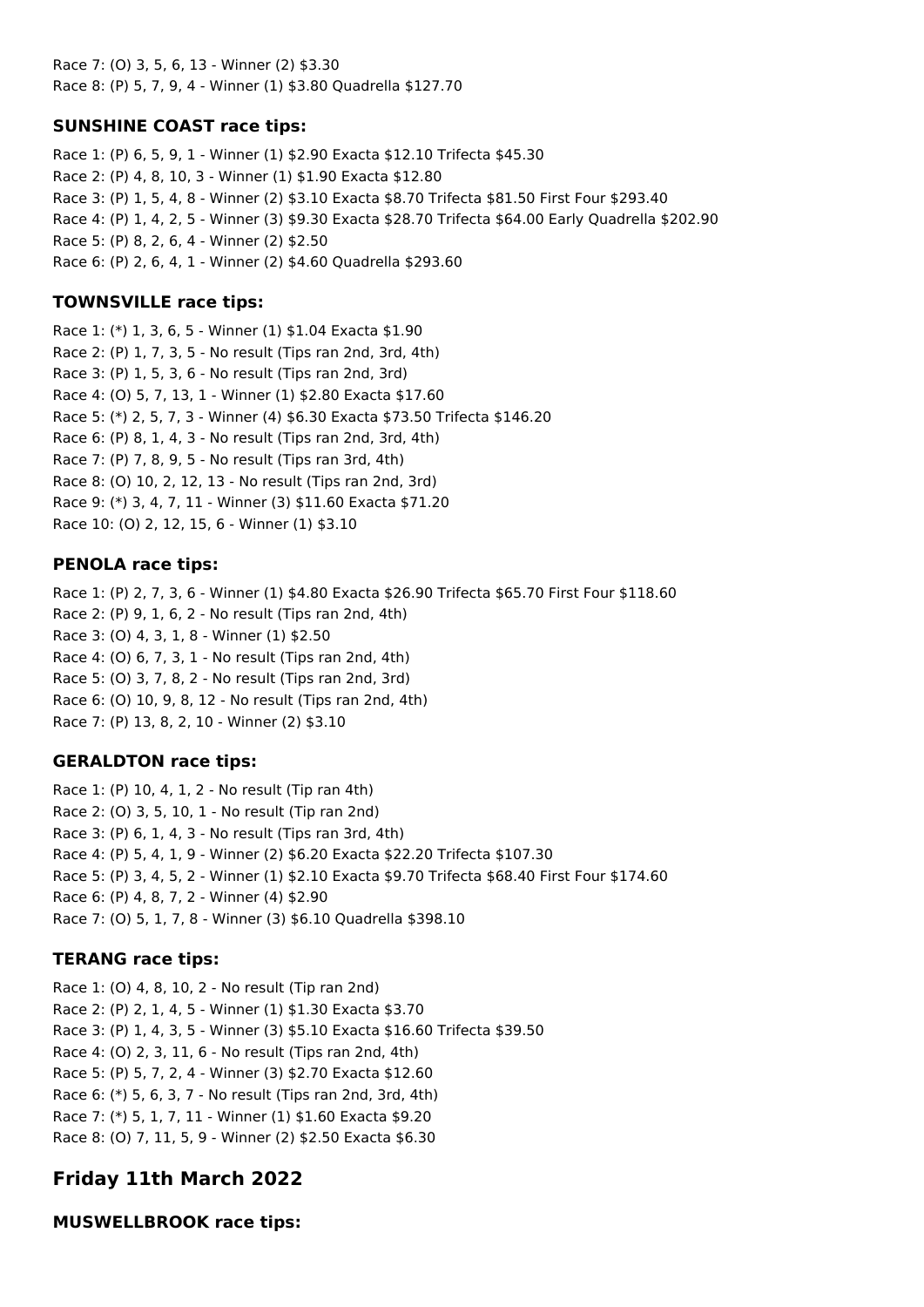Race 1: (P) 1, 2, 7, 5 - Winner (4) \$15.80 Exacta \$95.30 Trifecta \$251.40 Race 2: (P) 4, 9, 8, 7 - No result (Tips ran 2nd, 4th) Race 3: (\*) 8, 9, 10, 5 - Winner (4) \$5.80 Exacta \$23.60 Trifecta \$76.50 Race 4: (O) 12, 11, 7, 6 - No result Race 5: (P) 1, 14, 16, 11 - Winner (1) \$2.00 Race 6: (O) 6, 8, 11, 9 - Winner (2) \$5.60 Exacta \$49.50 Race 7: (P) 9, 6, 7, 5 - Winner (4) \$9.10 Exacta \$44.90 Trifecta \$376.30 Race 8: (P) 5, 8, 2, 1 - Winner (4) \$2.00 Exacta \$11.10 Quadrella \$240.30

## **GOULBURN race tips:**

Race 1: (P) 4, 1, 5, 3 - Winner (1) \$1.90 Race 2: (P) 1, 3, 5, 6 - Winner (1) \$2.80 Exacta \$6.50 Race 3: (P) 11, 4, 5, 7 - Winner (1) \$1.60 Race 4: (P) 6, 8, 5, 4 - Winner (1) \$1.80 Race 5: (P) 2, 11, 13, 12 - No result (Tips ran 2nd, 3rd) Race 6: (P) 18, 2, 4, 9 - Winner (3) \$7.50 Exacta \$23.80 Trifecta \$150.60 Race 7: (P) 3, 13, 4, 11 - Winner (1) \$2.40 Exacta \$2.70 Race 8: (P) 3, 6, 4, 7 - Winner (2) \$2.90 Exacta \$12.90 Race 9: (O) 10, 5, 2, 4 - No result (Tips ran 2nd, 4th) Race 10: (O) 4, 1, 5, 7 - Winner (1) \$1.90

### **BENDIGO race tips:**

Race 1: (P) 6, 4, 10, 1 - Winner (3) \$4.60 Exacta \$15.30 Trifecta \$37.70 Race 2: (P) 8, 9, 12, 13 - Winner (4) \$33.10 Exacta \$191.20 Trifecta \$517.60 First Four \$1,446.70 Race 3: (P) 3, 5, 7, 9 - Winner (1) \$2.90 Race 4: (P) 9, 6, 4, 2 - Winner (4) \$6.40 Exacta \$28.50 Trifecta \$81.60 Early Quadrella \$3,408.30 Race 5: (P) 8, 5, 3, 2 - Winner (3) \$2.30 Exacta \$11.80 Race 6: (O) 4, 2, 6, 11 - Winner (2) \$3.50 Exacta \$12.80 Trifecta \$50.50 Race 7: (O) 1, 8, 7, 10 - Winner (2) \$4.30 Exacta \$32.90 Trifecta \$134.60 Race 8: (O) 13, 6, 8, 11 - Winner (3) \$2.00 Exacta \$21.70 Quadrella \$115.20

## **CRANBOURNE race tips:**

Race 1: (P) 4, 2, 1, 5 - Winner (2) \$2.40 Race 2: (P) 6, 2, 4, 1 - Winner (2) \$3.80 Exacta \$18.50 Trifecta \$30.50 First Four \$88.00 Race 3: (P) 8, 11, 10, 5 - Winner (2) \$4.10 Exacta \$30.40 Trifecta \$127.00 Race 4: (P) 6, 9, 4, 11 - No result (Tip ran 4th) Race 5: (P) 3, 6, 1, 7 - Winner (1) \$3.90 Exacta \$11.20 Trifecta \$43.30 First Four \$113.20 Race 6: (P) 3, 5, 7, 4 - Winner (2) \$4.40 Exacta \$42.60 Race 7: (P) 9, 1, 6, 2 - No result (Tips ran 2nd, 3rd, 4th) Race 8: (O) 6, 10, 1, 11 - No result (Tip ran 2nd)

### **SUNSHINE COAST race tips:**

Race 1: (P) 3, 12, 9, 11 - Winner (3) \$3.30 Exacta \$8.60 Race 2: (P) 4, 1, 3, 2 - Winner (3) \$5.00 Exacta \$28.60 Trifecta \$74.80 Race 3: (P) 1, 2, 5, 4 - Winner (1) \$4.70 Exacta \$13.10 Race 4: (O) 4, 6, 1, 10 - Winner (1) \$3.60 Early Quadrella \$540.30 Race 5: (P) 1, 6, 7, 2 - Winner (4) \$5.60 Exacta \$11.30 Trifecta \$100.70 Race 6: (O) 2, 4, 8, 10 - Winner (2) \$6.80 Exacta \$35.80 Quadrella \$1,036.00

## **TOWNSVILLE race tips:**

Race 1: (P) 10, 1, 2, 3 - Abandoned Race 2: (P) 1, 2, 3, 4 - Abandoned Race 3: (P) 1, 2, 3, 4 - Abandoned Race 4: (P) 5, 1, 2, 3 - Abandoned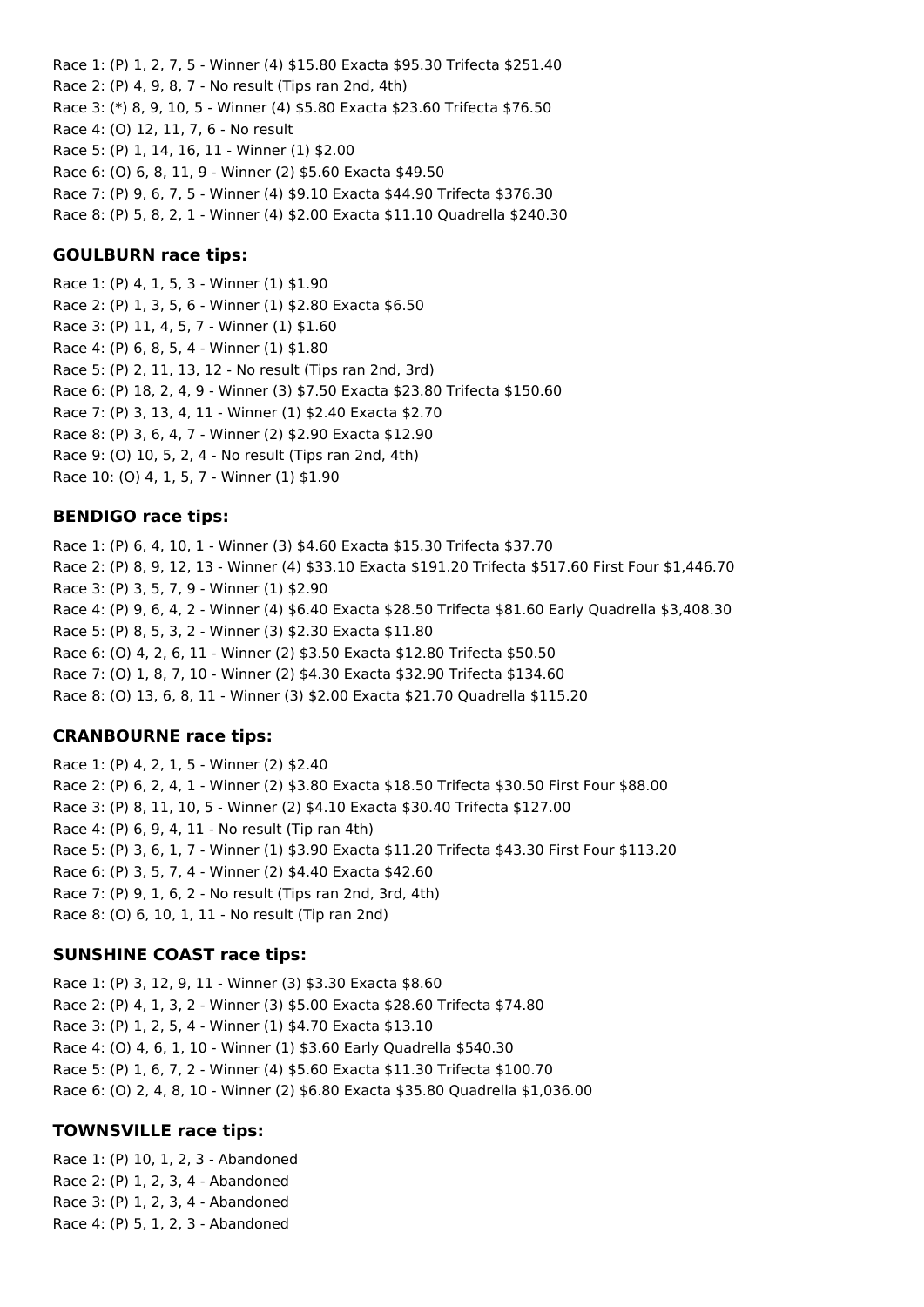Race 5: (P) 2, 1, 3, 4 - Abandoned Race 6: (P) 1, 2, 3, 4 - Abandoned Race 7: (P) 2, 3, 5, 1 - Abandoned Race 8: (P) 8, 1, 2, 3 - Abandoned

# **Friday 4th March 2022**

### **MOONEE VALLEY race tips:**

Race 1: (P) 2, 5, 3, 4 - Winner (1) \$1.50 Exacta \$2.30 Trifecta \$5.60 First Four \$7.10 Race 2: (P) 2, 7, 9, 3 - Winner (2) \$4.00 Exacta \$16.10 Trifecta \$58.40 Race 3: (P) 4, 2, 3, 9 - Winner (3) \$3.30 Exacta \$7.30 Trifecta \$15.00 Race 4: (P) 2, 1, 7, 5 - Winner (1) \$2.10 Early Quadrella \$55.70 Race 5: (P) 6, 2, 9, 5 - Winner (2) \$9.80 Race 6: (P) 4, 3, 7, 6 - Winner (4) \$4.70 Exacta \$15.90 Trifecta \$99.60 Race 7: (O) 11, 9, 4, 6 - No result (Tips ran 2nd, 3rd) Race 8: (P) 1, 4, 5, 8 - Winner (1) \$2.10 Exacta \$10.20 Trifecta \$54.60

### **NEWCASTLE race tips:**

Race 1: (P) 2, 8, 11, 6 - Winner (3) \$7.00 Race 2: (P) 5, 3, 4, 7 - Winner (3) \$4.70 Exacta \$9.90 Trifecta \$24.70 First Four \$88.40 Race 3: (P) 1, 4, 2, 9 - No result (Tips ran 2nd, 4th) Race 4: (P) 7, 3, 6, 11 - Winner (1) \$2.30 Exacta \$10.90 Trifecta \$18.90 First Four \$50.70 Race 5: (P) 1, 6, 2, 5 - Winner (1) \$4.00 Race 6: (P) 2, 1, 8, 16 - Winner (2) \$7.00 Exacta \$70.80 Race 7: (P) 12, 10, 9, 3 - Winner (3) \$4.40 Race 8: (P) 14, 12, 7, 6 - No result (Tips ran 2nd, 4th)

### **DUBBO race tips:**

Race 1: (\*) 6, 7, 13, 8 - Winner (1) \$1.90 Exacta \$9.40 Trifecta \$27.70 Race 2: (O) 2, 6, 9, 4 - No result (Tip ran 4th) Race 3: (O) 7, 6, 11, 12 - Winner (1) \$3.40 Race 4: (P) 6, 14, 4, 1 - Winner (1) \$1.80 Exacta \$2.60 Trifecta \$19.60 First Four \$82.80 Race 5: (P) 3, 7, 10, 8 - No result (Tip ran 2nd) Race 6: (O) 8, 3, 6, 9 - No result (Tip ran 4th) Race 7: (O) 2, 10, 5, 6 - Winner (4) \$8.80 Exacta \$62.10 Trifecta \$167.20 First Four \$1,121.30 Race 8: (O) 7, 13, 3, 9 - Winner (4) \$11.00 Race 9: (O) 4, 9, 10, 7 - Winner (1) \$3.10

### **ARARAT race tips:**

Race 1: (P) 4, 13, 6, 14 - Winner (1) \$2.60 Exacta \$7.80 Race 2: (P) 8, 1, 11, 2 - Winner (3) \$10.10 Exacta \$19.80 Trifecta \$82.80 Race 3: (P) 14, 11, 1, 2 - No result (Tip ran 3rd) Race 4: (P) 14, 12, 3, 16 - Winner (1) \$2.50 Race 5: (P) 2, 3, 6, 5 - Winner (1) \$1.70 Exacta \$2.90 Race 6: (O) 6, 2, 9, 3 - Winner (1) \$2.40 Exacta \$39.50 Trifecta \$210.80 Race 7: (O) 3, 2, 1, 12 - No result (Tips ran 2nd, 3rd) Race 8: (P) 8, 7, 1, 5 - Winner (2) \$4.70 Exacta \$19.20 Trifecta \$41.70

#### **SUNSHINE COAST race tips:**

Race 1: (P) 7, 1, 8, 2 - Winner (1) \$2.00 Race 2: (P) 12, 4, 1, 14 - No result (Tip ran 3rd) Race 3: (P) 6, 11, 8, 1 - Winner (4) \$7.60 Exacta \$30.90 Race 4: (P) 5, 7, 3, 9 - No result (Tips ran 2nd, 3rd, 4th) Race 5: (P) 20, 10, 13, 9 - Winner (1) \$4.60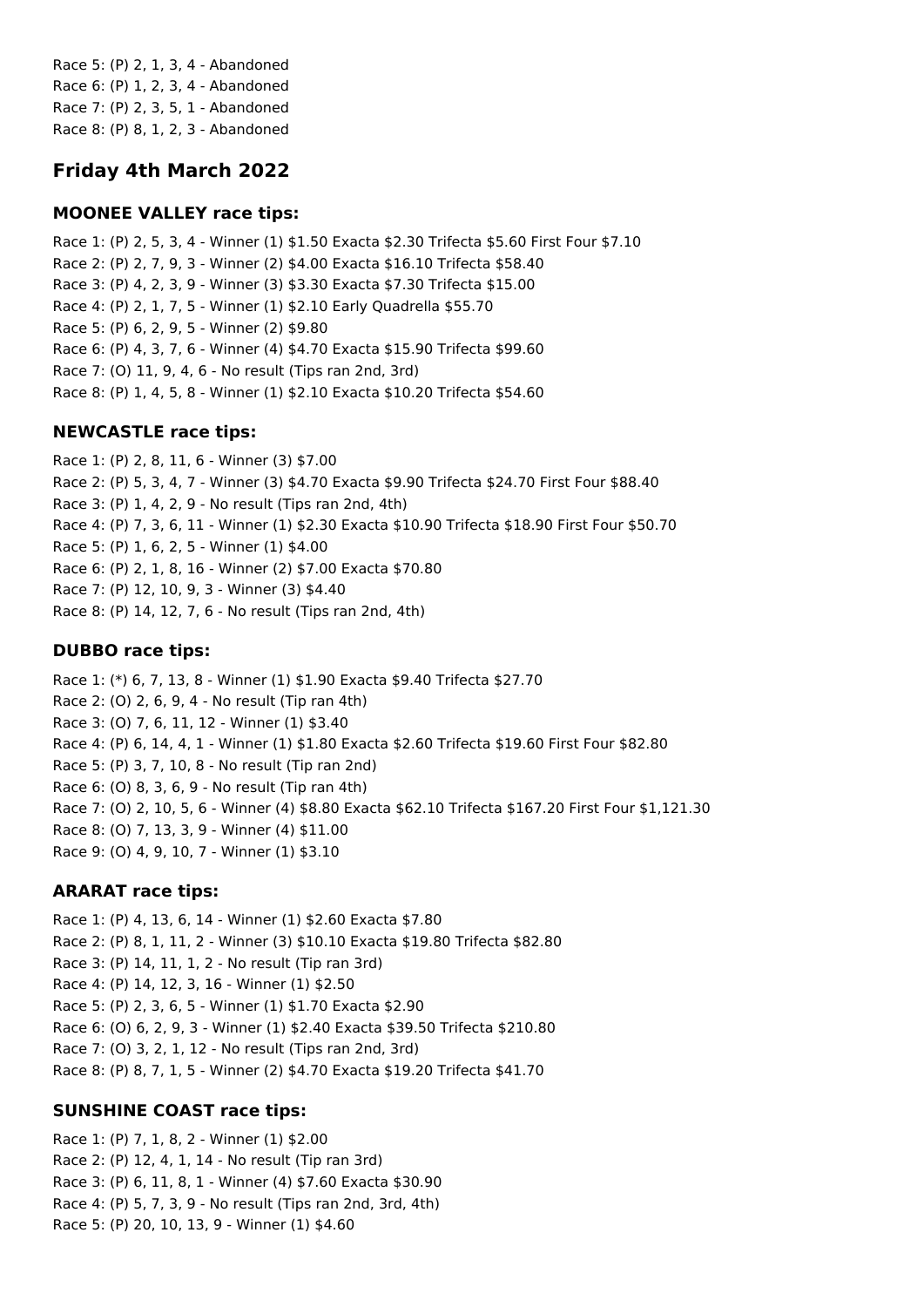Race 6: (P) 5, 2, 3, 12 - Winner (1) \$2.10 Exacta \$5.30 Trifecta \$11.20 Race 7: (P) 1, 6, 8, 5 - Winner (1) \$1.90 Exacta \$9.90 Trifecta \$61.90 First Four \$92.40 Race 8: (P) 3, 6, 5, 7 - Winner (1) \$1.60 Exacta \$6.80 Trifecta \$12.10 First Four \$90.50 Quadrella \$42.80

## **ROCKHAMPTON race tips:**

Race 1: (P) 3, 2, 6, 7 - Winner (1) \$2.10 Exacta \$10.60 Trifecta \$12.60 First Four \$16.10 Race 2: (P) 1, 4, 3, 6 - Winner (2) \$5.00 Exacta \$6.60 Trifecta \$32.60 First Four \$38.90 Race 3: (\*) 6, 1, 2, 5 - Winner (1) \$2.20 Exacta \$3.40 Trifecta \$7.60 First Four \$7.20 Race 4: (P) 3, 8, 9, 10 - Winner (1) \$4.20 Exacta \$14.30 Trifecta \$34.40 Early Quadrella \$212.70 Race 5: (P) 2, 7, 5, 4 - Winner (1) \$2.20 Exacta \$5.80 Race 6: (P) 1, 2, 7, 4 - No result (Tip ran 3rd) Race 7: (P) 6, 2, 8, 1 - Winner (4) \$5.10 Exacta \$29.90 Trifecta \$74.00

# **PORT LINCOLN race tips:**

Race 1: (P) 2, 12, 10, 9 - Winner (3) \$9.20 Exacta \$38.50 Trifecta \$128.80 Race 2: (O) 2, 5, 4, 7 - No result (Tips ran 3rd, 4th) Race 3: (P) 1, 3, 7, 4 - Winner (3) \$12.00 Exacta \$59.00 Trifecta \$246.60 First Four \$561.00 Race 4: (O) 9, 2, 4, 3 - Winner (1) \$5.20 Race 5: (P) 1, 7, 3, 4 - Winner (2) \$6.90 Race 6: (O) 4, 12, 10, 7 - No result (Tip ran 4th) Race 7: (O) 1, 3, 5, 2 - Winner (4) \$8.30 Exacta \$26.40 Trifecta \$77.40 Race 8: (O) 1, 3, 2, 6 - No result (Tips ran 3rd, 4th)

# **ALBANY race tips:**

Race 1: (P) 1, 4, 3, 2 - Winner (3) \$8.30 Exacta \$16.00 Race 2: (O) 4, 2, 1, 3 - Winner (2) \$2.00 Race 3: (P) 2, 1, 5, 3 - Winner (2) \$4.70 Exacta \$8.40 Trifecta \$50.30 First Four \$255.10 Race 4: (P) 1, 6, 2, 4 - Winner (2) \$2.70 Early Quadrella \$448.40 Race 5: (P) 6, 1, 2, 7 - Winner (2) \$3.10 Race 6: (O) 6, 1, 4, 3 - No result (Tip ran 4th) Race 7: (O) 1, 4, 6, 7 - No result

# **DARWIN race tips:**

Race 1: (P) 1, 3, 2, 5 - Winner (1) \$1.50 Exacta \$3.60 Race 2: (P) 3, 4, 1, 5 - Winner (1) \$2.80 Exacta \$8.80 Trifecta \$22.90 Race 3: (P) 2, 3, 1, 4 - Winner (1) \$4.30 Exacta \$8.00 Race 4: (P) 1, 5, 6, 2 - Winner (1) \$3.00 Early Quadrella \$99.00 Race 5: (P) 5, 4, 1, 2 - Winner (3) \$2.60 Exacta \$5.70 Trifecta \$9.60 First Four \$12.60 Race 6: (P) 3, 1, 7, 2 - Winner (1) \$4.80 Quadrella \$150.30

# **Friday 25th February 2022**

# **CANTERBURY race tips:**

Race 1: (P) 1, 10, 12, 16 - No result (Tips ran 2nd, 3rd) Race 2: (\*) 6, 9, 10, 8 - Winner (1) \$2.40 Exacta \$11.70 Race 3: (O) 9, 4, 6, 2 - No result (Tips ran 3rd, 4th) Race 4: (P) 4, 5, 6, 3 - Winner (1) \$2.50 Exacta \$9.50 Trifecta \$36.70 Race 5: (P) 8, 1, 7, 9 - No result (Tips ran 2nd, 3rd, 4th) Race 6: (P) 12, 2, 7, 9 - Winner (1) \$2.50 Exacta \$12.10 Race 7: (O) 2, 14, 4, 15 - Winner (1) \$3.10 Race 8: (P) 10, 16, 4, 7 - No result (Tips ran 2nd, 4th)

# **MOONEE VALLEY race tips:**

Race 1: (O) 8, 6, 4, 7 - Winner (4) \$11.40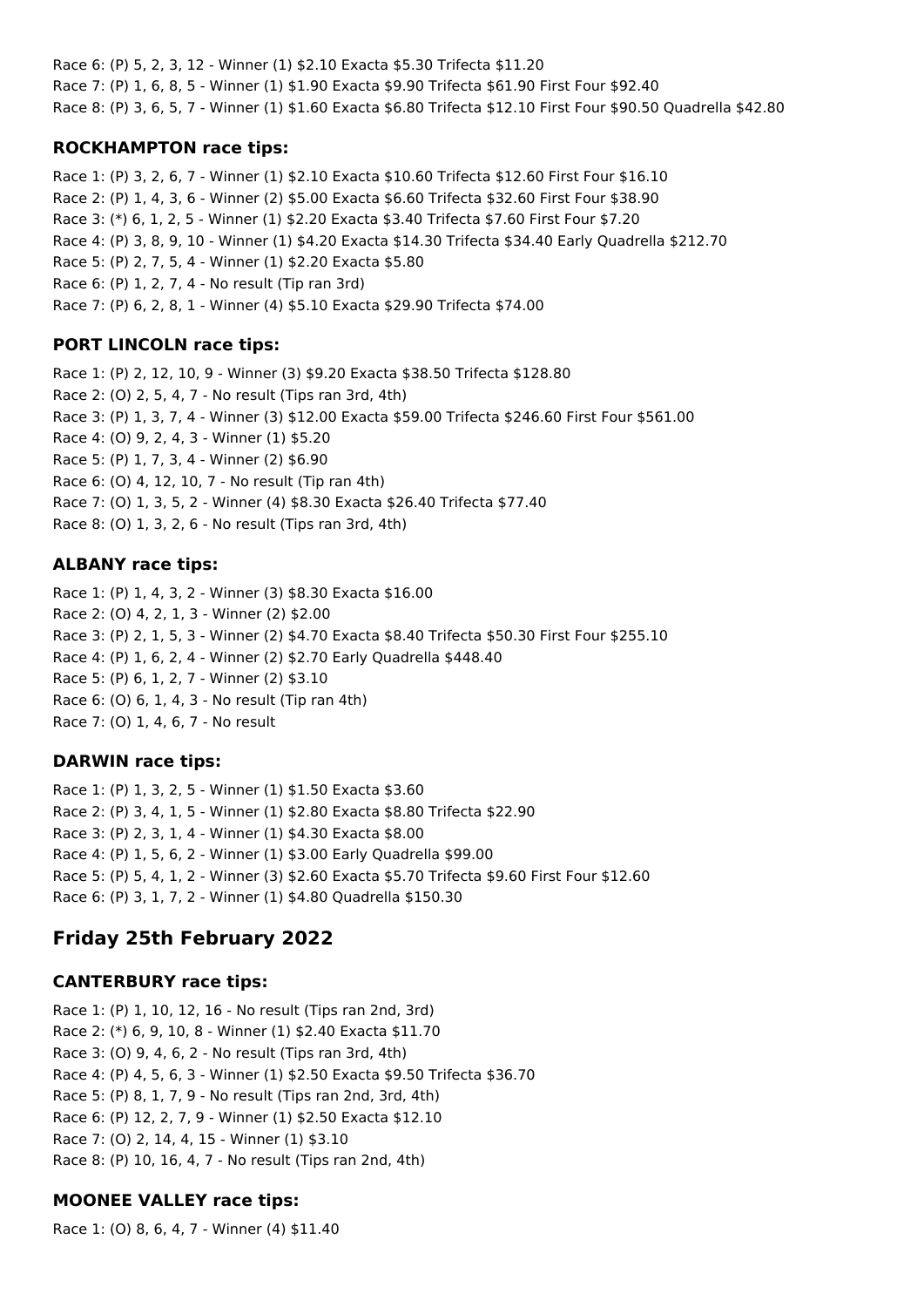Race 2: (P) 3, 6, 4, 2 - Winner (4) \$6.50 Exacta \$14.30 Trifecta \$32.30 First Four \$66.90 Race 3: (P) 1, 3, 4, 5 - Winner (1) \$2.50 Exacta \$5.40 Trifecta \$18.90 First Four \$19.00 Race 4: (\*) 1, 4, 3, 6 - Winner (1) \$1.80 Exacta \$6.30 Trifecta \$29.20 First Four \$64.60 Early Quadrella \$414.40 Race 5: (P) 2, 6, 5, 4 - Winner (4) \$5.10 Race 6: (O) 10, 1, 5, 9 - No result (Tip ran 2nd) Race 7: (P) 2, 7, 1, 6 - No result (Tips ran 2nd, 3rd) Race 8: (P) 12, 2, 6, 4 - Winner (3) \$5.90 Exacta \$23.90

### **BALLINA race tips:**

Race 1: (P) 2, 3, 1, 8 - Abandoned Race 2: (P) 1, 3, 6, 2 - Abandoned Race 3: (P) 2, 3, 12, 1 - Abandoned Race 4: (O) 4, 6, 5, 1 - Abandoned Race 5: (P) 1, 2, 3, 4 - Abandoned Race 6: (P) 2, 3, 8, 1 - Abandoned Race 7: (P) 1, 2, 5, 9 - Abandoned Race 8: (P) 2, 3, 1, 4 - Abandoned

### **SALE race tips:**

Race 1: (P) 10, 8, 3, 9 - No result (Tips ran 2nd, 3rd) Race 2: (P) 11, 7, 9, 3 - Winner (2) \$3.40 Exacta \$33.60 Trifecta \$130.10 Race 3: (O) 8, 13, 11, 3 - No result (Tips ran 2nd, 3rd) Race 4: (P) 5, 1, 12, 11 - No result (Tip ran 3rd) Race 5: (P) 5, 3, 1, 8 - Winner (1) \$2.40 Exacta \$6.50 Race 6: (P) 4, 8, 1, 5 - No result (Tips ran 2nd, 4th) Race 7: (O) 4, 8, 6, 9 - Winner (1) \$5.00 Race 8: (P) 4, 5, 9, 7 - Winner (2) \$4.10

#### **ROCKHAMPTON race tips:**

Race 1: (P) 2, 3, 5, 4 - Winner (2) \$4.20 Exacta \$14.60 Race 2: (P) 7, 3, 2, 6 - Winner (2) \$3.90 Exacta \$21.50 Race 3: (\*) 1, 6, 4, 5 - Winner (1) \$1.20 Exacta \$2.00 Trifecta \$23.10 Race 4: (\*) 6, 5, 1, 3 - Winner (1) \$1.40 Exacta \$4.30 Trifecta \$9.30 Early Quadrella \$83.90 Race 5: (P) 3, 1, 4, 7 - Winner (2) \$3.40 Race 6: (P) 4, 2, 5, 7 - No result (Tips ran 3rd, 4th) Race 7: (P) 4, 8, 3, 6 - Winner (1) \$1.50 Exacta \$4.60

#### **GERALDTON race tips:**

Race 1: (O) 7, 8, 11, 1 - No result (Tips ran 2nd, 3rd, 4th) Race 2: (P) 11, 6, 2, 7 - No result (Tip ran 3rd) Race 3: (P) 7, 1, 4, 3 - Winner (2) \$2.20 Exacta \$14.00 Race 4: (O) 2, 3, 6, 8 - No result (Tips ran 2nd, 3rd) Race 5: (O) 2, 4, 8, 3 - Winner (1) \$2.20 Race 6: (P) 7, 5, 2, 9 - Winner (1) \$4.30 Race 7: (O) 3, 1, 2, 4 - Winner (1) \$2.00 Exacta \$7.70 Race 8: (O) 11, 9, 5, 12 - Winner (1) \$2.60 Exacta \$15.40 Quadrella \$90.50

#### **CANBERRA race tips:**

Race 1: (P) 6, 1, 7, 4 - Winner (4) \$6.50 Race 2: (\*) 5, 3, 4, 2 - No result (Tips ran 2nd, 3rd) Race 3: (P) 4, 11, 13, 14 - Winner (1) \$2.70 Race 4: (P) 2, 7, 5, 6 - Winner (3) \$3.00 Race 5: (P) 10, 12, 17, 9 - Winner (4) \$4.00 Exacta \$30.90 Trifecta \$252.70 Race 6: (O) 5, 3, 1, 7 - No result (Tips ran 3rd, 4th)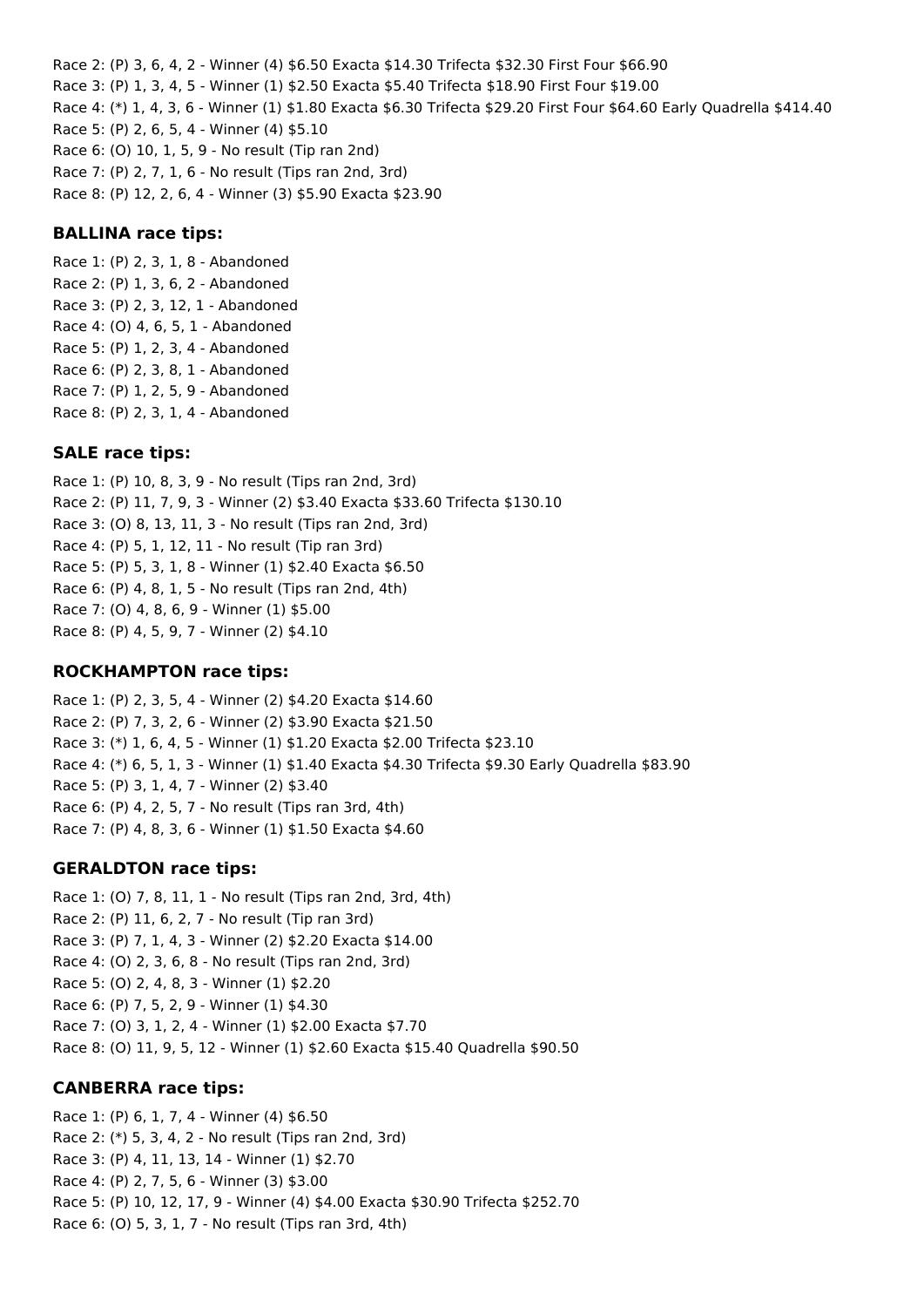Race 7: (O) 4, 14, 8, 3 - Winner (1) \$2.90 Exacta \$11.70 Trifecta \$80.80 Race 8: (O) 4, 2, 3, 12 - No result Race 9: (O) 4, 8, 9, 2 - Abandoned

# **Friday 18th February 2022**

## **CANTERBURY race tips:**

Race 1: (P) 8, 4, 3, 5 - Winner (1) \$3.90 Race 2: (\*) 3, 1, 2, 6 - Winner (1) \$1.70 Exacta \$5.60 Race 3: (P) 2, 1, 6, 7 - Winner (2) \$4.10 Exacta \$6.00 Trifecta \$81.10 Race 4: (P) 2, 10, 1, 7 - Winner (2) \$3.70 Early Quadrella \$113.30 Race 5: (P) 2, 8, 3, 1 - No result (Tips ran 2nd, 3rd) Race 6: (P) 2, 4, 5, 6 - No result (Tips ran 2nd, 3rd) Race 7: (O) 13, 1, 8, 4 - No result (Tips ran 3rd, 4th) Race 8: (P) 5, 10, 2, 12 - Winner (3) \$4.00

### **MOONEE VALLEY race tips:**

Race 1: (P) 2, 1, 4, 6 - No result (Tips ran 2nd, 3rd) Race 2: (O) 2, 6, 1, 5 - Winner (3) \$4.80 Race 3: (P) 1, 10, 7, 8 - Winner (1) \$4.40 Race 4: (\*) 3, 6, 4, 2 - Winner (1) \$2.30 Exacta \$4.60 Trifecta \$5.10 First Four \$4.50 Race 5: (P) 11, 7, 4, 6 - Winner (1) \$2.60 Race 6: (P) 2, 10, 6, 4 - Winner (4) \$4.10 Exacta \$11.00 Race 7: (P) 4, 5, 3, 9 - Winner (3) \$6.80 Race 8: (\*) 4, 9, 13, 14 - Winner (3) \$5.70 Exacta \$14.90 Quadrella \$579.40

## **GRAFTON race tips:**

Race 1: (P) 6, 4, 2, 5 - Winner (2) \$5.90 Exacta \$27.00 Race 2: (O) 8, 3, 2, 12 - Winner (3) \$6.70 Exacta \$23.40 Race 3: (P) 2, 3, 1, 4 - Winner (4) \$6.20 Race 4: (P) 4, 5, 1, 12 - Winner (2) \$3.60 Exacta \$11.50 Early Quadrella \$1,685.00 Race 5: (P) 1, 6, 5, 4 - No result (Tips ran 2nd, 4th) Race 6: (P) 6, 2, 7, 8 - Winner (1) \$1.70 Exacta \$5.50 Race 7: (O) 8, 1, 9, 5 - Winner (3) \$5.20 Race 8: (O) 4, 11, 9, 2 - Winner (2) \$3.10

## **QUIRINDI race tips:**

Race 1: (P) 2, 5, 4, 1 - Winner (2) \$4.80 Race 2: (P) 4, 8, 10, 9 - No result (Tip ran 4th) Race 3: (P) 3, 5, 10, 11 - No result (Tips ran 2nd, 4th) Race 4: (P) 1, 7, 10, 8 - Winner (1) \$1.70 Exacta \$5.60 Trifecta \$17.10 Race 5: (O) 3, 10, 5, 4 - No result (Tip ran 2nd) Race 6: (P) 6, 2, 3, 9 - Winner (1) \$3.60 Exacta \$8.60 Race 7: (O) 2, 7, 4, 3 - Winner (3) \$7.70 Exacta \$41.50 Trifecta \$161.90 Race 8: (P) 7, 9, 12, 11 - Winner (1) \$2.80

### **BENALLA race tips:**

Race 1: (P) 7, 14, 5, 6 - Winner (1) \$2.50 Race 2: (P) 1, 5, 9, 10 - Winner (2) \$8.20 Race 3: (P) 6, 7, 2, 9 - Winner (1) \$4.00 Race 4: (P) 10, 9, 6, 1 - Winner (1) \$8.80 Exacta \$21.90 Early Quadrella \$453.90 Race 5: (P) 5, 6, 1, 4 - Winner (3) \$3.90 Exacta \$7.20 Race 6: (O) 4, 3, 2, 9 - Winner (2) \$3.90 Exacta \$15.80 Race 7: (P) 11, 9, 10, 3 - Winner (2) \$3.60 Exacta \$13.70 Trifecta \$110.60 First Four \$222.70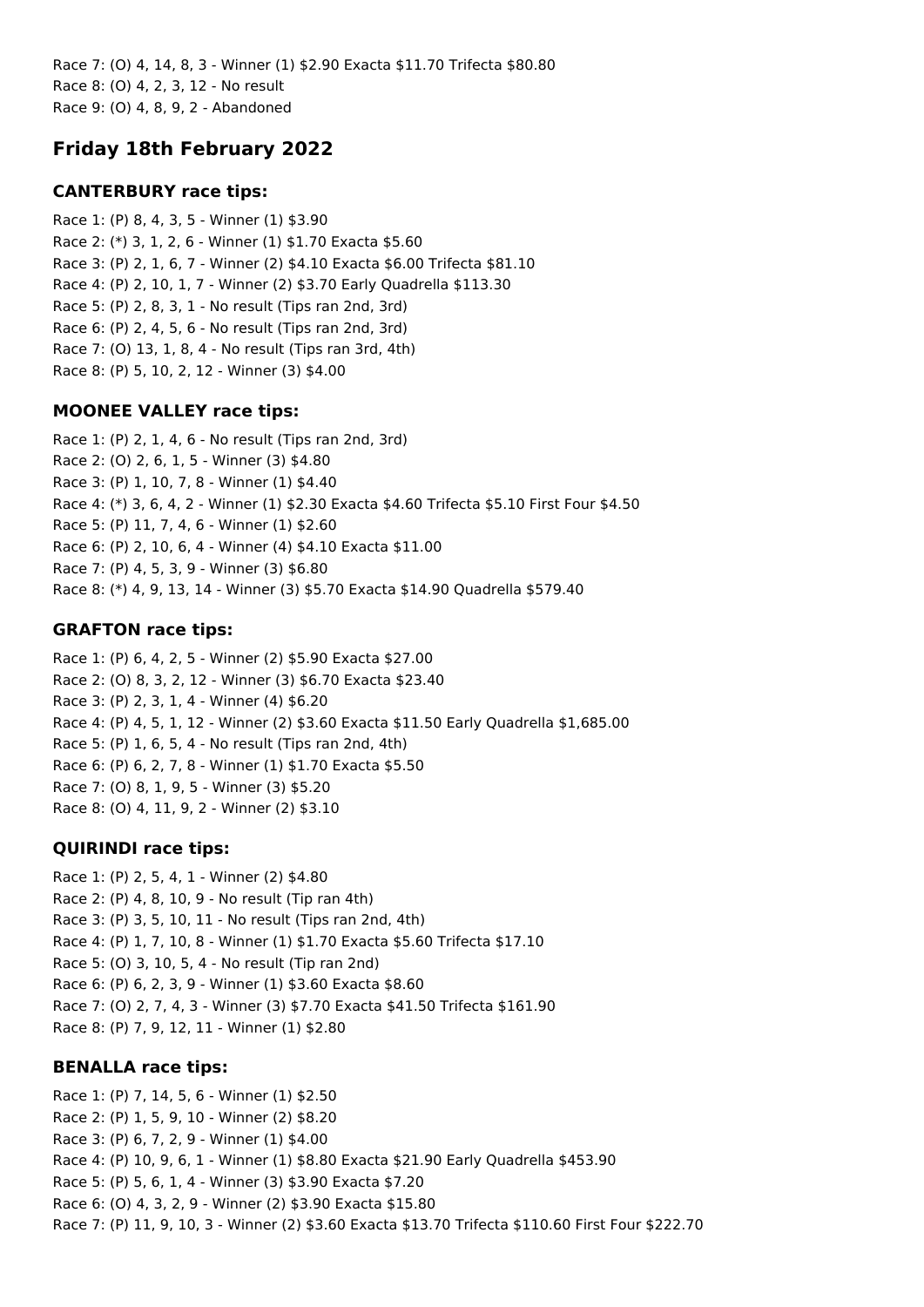Race 8: (P) 5, 9, 3, 10 - Winner (4) \$7.00 Exacta \$29.80 Trifecta \$92.30 Quadrella \$370.30

### **SUNSHINE COAST race tips:**

Race 1: (P) 4, 1, 5, 2 - Winner (1) \$2.30 Exacta \$6.00 Trifecta \$11.80 Race 2: (P) 4, 2, 5, 3 - Winner (2) \$3.60 Exacta \$14.80 Race 3: (P) 14, 13, 12, 6 - Winner (1) \$4.00 Exacta \$9.20 Trifecta \$35.60 Race 4: (P) 11, 8, 6, 3 - Winner (1) \$3.10 Exacta \$12.40 Early Quadrella \$145.70 Race 5: (P) 1, 2, 3, 5 - No result (Tip ran 3rd) Race 6: (P) 3, 12, 10, 7 - Winner (3) \$2.50

### **CAIRNS race tips:**

Race 1: (P) 2, 1, 4, 6 - No result (Tips ran 2nd, 3rd, 4th) Race 2: (P) 3, 1, 2, 4 - Winner (2) \$2.10 Race 3: (P) 4, 2, 3, 5 - Winner (2) \$6.10 Race 4: (P) 4, 7, 5, 1 - Winner (1) \$3.10 Exacta \$16.10 Trifecta \$104.00 Race 5: (P) 5, 7, 4, 3 - No result (Tips ran 2nd, 3rd) Race 6: (O) 1, 3, 6, 2 - No result (Tips ran 2nd, 3rd, 4th) Race 7: (P) 6, 7, 3, 1 - No result (Tips ran 2nd, 3rd) Race 8: (P) 4, 1, 3, 2 - Winner (3) \$4.80 Exacta \$9.70 Race 9: (O) 8, 10, 7, 3 - No result (Tips ran 2nd, 3rd, 4th)

### **DARWIN race tips:**

Race 1: (O) 8, 4, 9, 5 - Winner (3) \$4.40 Exacta \$25.60 Race 2: (P) 3, 1, 2, 4 - Winner (3) \$5.30 Exacta \$19.90 Trifecta \$45.10 First Four \$47.30 Race 3: (O) 2, 1, 5, 8 - No result (Tips ran 2nd, 3rd) Race 4: (P) 2, 5, 3, 4 - Winner (2) \$2.30 Exacta \$7.00 Trifecta \$33.70 First Four \$24.50 Race 5: (P) 6, 8, 3, 1 - Winner (4) \$7.30

## **Friday 11th February 2022**

#### **CANTERBURY race tips:**

Race 1: (P) 2, 7, 11, 4 - No result (Tips ran 2nd, 3rd, 4th) Race 2: (P) 2, 10, 4, 11 - No result (Tips ran 2nd, 4th) Race 3: (P) 3, 4, 6, 7 - Winner (3) \$5.20 Exacta \$39.20 Race 4: (P) 3, 1, 4, 2 - No result Race 5: (P) 11, 9, 8, 1 - Winner (1) \$6.10 Race 6: (P) 2, 3, 1, 10 - Winner (4) \$6.00 Exacta \$36.60 Trifecta \$112.40 First Four \$238.40 Race 7: (P) 1, 9, 7, 13 - No result (Tips ran 2nd, 3rd)

## **MOONEE VALLEY race tips:**

Race 1: (P) 4, 6, 5, 7 - Winner (3) \$3.10 Exacta \$9.80 Trifecta \$20.50 First Four \$41.70 Race 2: (\*) 7, 3, 8, 6 - No result (Tips ran 2nd, 3rd, 4th) Race 3: (P) 4, 2, 6, 3 - Winner (1) \$2.70 Race 4: (P) 5, 4, 1, 6 - Winner (2) \$3.50 Exacta \$10.80 Race 5: (\*) 1, 4, 3, 6 - No result (Tips ran 2nd, 3rd, 4th) Race 6: (\*) 6, 7, 8, 4 - Winner (1) \$1.30 Exacta \$7.10 Trifecta \$21.50 Race 7: (P) 3, 5, 6, 10 - Winner (2) \$2.20 Exacta \$3.80 Race 8: (O) 3, 6, 2, 8 - No result (Tips ran 2nd, 3rd)

### **TAMWORTH race tips:**

Race 1: (P) 14, 5, 12, 10 - Winner (4) \$9.00 Race 2: (P) 11, 4, 13, 2 - No result (Tips ran 2nd, 3rd, 4th) Race 3: (O) 1, 9, 8, 12 - No result (Tips ran 3rd, 4th) Race 4: (O) 13, 6, 12, 9 - No result (Tip ran 2nd)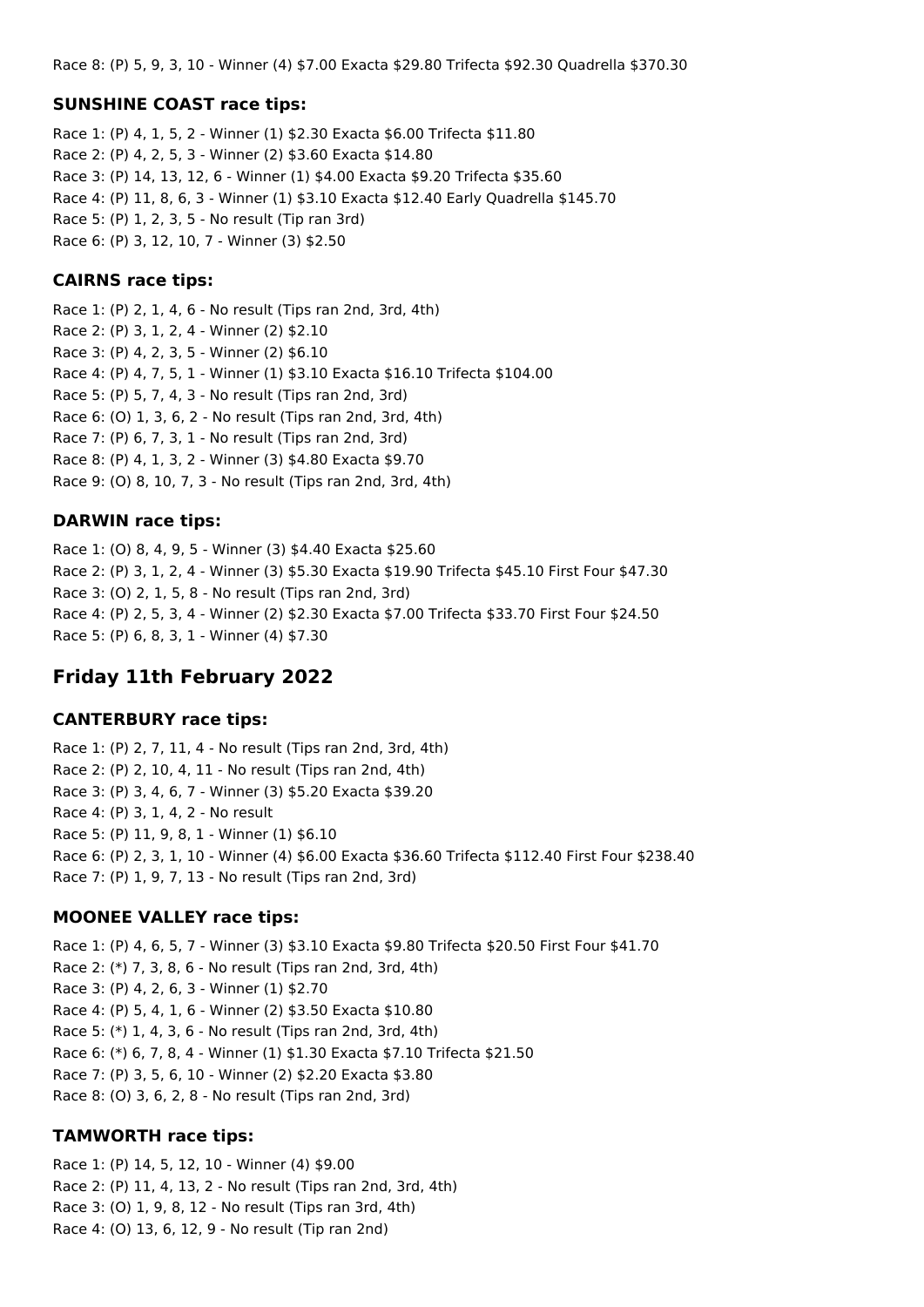Race 5: (P) 5, 4, 3, 2 - Winner (4) \$2.60 Race 6: (O) 2, 10, 6, 1 - Winner (1) \$2.40 Exacta \$6.00 Race 7: (O) 4, 5, 2, 15 - Winner (1) \$3.40 Race 8: (P) 8, 4, 3, 1 - No result (Tips ran 3rd, 4th)

### **TAREE race tips:**

Race 1: (P) 1, 11, 3, 10 - Abandoned Race 2: (P) 1, 4, 12, 13 - Abandoned Race 3: (P) 10, 7, 11, 9 - Abandoned Race 4: (P) 5, 1, 9, 8 - Abandoned Race 5: (P) 2, 4, 7, 5 - Abandoned Race 6: (P) 8, 4, 6, 9 - Abandoned Race 7: (P) 3, 5, 4, 8 - Abandoned Race 8: (P) 3, 5, 7, 10 - Abandoned

### **ROCKHAMPTON race tips:**

Race 1: (P) 1, 5, 4, 3 - Winner (1) \$2.70 Exacta \$28.10 Trifecta \$12.70 First Four \$4.60 Race 2: (\*) 5, 2, 4, 3 - Winner (1) \$1.40 Exacta \$8.10 Trifecta \$33.50 First Four \$74.90 Race 3: (\*) 1, 4, 5, 2 - Winner (2) \$5.40 Exacta \$11.40 Trifecta \$38.20 First Four \$76.30 Race 4: (P) 3, 1, 2, 5 - Winner (2) \$3.20 Exacta \$8.50 Early Quadrella \$157.50 Race 5: (O) 5, 3, 4, 13 - No result (Tip ran 3rd) Race 6: (O) 4, 6, 3, 9 - Winner (3) \$5.10 Exacta \$40.50 Race 7: (P) 11, 6, 7, 8 - Winner (1) \$2.00 Exacta \$4.40 Trifecta \$46.30

## **HOBART race tips:**

Race 1: (O) 1, 11, 6, 13 - No result (Tips ran 3rd, 4th) Race 2: (O) 6, 4, 11, 1 - No result (Tips ran 2nd, 4th) Race 3: (O) 1, 2, 10, 3 - Winner (1) \$3.00 Race 4: (P) 2, 4, 7, 5 - No result (Tips ran 2nd, 3rd, 4th) Race 5: (P) 1, 2, 11, 4 - Winner (1) \$1.50 Exacta \$5.10 Race 6: (P) 3, 7, 5, 6 - Winner (1) \$2.70 Race 7: (O) 3, 12, 9, 2 - Winner (4) \$6.60 Race 8: (P) 5, 7, 8, 3 - Winner (3) \$11.90 Quadrella \$816.20

## **COLAC race tips:**

Race 1: (O) 6, 3, 11, 10 - Winner (1) \$3.50 Race 2: (P) 5, 3, 9, 6 - Winner (2) \$2.30 Race 3: (P) 7, 5, 4, 8 - Winner (4) \$33.00 Exacta \$93.70 Trifecta \$511.80 Race 4: (P) 4, 3, 6, 9 - Winner (3) \$7.30 Exacta \$54.10 Trifecta \$252.50 First Four \$899.70 Early Quadrella \$5,538.50 Race 5: (O) 9, 3, 8, 4 - Winner (4) \$4.10 Race 6: (O) 11, 8, 1, 4 - No result (Tip ran 2nd) Race 7: (P) 6, 5, 4, 3 - Winner (1) \$2.30 Race 8: (P) 1, 7, 4, 6 - Winner (1) \$3.30 Exacta \$21.90 Trifecta \$47.10

### **DARWIN race tips:**

Race 1: (P) 2, 3, 1, 5 - Winner (3) \$3.60 Exacta \$18.70 Trifecta \$160.70 First Four \$57.10 Race 2: (P) 1, 2, 5, 3 - Winner (3) \$2.90 Exacta \$16.10 Race 3: (P) 1, 5, 2, 4 - No result (Tips ran 2nd, 3rd, 4th) Race 4: (P) 4, 3, 2, 6 - Winner (3) \$4.00 Exacta \$10.90 Trifecta \$50.90 First Four \$100.20

## **TAREE race tips:**

Race 1: (P) 1, 11, 3, 10 - No result (Tips ran 2nd, 4th) Race 2: (P) 1, 4, 12, 13 - Winner (4) \$20.20 Exacta \$114.20 Trifecta \$301.60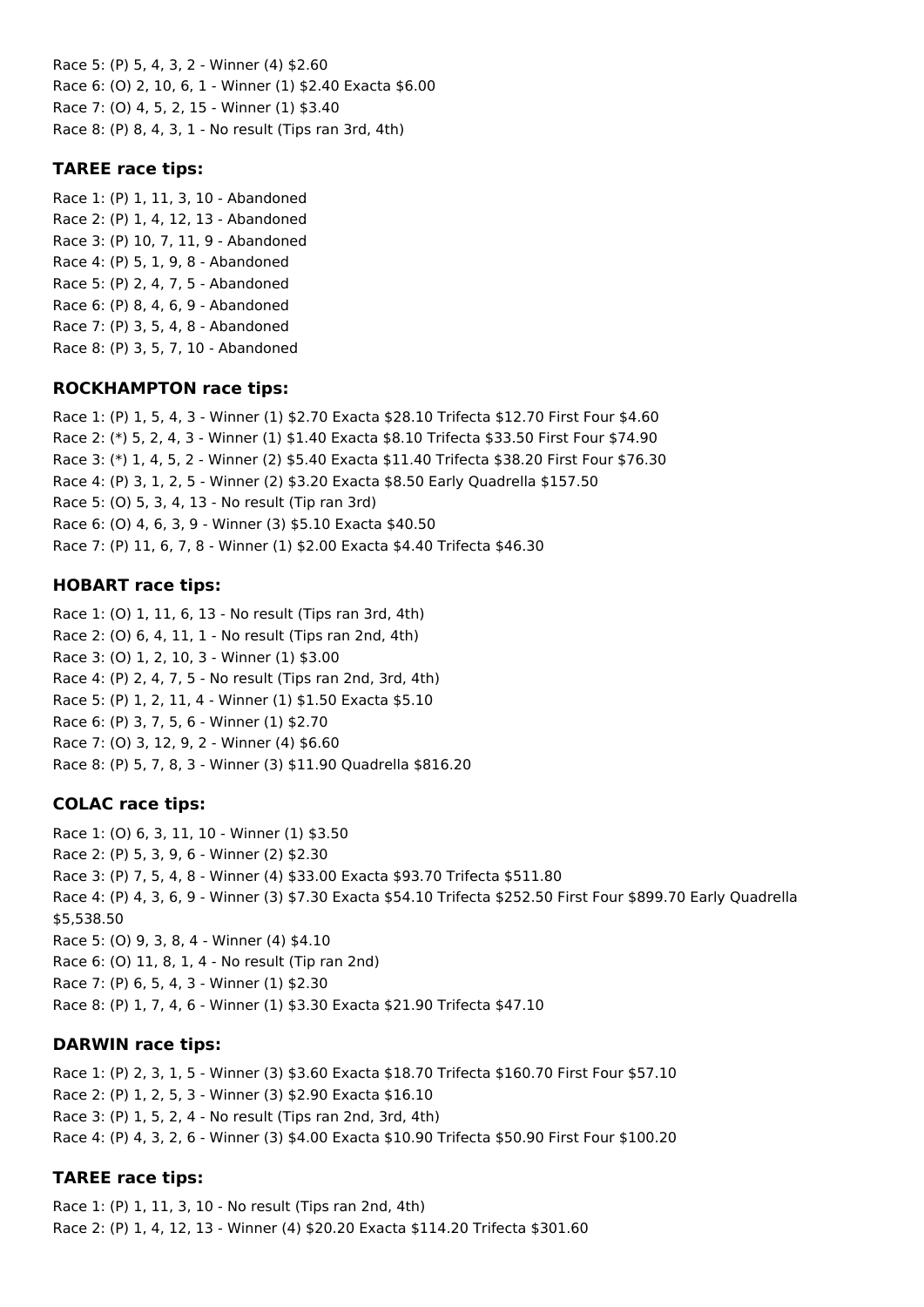Race 3: (P) 10, 7, 11, 9 - Winner (1) \$1.50 Race 4: (P) 5, 1, 9, 8 - Winner (3) \$6.30 Exacta \$50.00 Trifecta \$229.80 Race 5: (P) 2, 4, 7, 5 - Winner (4) \$15.20 Exacta \$36.90 Trifecta \$310.00 First Four \$1,367.30 Race 6: (P) 8, 4, 6, 9 - Winner (4) \$5.40 Race 7: (P) 3, 5, 4, 8 - No result (Tips ran 2nd, 3rd) Race 8: (P) 3, 5, 7, 10 - Winner (3) \$8.80 Exacta \$51.50 Trifecta \$129.90

# **Friday 4th February 2022**

## **MOONEE VALLEY race tips:**

Race 1: (\*) 1, 9, 7, 5 - Winner (1) \$1.70 Exacta \$9.60 Race 2: (P) 6, 1, 3, 2 - Winner (4) \$6.10 Exacta \$22.80 Trifecta \$69.90 First Four \$226.90 Race 3: (P) 5, 1, 3, 7 - No result (Tips ran 2nd, 3rd) Race 4: (\*) 9, 2, 8, 5 - Winner (2) \$7.00 Exacta \$48.30 Race 5: (O) 6, 11, 1, 13 - No result (Tip ran 3rd) Race 6: (\*) 5, 8, 7, 4 - No result (Tip ran 3rd) Race 7: (O) 4, 9, 10, 13 - Winner (1) \$7.60 Race 8: (\*) 5, 15, 3, 4 - Winner (3) \$5.60 Exacta \$61.70

# **WALCHA race tips:**

Race 1: (O) 4, 1, 2, 11 - Winner (1) \$3.00 Exacta \$16.00 Trifecta \$93.10 First Four \$549.90 Race 2: (P) 2, 4, 10, 9 - Winner (4) \$4.60 Race 3: (P) 1, 9, 8, 11 - Winner (1) \$2.80 Exacta \$11.90 Race 4: (O) 16, 7, 10, 5 - No result (Tips ran 2nd, 3rd, 4th) Race 5: (O) 1, 3, 7, 13 - No result (Tips ran 3rd, 4th) Race 6: (O) 1, 4, 6, 5 - Winner (1) \$2.80 Exacta \$16.80 Race 7: (O) 5, 6, 10, 2 - No result (Tip ran 3rd) Race 8: (P) 2, 6, 5, 4 - Winner (2) \$2.30 Exacta \$13.80

# **SUNSHINE COAST race tips:**

Race 1: (P) 3, 7, 8, 2 - No result (Tips ran 2nd, 3rd, 4th) Race 2: (P) 6, 4, 7, 2 - Winner (1) \$3.70 Exacta \$9.60 Trifecta \$65.50 Race 3: (P) 10, 12, 13, 6 - Winner (3) \$4.30 Exacta \$13.30 Race 4: (\*) 6, 2, 11, 5 - Winner (4) \$4.90 Exacta \$11.20 Race 5: (P) 3, 12, 10, 6 - Winner (2) \$2.20 Exacta \$8.40 Race 6: (\*) 1, 2, 8, 4 - Winner (4) \$6.40 Exacta \$24.40 Trifecta \$47.60 First Four \$96.70 Quadrella \$830.50

# **WERRIBEE race tips:**

Race 1: (P) 11, 5, 10, 8 - No result (Tips ran 3rd, 4th) Race 2: (P) 5, 10, 11, 15 - Winner (4) \$3.50 Exacta \$10.80 Race 3: (P) 7, 11, 12, 6 - Winner (4) \$2.70 Exacta \$11.30 Race 4: (P) 4, 3, 5, 6 - Winner (3) \$5.00 Race 5: (P) 7, 1, 2, 9 - Winner (3) \$4.90 Exacta \$17.90 Trifecta \$69.90 Race 6: (O) 8, 4, 6, 11 - Winner (2) \$7.00 Exacta \$16.80 Trifecta \$85.80 Race 7: (O) 5, 9, 4, 1 - No result (Tips ran 2nd, 4th) Race 8: (P) 6, 3, 1, 8 - Winner (1) \$2.20

## **CAIRNS race tips:**

Race 1: (P) 3, 1, 2, 4 - Winner (3) \$3.00 Exacta \$4.90 Trifecta \$5.50 First Four \$5.90 Race 2: (P) 2, 3, 5, 4 - No result (Tips ran 2nd, 3rd, 4th) Race 3: (P) 9, 2, 4, 8 - No result (Tips ran 2nd, 4th) Race 4: (P) 2, 1, 6, 4 - No result (Tips ran 2nd, 3rd) Race 5: (P) 1, 4, 3, 6 - Winner (1) \$3.80 Exacta \$8.20 Race 6: (O) 9, 3, 2, 6 - Winner (1) \$6.50 Exacta \$17.90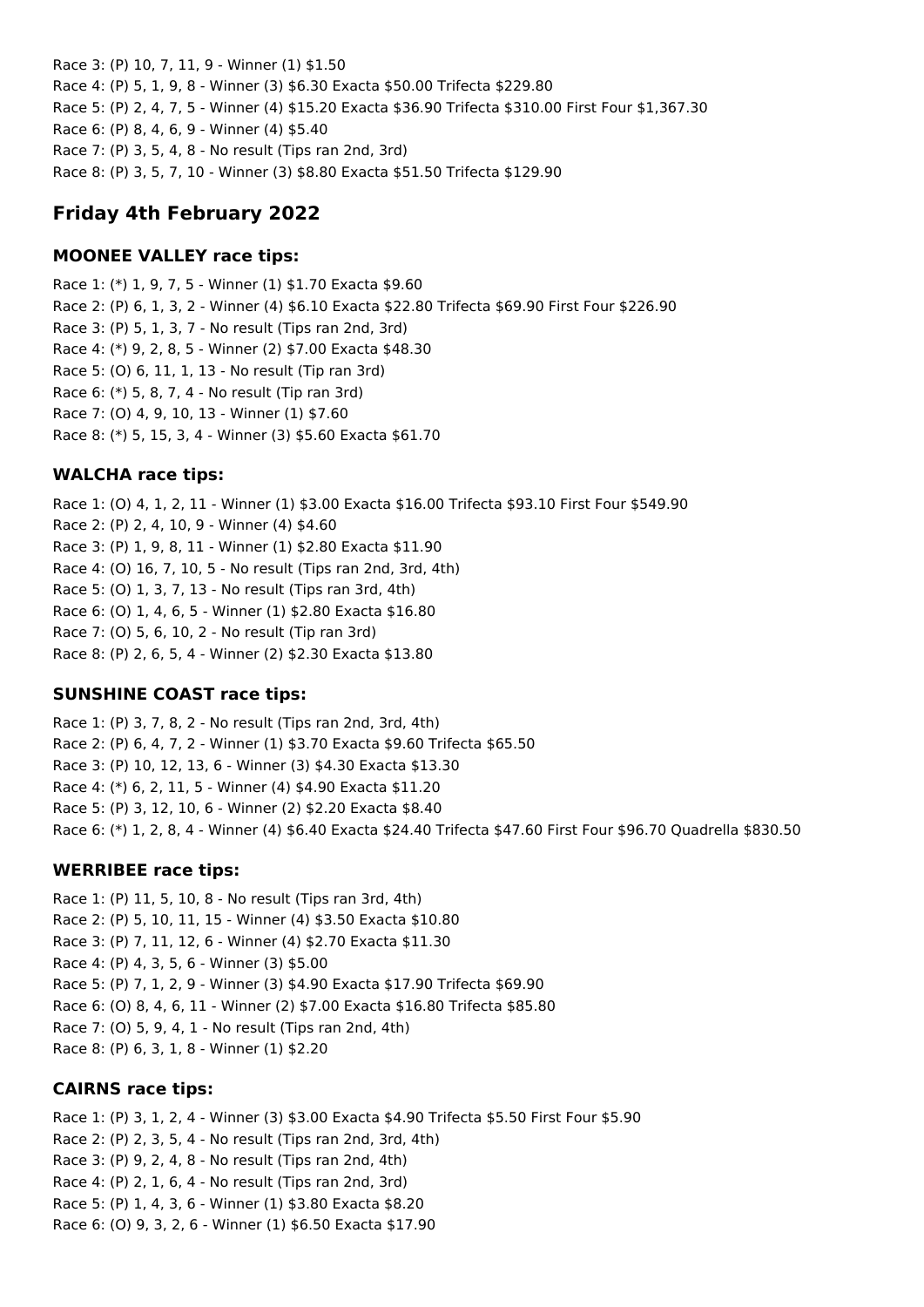Race 7: (P) 2, 9, 4, 1 - No result (Tips ran 2nd, 4th) Race 8: (P) 1, 2, 4, 9 - Winner (2) \$6.50

## **PORT LINCOLN race tips:**

Race 1: (P) 3, 2, 5, 1 - Winner (2) \$2.00 Exacta \$8.60 Trifecta \$41.10 First Four \$113.60 Race 2: (O) 10, 2, 4, 6 - Winner (2) \$3.90 Exacta \$14.20 Race 3: (P) 7, 10, 5, 8 - Winner (1) \$1.30 Exacta \$3.10 Trifecta \$12.70 Race 4: (O) 9, 5, 4, 11 - Winner (1) \$3.70 Race 5: (O) 12, 6, 9, 5 - Winner (2) \$4.30 Early Quadrella \$111.40 Race 6: (O) 2, 5, 3, 8 - No result (Tips ran 2nd, 3rd) Race 7: (O) 10, 5, 2, 8 - Winner (3) \$6.90 Race 8: (P) 5, 1, 3, 7 - Winner (1) \$3.10 Race 9: (O) 10, 6, 2, 8 - No result (Tips ran 2nd, 4th)

## **CANBERRA race tips:**

Race 1: (P) 1, 3, 6, 2 - Winner (3) \$4.80 Exacta \$11.80 Trifecta \$20.20 Race 2: (P) 1, 4, 6, 2 - Winner (1) \$4.10 Race 3: (P) 4, 10, 2, 1 - No result (Tips ran 2nd, 4th) Race 4: (P) 6, 5, 11, 7 - Winner (1) \$1.30 Race 5: (P) 6, 3, 4, 9 - Winner (3) \$5.70 Exacta \$11.90 Trifecta \$70.70 Race 6: (O) 2, 6, 1, 9 - No result (Tips ran 3rd, 4th) Race 7: (O) 4, 8, 9, 10 - No result (Tip ran 2nd) Race 8: (O) 2, 13, 14, 6 - No result (Tip ran 4th)

## **ESPERANCE race tips:**

Race 1: (P) 1, 2, 3, 6 - Winner (2) \$4.40 Exacta \$19.60 Trifecta \$73.60 First Four \$98.20 Race 2: (P) 8, 1, 5, 12 - Winner (2) \$2.90 Exacta \$13.30 Race 3: (P) 6, 8, 7, 9 - Winner (1) \$1.60 Exacta \$4.20 Trifecta \$6.20 Race 4: (P) 2, 1, 3, 7 - Winner (1) \$5.90 Exacta \$20.20 Trifecta \$33.90 First Four \$121.80 Early Quadrella \$46.90 Race 5: (O) 1, 5, 8, 6 - Winner (4) \$11.00 Exacta \$28.80 Trifecta \$154.90 Race 6: (O) 2, 8, 5, 9 - Winner (2) \$5.30 Race 7: (O) 1, 5, 8, 4 - No result (Tips ran 2nd, 3rd) Race 8: (O) 5, 3, 8, 7 - No result (Tip ran 2nd)

# **Friday 28th January 2022**

## **CANTERBURY race tips:**

Race 1: (P) 4, 5, 1, 2 - Winner (2) \$4.90 Exacta \$25.90 Trifecta \$44.20 Race 2: (P) 4, 1, 3, 9 - Winner (1) \$1.90 Exacta \$10.10 Race 3: (P) 1, 3, 6, 4 - No result (Tips ran 2nd, 3rd) Race 4: (P) 6, 4, 2, 1 - Winner (3) \$3.50 Race 5: (P) 1, 2, 4, 9 - No result (Tips ran 2nd, 3rd) Race 6: (P) 6, 8, 4, 3 - No result (Tip ran 3rd) Race 7: (P) 7, 2, 4, 6 - Winner (3) \$6.20 Exacta \$31.90 Race 8: (P) 3, 9, 10, 4 - No result (Tips ran 2nd, 3rd, 4th)

## **SCONE race tips:**

Race 1: (P) 2, 6, 1, 5 - No result (Tips ran 3rd, 4th) Race 2: (P) 9, 7, 1, 2 - Winner (1) \$1.30 Exacta \$6.80 Trifecta \$20.00 First Four \$43.30 Race 3: (P) 2, 3, 1, 7 - No result (Tip ran 3rd) Race 4: (\*) 2, 5, 4, 1 - Winner (3) \$7.50 Exacta \$80.90 Trifecta \$476.10 Race 5: (O) 4, 1, 5, 7 - Winner (1) \$5.10 Race 6: (P) 5, 2, 1, 7 - Winner (3) \$6.50 Exacta \$9.20 Trifecta \$26.40 Race 7: (P) 8, 10, 9, 4 - No result (Tips ran 2nd, 3rd, 4th)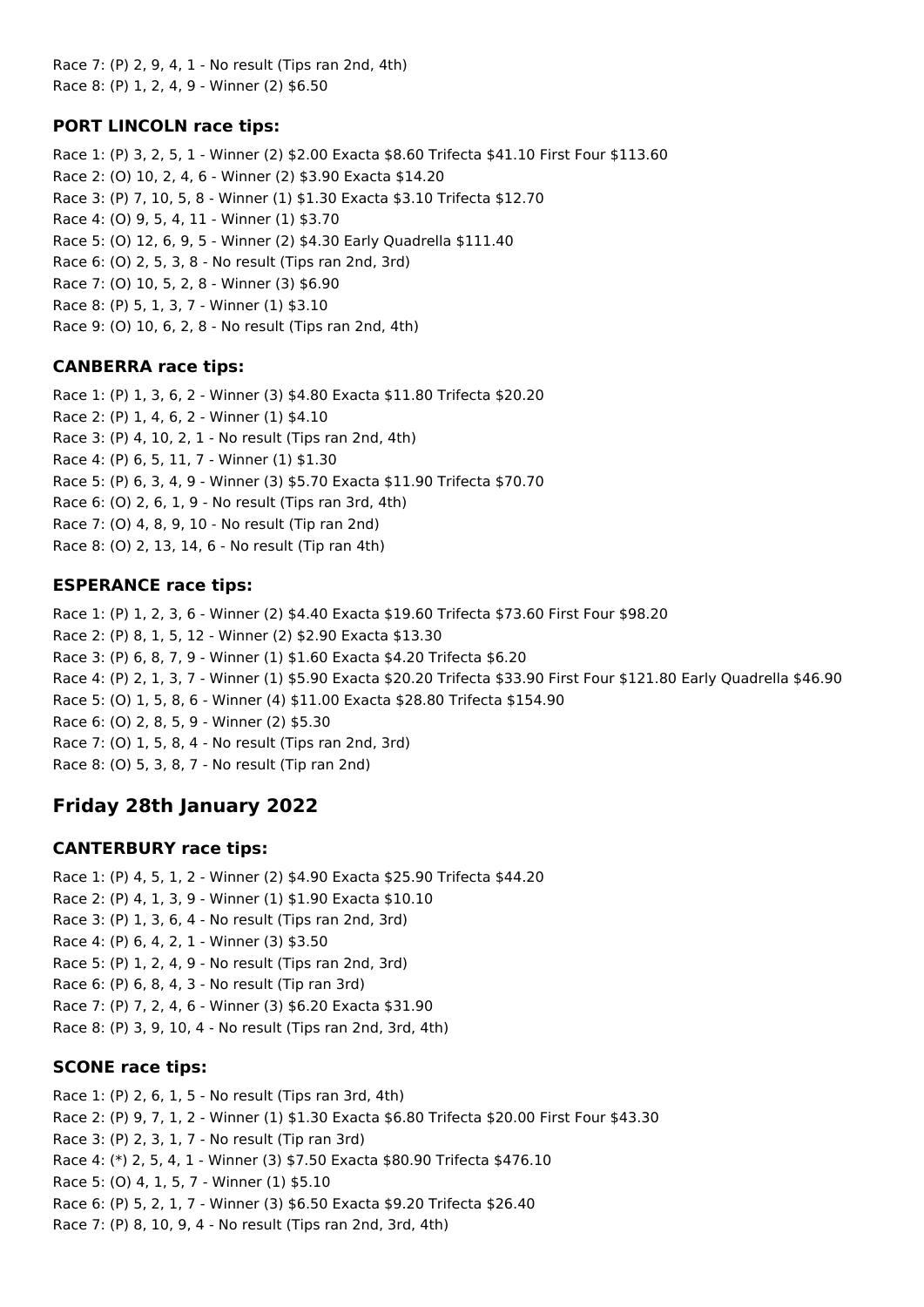Race 8: (P) 13, 12, 17, 11 - Winner (1) \$1.50 Exacta \$12.10 Trifecta \$43.80

### **TAREE race tips:**

Race 1: (P) 1, 4, 5, 3 - Winner (3) \$4.60 Exacta \$14.90 Trifecta \$46.20 Race 2: (P) 10, 6, 8, 2 - No result (Tips ran 2nd, 3rd, 4th) Race 3: (P) 6, 2, 5, 7 - Winner (2) \$4.00 Exacta \$5.60 Trifecta \$31.40 Race 4: (O) 2, 9, 6, 1 - Winner (1) \$1.70 Exacta \$14.00 Trifecta \$62.00 Race 5: (O) 1, 11, 9, 4 - Winner (1) \$3.20 Exacta \$13.50 Race 6: (P) 3, 2, 1, 10 - No result (Tips ran 2nd, 3rd) Race 7: (\*) 1, 9, 3, 6 - Winner (3) \$14.40 Exacta \$46.70 Race 8: (O) 8, 2, 11, 14 - Winner (2) \$5.50 Exacta \$17.60

### **CRANBOURNE race tips:**

Race 1: (P) 9, 8, 3, 4 - Abandoned Race 2: (P) 8, 4, 11, 6 - Abandoned Race 3: (P) 4, 1, 11, 8 - Abandoned Race 4: (P) 8, 10, 3, 9 - Abandoned Race 5: (P) 4, 8, 2, 7 - Abandoned Race 6: (P) 3, 11, 5, 2 - Abandoned Race 7: (O) 2, 10, 13, 8 - Abandoned Race 8: (P) 4, 11, 12, 10 - Abandoned

### **HAMILTON race tips:**

Race 1: (\*) 5, 10, 3, 8 - Winner (3) \$8.60 Exacta \$29.50 Trifecta \$243.60 Race 2: (P) 3, 6, 11, 9 - Winner (1) \$2.70 Exacta \$8.10 Race 3: (P) 9, 7, 10, 4 - Winner (1) \$2.80 Exacta \$9.50 Trifecta \$36.90 Race 4: (P) 3, 5, 10, 4 - Winner (2) \$4.80 Early Quadrella \$548.40 Race 5: (P) 3, 5, 7, 6 - Winner (2) \$1.00 Race 6: (P) 3, 5, 4, 8 - Winner (1) \$1.80 Exacta \$5.50 Race 7: (O) 5, 6, 4, 3 - No result (Tip ran 4th) Race 8: (O) 8, 10, 7, 5 - Winner (3) \$3.70 Exacta \$10.00 Trifecta \$44.50

### **TOWNSVILLE race tips:**

Race 1: (P) 2, 1, 4, 3 - Winner (1) \$2.70 Exacta \$12.10 Trifecta \$16.00 First Four \$20.70 Race 2: (P) 6, 2, 3, 1 - Winner (3) \$7.90 Race 3: (O) 1, 14, 8, 10 - No result (Tips ran 3rd, 4th) Race 4: (O) 7, 12, 6, 9 - No result (Tip ran 4th) Race 5: (O) 2, 5, 11, 6 - Winner (4) \$6.60 Race 6: (O) 6, 4, 8, 5 - Winner (1) \$2.00 Race 7: (O) 3, 2, 9, 7 - Winner (2) \$3.00 Race 8: (O) 3, 4, 6, 10 - Winner (3) \$14.60 Quadrella \$962.10

# **Friday 21st January 2022**

### **CANTERBURY race tips:**

Race 1: (P) 1, 4, 5, 7 - Winner (3) \$10.40 Race 2: (P) 7, 1, 4, 3 - Winner (3) \$4.20 Exacta \$14.70 Race 3: (P) 7, 1, 5, 4 - Winner (1) \$1.60 Race 4: (P) 4, 9, 5, 7 - Winner (2) \$3.60 Exacta \$25.20 Trifecta \$77.10 Early Quadrella \$524.80 Race 5: (P) 6, 2, 13, 3 - Winner (1) \$3.80 Race 6: (P) 8, 2, 5, 3 - No result (Tips ran 2nd, 3rd) Race 7: (P) 5, 6, 8, 12 - Winner (1) \$1.50 Exacta \$8.70 Trifecta \$10.60 First Four \$16.60

### **FLEMINGTON race tips:**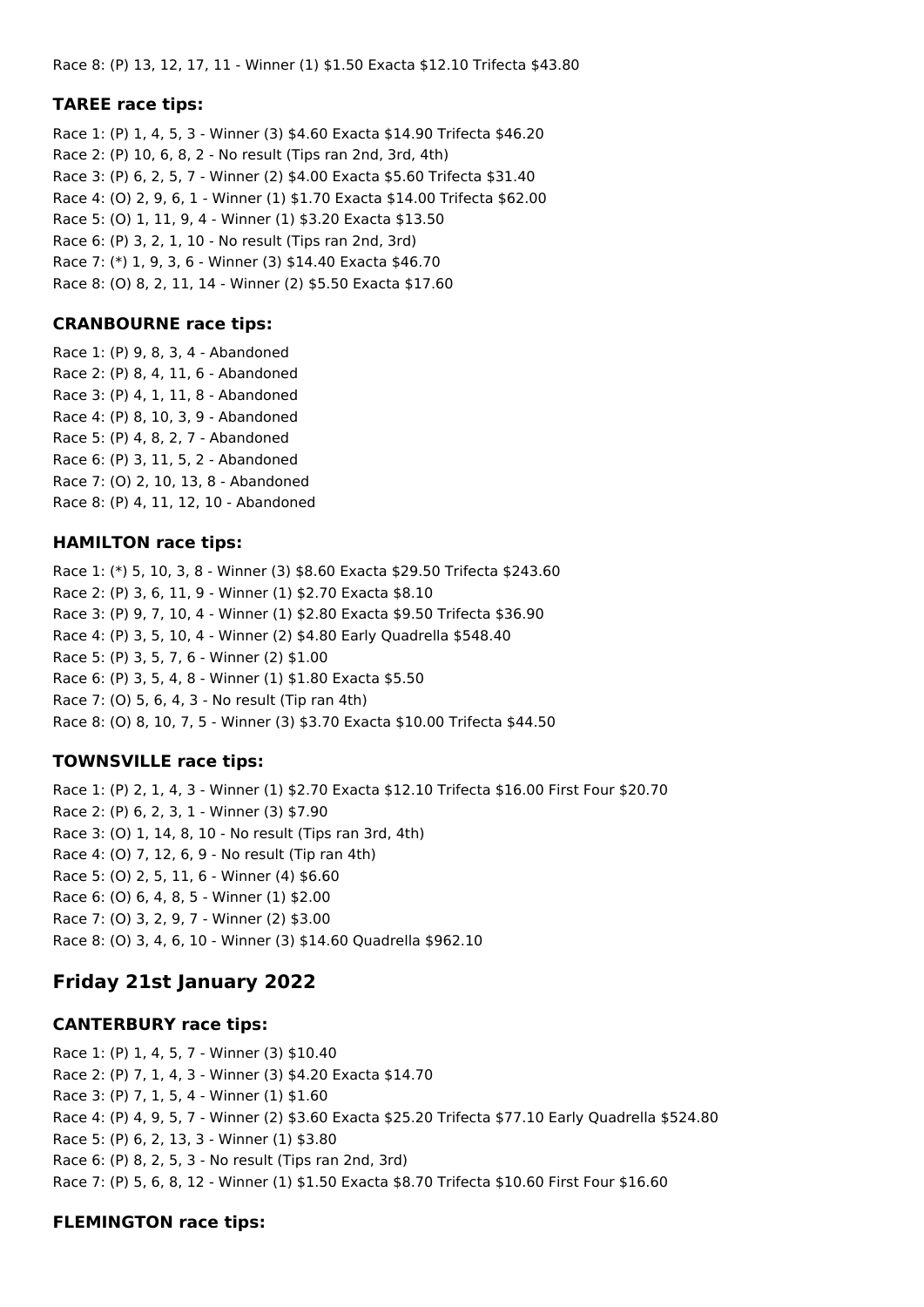Race 1: (P) 2, 12, 5, 8 - Winner (4) \$8.90 Exacta \$34.20 Race 2: (P) 4, 3, 8, 6 - Winner (1) \$3.00 Exacta \$9.60 Race 3: (P) 2, 9, 10, 4 - No result Race 4: (\*) 6, 10, 7, 8 - Winner (2) \$4.10 Race 5: (O) 4, 2, 8, 3 - No result (Tip ran 2nd) Race 6: (P) 9, 6, 5, 2 - Winner (2) \$4.10 Exacta \$30.20 Race 7: (P) 7, 8, 13, 2 - Winner (3) \$4.40 Exacta \$34.70

### **PORT MACQUARIE race tips:**

Race 1: (O) 10, 9, 3, 11 - Winner (2) \$6.20 Exacta \$14.50 Race 2: (P) 2, 8, 4, 7 - Winner (4) \$5.30 Race 3: (P) 2, 6, 3, 13 - Winner (1) \$2.00 Race 4: (P) 2, 6, 3, 5 - Winner (2) \$4.00 Exacta \$31.60 Early Quadrella \$509.80 Race 5: (P) 9, 7, 8, 2 - Winner (4) \$3.40 Race 6: (O) 1, 5, 6, 13 - Winner (4) \$3.30 Exacta \$25.40 Trifecta \$202.70 Race 7: (P) 5, 4, 7, 3 - No result (Tips ran 2nd, 3rd) Race 8: (P) 3, 5, 2, 10 - Winner (4) \$5.20 Exacta \$16.80 Trifecta \$52.60 First Four \$176.90

### **SUNSHINE COAST race tips:**

Race 1: (P) 8, 2, 9, 6 - Winner (2) \$3.20 Exacta \$21.40 Race 2: (P) 4, 5, 7, 9 - Winner (2) \$5.30 Exacta \$28.80 Trifecta \$107.00 First Four \$377.00 Race 3: (P) 4, 1, 3, 5 - Winner (1) \$4.30 Exacta \$30.30 Race 4: (O) 4, 10, 5, 11 - Winner (1) \$4.40 Early Quadrella \$271.50 Race 5: (P) 1, 5, 14, 12 - No result (Tips ran 2nd, 4th) Race 6: (P) 11, 12, 4, 18 - Winner (4) \$13.80 Exacta \$55.90 Trifecta \$199.10 Race 7: (O) 13, 11, 1, 12 - Winner (3) \$3.20 Race 8: (P) 7, 12, 4, 5 - Winner (3) \$4.40 Exacta \$20.10 Trifecta \$120.60 First Four \$217.00

### **DALBY race tips:**

Race 1: (P) 1, 7, 9, 5 - Winner (4) \$3.70 Exacta \$17.10 Race 2: (P) 2, 4, 1, 3 - No result (Tips ran 3rd, 4th) Race 3: (P) 2, 7, 4, 1 - Winner (2) \$2.80 Race 4: (P) 5, 4, 8, 1 - No result (Tips ran 2nd, 3rd) Race 5: (P) 4, 1, 2, 3 - Winner (1) \$3.90 Race 6: (P) 1, 7, 6, 10 - Winner (1) \$4.20 Exacta \$12.40 Trifecta \$55.70 Race 7: (P) 4, 12, 8, 2 - No result (Tips ran 2nd, 3rd, 4th) Race 8: (P) 2, 3, 8, 5 - Winner (2) \$7.50 Race 9: (P) 3, 4, 6, 5 - Winner (2) \$5.40

### **PORT LINCOLN race tips:**

Race 1: (P) 4, 1, 6, 3 - Winner (3) \$2.30 Exacta \$4.40 Trifecta \$11.50 First Four \$16.20 Race 2: (P) 7, 9, 2, 10 - Winner (1) \$1.30 Race 3: (P) 9, 2, 10, 6 - Winner (2) \$3.40 Exacta \$21.70 Trifecta \$57.30 Race 4: (O) 3, 4, 7, 5 - Winner (2) \$4.60 Exacta \$29.30 Early Quadrella \$102.10 Race 5: (O) 6, 11, 7, 1 - No result (Tips ran 2nd, 3rd) Race 6: (P) 2, 6, 3, 7 - Winner (1) \$3.60 Exacta \$18.60 Trifecta \$72.70 Race 7: (O) 5, 2, 11, 4 - Winner (1) \$5.20

#### **CANBERRA race tips:**

Race 1: (P) 1, 5, 2, 4 - Winner (1) \$1.60 Exacta \$11.20 Trifecta \$26.60 Race 2: (P) 7, 6, 1, 5 - No result (Tips ran 2nd, 3rd, 4th) Race 3: (P) 3, 2, 7, 6 - Winner (2) \$4.40 Race 4: (P) 4, 6, 8, 2 - No result (Tips ran 2nd, 3rd) Race 5: (P) 6, 2, 3, 8 - No result (Tips ran 2nd, 4th)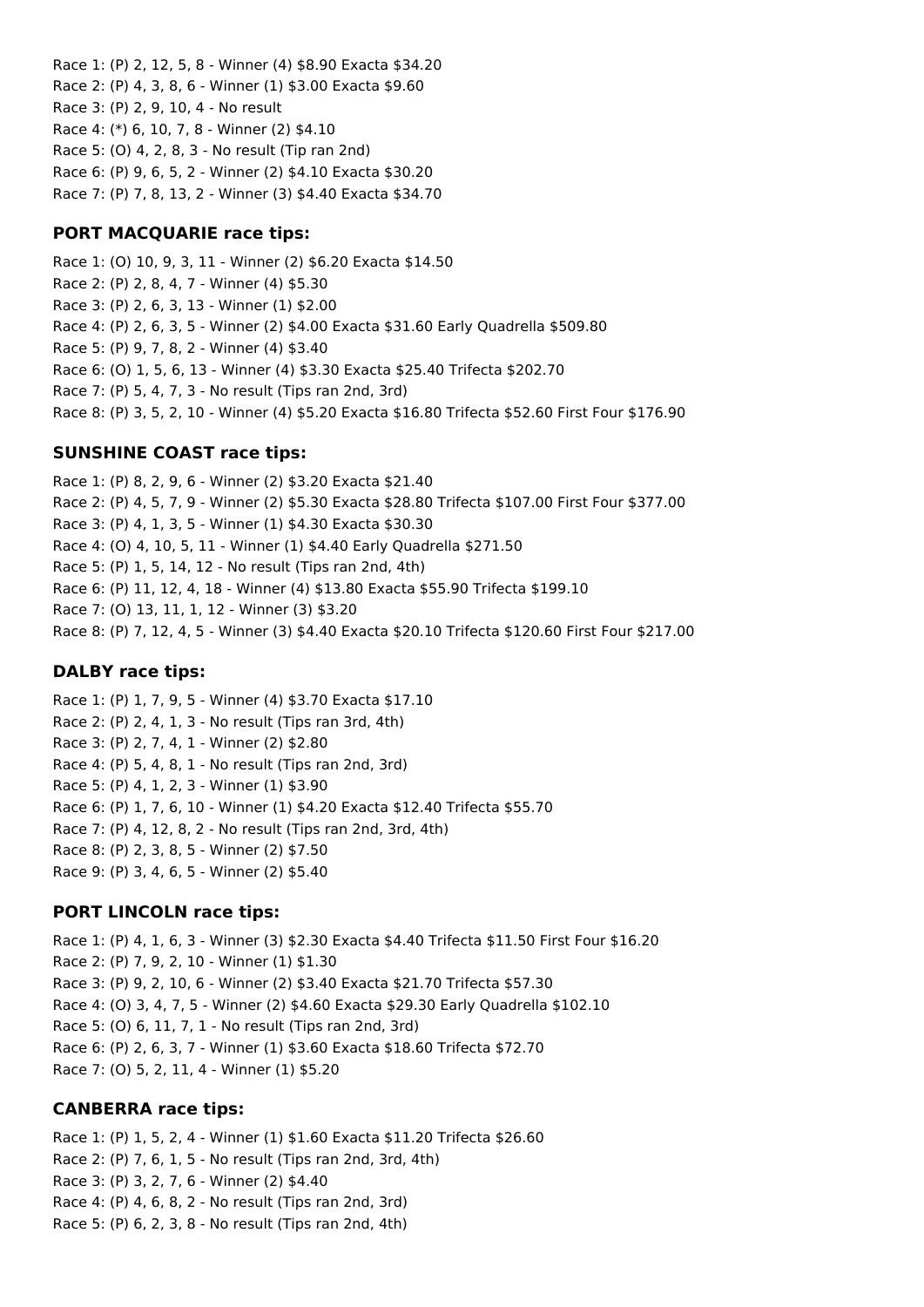Race 6: (P) 3, 10, 9, 7 - Winner (2) \$2.60 Exacta \$11.50 Trifecta \$89.00 First Four \$207.40 Race 7: (\*) 7, 9, 4, 5 - No result (Tips ran 2nd, 3rd) Race 8: (P) 7, 11, 3, 6 - Winner (2) \$4.20 Exacta \$43.50 Trifecta \$155.90 First Four \$303.70

# **Friday 14th January 2022**

## **CRANBOURNE race tips:**

Race 1: (P) 4, 12, 9, 1 - Winner (3) \$6.60 Race 2: (P) 3, 4, 1, 8 - No result (Tips ran 3rd, 4th) Race 3: (P) 8, 11, 10, 2 - Winner (2) \$4.00 Exacta \$18.80 Race 4: (P) 11, 5, 3, 6 - Winner (3) \$4.50 Exacta \$16.50 Trifecta \$44.30 First Four \$128.20 Race 5: (P) 6, 7, 2, 9 - Winner (3) \$9.20 Exacta \$29.50 Trifecta \$77.60 Race 6: (O) 11, 1, 10, 2 - No result (Tips ran 2nd, 4th) Race 7: (P) 4, 5, 2, 7 - Winner (4) \$16.90 Race 8: (P) 3, 8, 5, 1 - No result (Tips ran 2nd, 3rd, 4th) Race 9: (P) 8, 1, 9, 6 - Winner (1) \$3.70 Exacta \$11.90

# **BALLINA race tips:**

Race 1: (P) 7, 11, 2, 9 - Winner (2) \$2.40 Exacta \$6.50 Trifecta \$17.20 Race 2: (P) 1, 5, 3, 13 - Winner (2) \$3.40 Exacta \$11.50 Trifecta \$29.70 First Four \$136.90 Race 3: (O) 2, 3, 9, 11 - Winner (1) \$3.40 Race 4: (P) 4, 12, 1, 3 - Winner (1) \$1.60 Early Quadrella \$71.90 Race 5: (O) 9, 5, 12, 14 - No result (Tips ran 2nd, 4th) Race 6: (P) 5, 1, 2, 4 - No result (Tip ran 4th) Race 7: (O) 4, 7, 10, 14 - Winner (1) \$2.70 Race 8: (O) 2, 1, 10, 3 - Winner (2) \$3.40 Exacta \$6.50

## **GOSFORD race tips:**

Race 1: (P) 2, 3, 5, 4 - Winner (4) \$7.30 Exacta \$30.70 Trifecta \$90.10 Race 2: (P) 2, 12, 11, 9 - Winner (2) \$4.30 Race 3: (P) 3, 4, 12, 7 - Winner (2) \$4.50 Exacta \$7.30 Race 4: (P) 5, 7, 4, 2 - Winner (1) \$3.40 Exacta \$8.40 Early Quadrella \$361.40 Race 5: (P) 4, 7, 8, 5 - No result (Tip ran 4th) Race 6: (P) 3, 8, 4, 12 - Winner (2) \$2.20 Exacta \$12.90 Race 7: (O) 10, 8, 3, 4 - Winner (1) \$1.70

# **WELLINGTON race tips:**

Race 1: (P) 1, 11, 6, 3 - No result (Tips ran 2nd, 3rd, 4th) Race 2: (O) 6, 3, 8, 13 - Winner (3) \$4.60 Exacta \$14.00 Trifecta \$47.90 Race 3: (P) 4, 3, 7, 8 - Winner (1) \$4.90 Exacta \$13.10 Race 4: (O) 3, 7, 2, 11 - Winner (1) \$2.00 Exacta \$17.60 Race 5: (P) 4, 6, 13, 2 - Winner (4) \$12.60 Race 6: (\*) 2, 9, 13, 3 - Winner (1) \$1.60 Exacta \$2.80 Race 7: (P) 5, 10, 9, 11 - No result (Tips ran 2nd, 3rd)

# **GEELONG race tips:**

Race 1: (P) 6, 4, 1, 5 - Winner (1) \$1.30 Race 2: (O) 10, 2, 8, 6 - Winner (2) \$6.10 Exacta \$15.00 Race 2: (O) 10, 2, 8, 6 - Winner (2) \$6.10 Exacta \$15.00 Race 3: (P) 10, 8, 7, 2 - Winner (2) \$3.20 Exacta \$11.80 Trifecta \$30.50 Race 4: (P) 8, 10, 11, 1 - Winner (2) \$3.00 Exacta \$8.80 Trifecta \$20.60 Race 5: (P) 1, 3, 4, 2 - Winner (3) \$6.30 Exacta \$28.80 Trifecta \$78.30 Race 6: (P) 1, 7, 2, 6 - Winner (3) \$4.90 Exacta \$25.20 Trifecta \$61.40 First Four \$133.20 Race 7: (P) 11, 8, 6, 10 - Winner (1) \$6.40 Exacta \$24.30 Trifecta \$98.70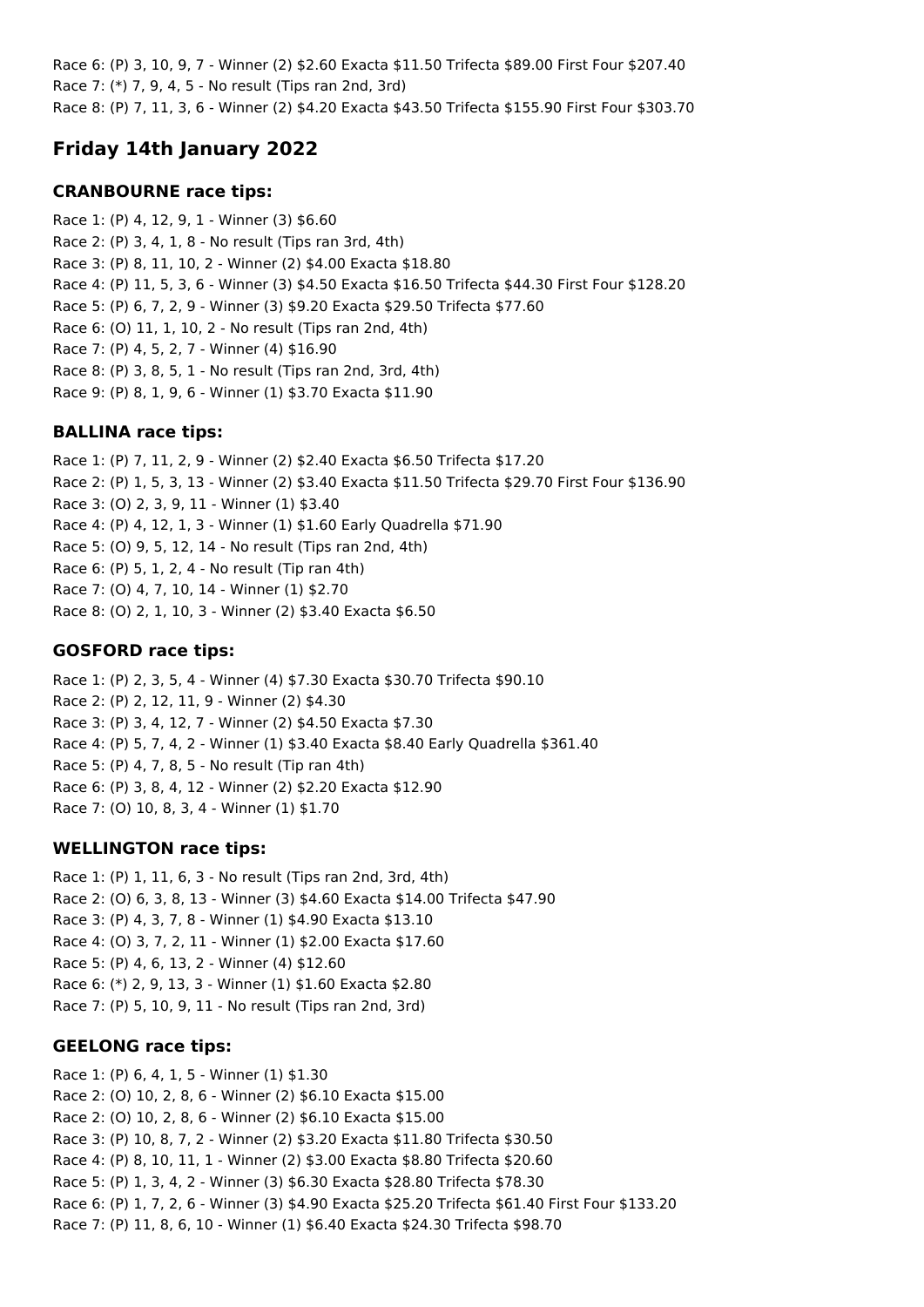Race 8: (P) 7, 3, 4, 5 - Winner (1) \$2.20 Exacta \$10.20 Trifecta \$23.00 First Four \$69.70

### **TOWNSVILLE race tips:**

Race 1: (P) 1, 7, 6, 5 - Winner (1) \$2.40 Exacta \$13.20 Trifecta \$50.10 First Four \$188.60 Race 2: (P) 1, 2, 6, 4 - No result (Tips ran 2nd, 3rd, 4th) Race 3: (P) 1, 4, 10, 7 - Winner (1) \$3.20 Race 4: (P) 1, 2, 3, 5 - Winner (1) \$2.00 Race 5: (P) 5, 4, 1, 7 - No result (Tips ran 3rd, 4th) Race 6: (P) 5, 7, 4, 1 - Winner (1) \$4.70 Exacta \$14.80 Trifecta \$60.30 Race 7: (P) 1, 6, 4, 3 - No result (Tips ran 2nd, 3rd) Race 8: (P) 3, 7, 2, 9 - Winner (3) \$8.00

### **LAUNCESTON race tips:**

Race 1: (P) 10, 2, 12, 1 - No result (Tips ran 2nd, 3rd, 4th) Race 2: (O) 6, 11, 10, 2 - Winner (3) \$4.00 Exacta \$12.20 Race 3: (O) 10, 11, 9, 13 - Winner (3) \$7.90 Race 4: (P) 8, 7, 9, 4 - Winner (1) \$6.00 Exacta \$47.50 Trifecta \$153.80 Race 5: (O) 12, 2, 7, 5 - Winner (4) \$9.30 Race 6: (P) 2, 11, 10, 3 - No result (Tips ran 2nd, 3rd) Race 7: (P) 4, 6, 1, 3 - No result (Tip ran 3rd) Race 8: (P) 3, 7, 2, 1 - Winner (3) \$6.50 Race 9: (P) 5, 10, 4, 3 - Winner (3) \$9.40 Race 10: (P) 5, 2, 4, 6 - No result (Tips ran 2nd, 3rd, 4th)

### **ESPERANCE race tips:**

Race 1: (P) 2, 6, 5, 3 - Winner (1) \$1.50 Race 2: (P) 1, 2, 4, 3 - Winner (1) \$1.50 Exacta \$2.80 Trifecta \$3.30 Race 3: (P) 10, 2, 11, 1 - Winner (2) \$2.80 Exacta \$12.80 Race 4: (P) 2, 4, 1, 7 - Winner (1) \$3.60 Early Quadrella \$30.20 Race 5: (O) 2, 8, 5, 11 - Winner (1) \$3.20 Race 6: (P) 4, 2, 1, 6 - Winner (2) \$4.80 Exacta \$12.00 Race 7: (O) 6, 5, 9, 1 - Winner (2) \$4.10 Race 8: (O) 6, 5, 11, 1 - Winner (1) \$2.40 Exacta \$20.60 Quadrella \$163.50

# **Friday 7th January 2022**

### **CANTERBURY race tips:**

Race 1: (P) 8, 10, 7, 17 - Winner (1) \$2.40 Race 2: (P) 1, 3, 6, 2 - Winner (1) \$2.50 Exacta \$3.50 Race 3: (P) 4, 3, 9, 2 - Winner (4) \$5.70 Race 4: (P) 1, 6, 4, 2 - Winner (2) \$4.50 Early Quadrella \$423.10 Race 5: (P) 3, 1, 6, 4 - Winner (1) \$2.70 Exacta \$9.90 Trifecta \$53.50 Race 6: (P) 7, 8, 2, 6 - Winner (2) \$6.60 Race 7: (P) 4, 12, 11, 1 - No result (Tips ran 2nd, 3rd, 4th) Race 8: (P) 3, 14, 7, 6 - Winner (2) \$3.30

## **PORT MACQUARIE race tips:**

Race 1: (P) 4, 1, 6, 5 - Winner (4) \$3.60 Exacta \$11.80 Trifecta \$52.80 Race 2: (P) 6, 9, 11, 8 - Winner (1) \$1.90 Exacta \$5.20 Trifecta \$19.80 Race 3: (O) 3, 11, 1, 8 - Winner (1) \$1.90 Race 4: (P) 4, 2, 1, 5 - No result (Tips ran 2nd, 3rd) Race 5: (P) 6, 8, 5, 2 - Winner (4) \$5.00 Exacta \$9.10 Race 6: (P) 5, 4, 1, 3 - No result (Tip ran 2nd) Race 7: (O) 2, 6, 1, 5 - Winner (2) \$3.90 Exacta \$24.70 Trifecta \$86.40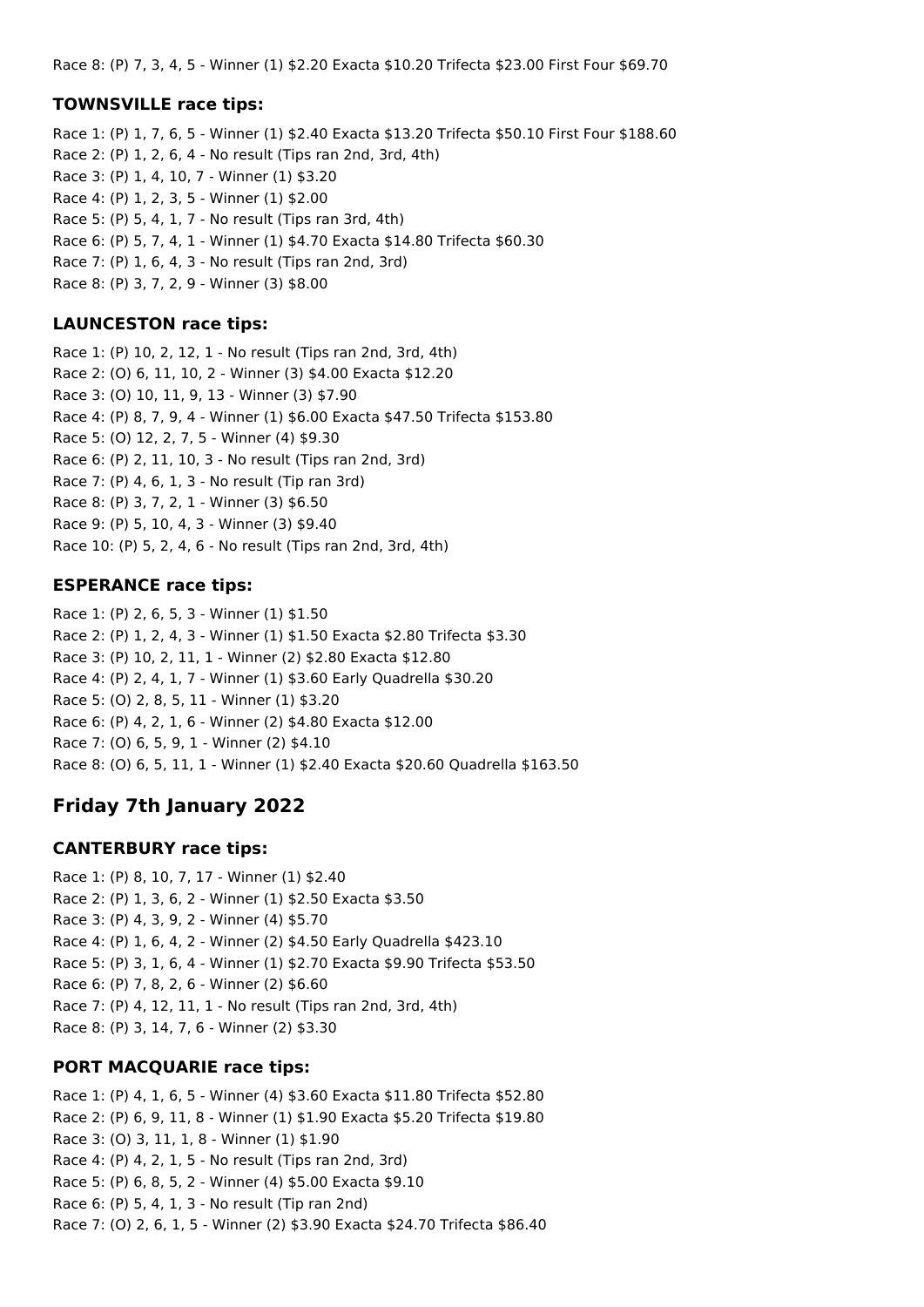Race 8: (O) 9, 7, 11, 2 - No result (Tips ran 2nd, 3rd, 4th)

### **ORANGE race tips:**

Race 1: (P) 2, 1, 4, 8 - Abandoned Race 2: (O) 6, 12, 2, 11 - Abandoned Race 3: (P) 2, 1, 4, 6 - Abandoned Race 4: (P) 4, 12, 10, 14 - Abandoned Race 5: (P) 3, 1, 7, 10 - Abandoned Race 6: (P) 5, 9, 4, 2 - Abandoned Race 7: (P) 3, 10, 1, 9 - Abandoned Race 8: (P) 5, 8, 3, 1 - Abandoned

### **CRANBOURNE race tips:**

Race 1: (P) 9, 7, 5, 2 - Winner (3) \$5.30 Exacta \$11.40 Trifecta \$43.90 First Four \$53.50 Race 2: (P) 9, 7, 11, 10 - Winner (2) \$2.70 Exacta \$4.90 Trifecta \$8.90 First Four \$20.30 Race 3: (P) 9, 11, 4, 1 - No result (Tips ran 2nd, 3rd, 4th) Race 4: (P) 1, 8, 6, 9 - Winner (2) \$4.70 Exacta \$12.20 Trifecta \$34.30 Race 5: (P) 4, 9, 2, - Abandoned Race 6: (P) 4, 6, 3, 5 - Abandoned Race 7: (P) 7, 12, 2, 9 - Abandoned Race 8: (P) 8, 4, 3, 10 - Abandoned

### **SUNSHINE COAST race tips:**

Race 1: (O) 5, 2, 17, 14 - Winner (4) \$5.30 Race 2: (P) 6, 1, 4, 8 - Winner (1) \$3.80 Exacta \$9.70 Trifecta \$65.50 Race 3: (P) 1, 3, 7, 6 - Winner (1) \$1.60 Race 4: (P) 3, 4, 7, 1 - Winner (1) \$3.40 Exacta \$7.40 Early Quadrella \$195.10 Race 5: (P) 5, 3, 4, 6 - No result (Tips ran 2nd, 4th) Race 6: (O) 11, 2, 9, 12 - Winner (3) \$6.60 Exacta \$28.70 Trifecta \$128.60 First Four \$542.60 Race 7: (P) 5, 7, 3, 13 - Winner (3) \$4.90 Exacta \$8.10 Trifecta \$34.60 Race 8: (P) 6, 9, 4, 14 - Winner (1) \$2.10 Exacta \$10.60 Trifecta \$31.90

## **MACKAY race tips:**

Race 1: (P) 1, 5, 4, 3 - Winner (1) \$1.70 Exacta \$3.50 Trifecta \$11.60 Race 2: (P) 2, 7, 4, 3 - Winner (2) \$4.90 Race 3: (P) 1, 2, 7, 3 - Winner (4) \$5.50 Exacta \$10.10 Trifecta \$22.50 First Four \$61.40 Race 4: (O) 4, 7, 2, 12 - Winner (1) \$2.00 Exacta \$3.10 Early Quadrella \$160.60 Race 5: (P) 6, 1, 5, 2 - Winner (3) \$3.20 Exacta \$10.20 Trifecta \$35.10 First Four \$70.60 Race 6: (P) 9, 6, 2, 1 - No result (Tips ran 2nd, 3rd, 4th) Race 7: (P) 1, 3, 5, 4 - Winner (1) \$1.60 Exacta \$4.70 Race 8: (O) 6, 3, 10, 11 - Winner (1) \$3.60

### **HOBART race tips:**

Race 1: (P) 6, 8, 3, 7 - Winner (4) \$4.90 Race 2: (O) 10, 12, 9, 7 - No result (Tips ran 2nd, 4th) Race 3: (P) 2, 1, 6, 11 - Winner (2) \$4.10 Race 4: (P) 5, 1, 6, 7 - Winner (2) \$3.60 Exacta \$11.00 Race 5: (P) 6, 7, 8, 3 - Winner (4) \$11.20 Exacta \$32.10 Race 6: (\*) 1, 8, 2, 3 - Winner (3) \$3.00 Exacta \$4.40 Race 7: (P) 7, 2, 3, 8 - No result (Tips ran 2nd, 3rd, 4th) Race 8: (P) 4, 3, 6, 2 - Winner (1) \$2.50 Race 9: (O) 4, 3, 2, 6 - Abandoned

### **STAWELL race tips:**